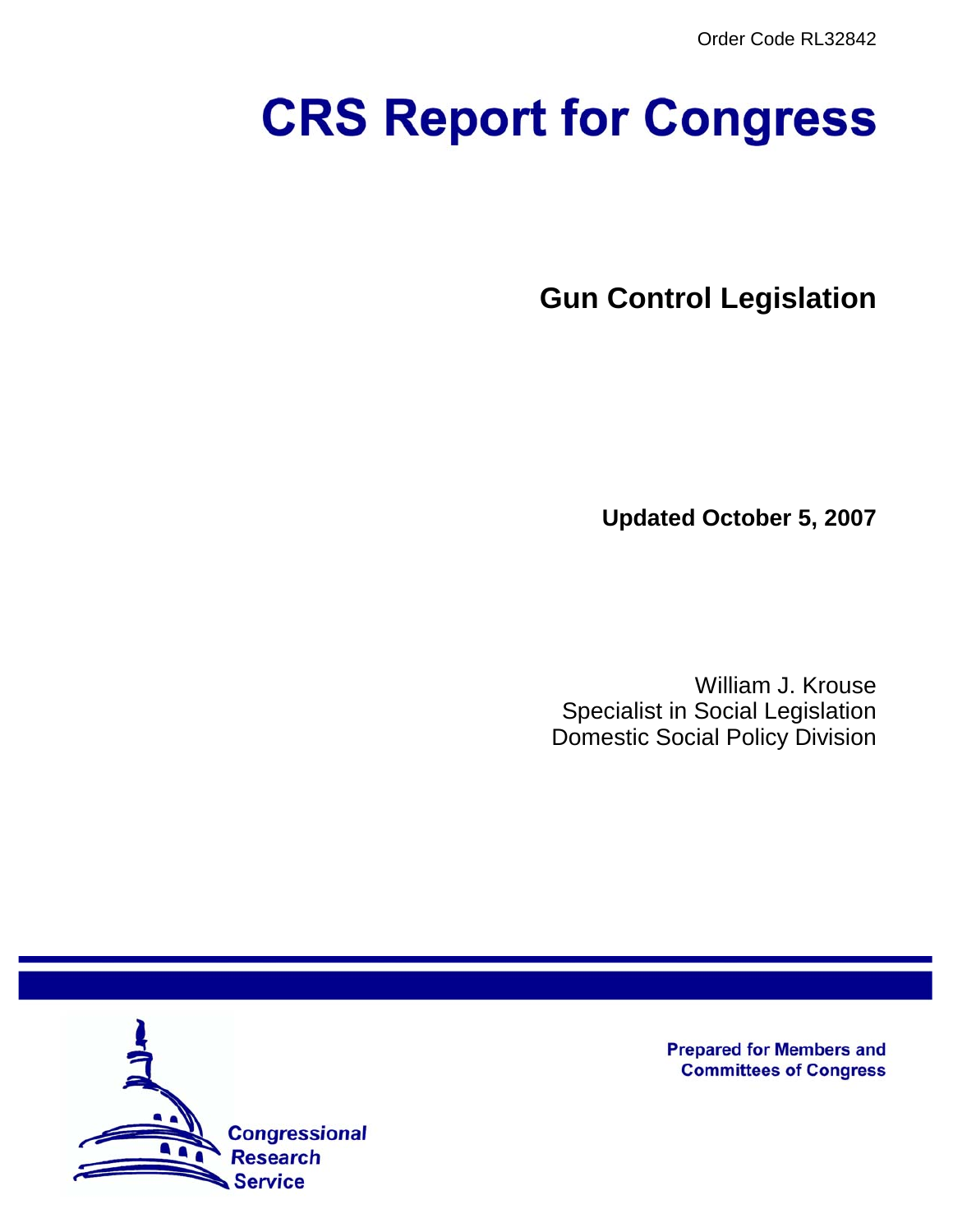# Gun Control Legislation

## **Summary**

Congress has continued to debate the efficacy and constitutionality of federal regulation of firearms and ammunition, with strong advocates arguing for and against greater gun control. Although several dozen gun control-related proposals were introduced in recent Congresses, only a handful of those bills received significant legislative action. Nevertheless, the tragic events at Virginia Tech on April 16 prompted the House to pass the National Instant Criminal Background Check System (NICS) Improvement Amendments Act (H.R. 2640) on June 13, 2007. Introduced by Representative Carolyn McCarthy, H.R. 2640 includes provisions that would encourage states to update and make available disqualifying records accessible through the Brady background check system (NICS). The Senate Judiciary Committee reported a school safety bill (S. 2084; S.Rept. 110-183) that includes similar NICS improvement amendments on September 21, 2007. However, Senator Tom Coburn has reportedly placed a hold on that legislation, citing privacy and cost issues.

The 110<sup>th</sup> Congress has also reconsidered limitations placed on the Bureau of Alcohol, Tobacco, Firearms and Explosives, which are often referred to as the "Tiahrt amendment" for their sponsor in the FY2004 appropriations cycle, Representative Todd Tiahrt. In full committee markup, Senator Richard Shelby amended the FY2008 Commerce-Justice-Science (CJS) appropriations bill (S. 1745) with similar, but modified, limitations. Similar provisions have also been included in the House-passed CJS appropriations bill (H.R. 3093).

Furthermore, the  $110<sup>th</sup>$  Congress could reconsider several gun control proposals introduced in the previous Congress. For example, proposals to authorize federal judges, judicial officials, U.S. Attorneys, and other Department of Justice personnel to carry firearms for self-defense have been reintroduced (H.R. 2325 and S. 1235). During the  $109<sup>th</sup>$  Congress, the House and Senate passed similar provisions as part of the court security bill (H.R. 1751). In that bill, the Senate also passed provisions to amend the Law Enforcement Officers Safety Act (LEOSA, P.L. 108-277), a law that gives concealed carry privileges to qualified on-duty and retired law enforcement officers. The Senate Judiciary Committee has reported a bill (S. 376; S.Rept. 110- 150) sponsored by its chair, Senator Patrick Leahy, that would amend LEOSA to widen eligibility under that Act, as well as clarify other provisions related to eligibility, credentialing, and certification. A similar bill has been introduced in the House (H.R. 2726). The LEOSA amendments were also included in the Senatereported S. 2084, possibly splintering support for that bill.

Other salient gun control-related issues that may reemerge in the  $110<sup>th</sup> Congress$ include (1) retaining Brady background check records for approved transactions to enhance terrorist screening (S. 1237, H.R. 2074, and H.R. 3547), (2) more strictly regulating certain long-range .50 caliber rifles (S. 1331), (3) further regulating "semiautomatic assault weapons" and "large capacity ammunition feeding devices" (H.R. 1022 and H.R. 1859), and (4) requiring background checks for firearm transfers at gun shows (H.R. 96). This report will be updated to reflect legislative action.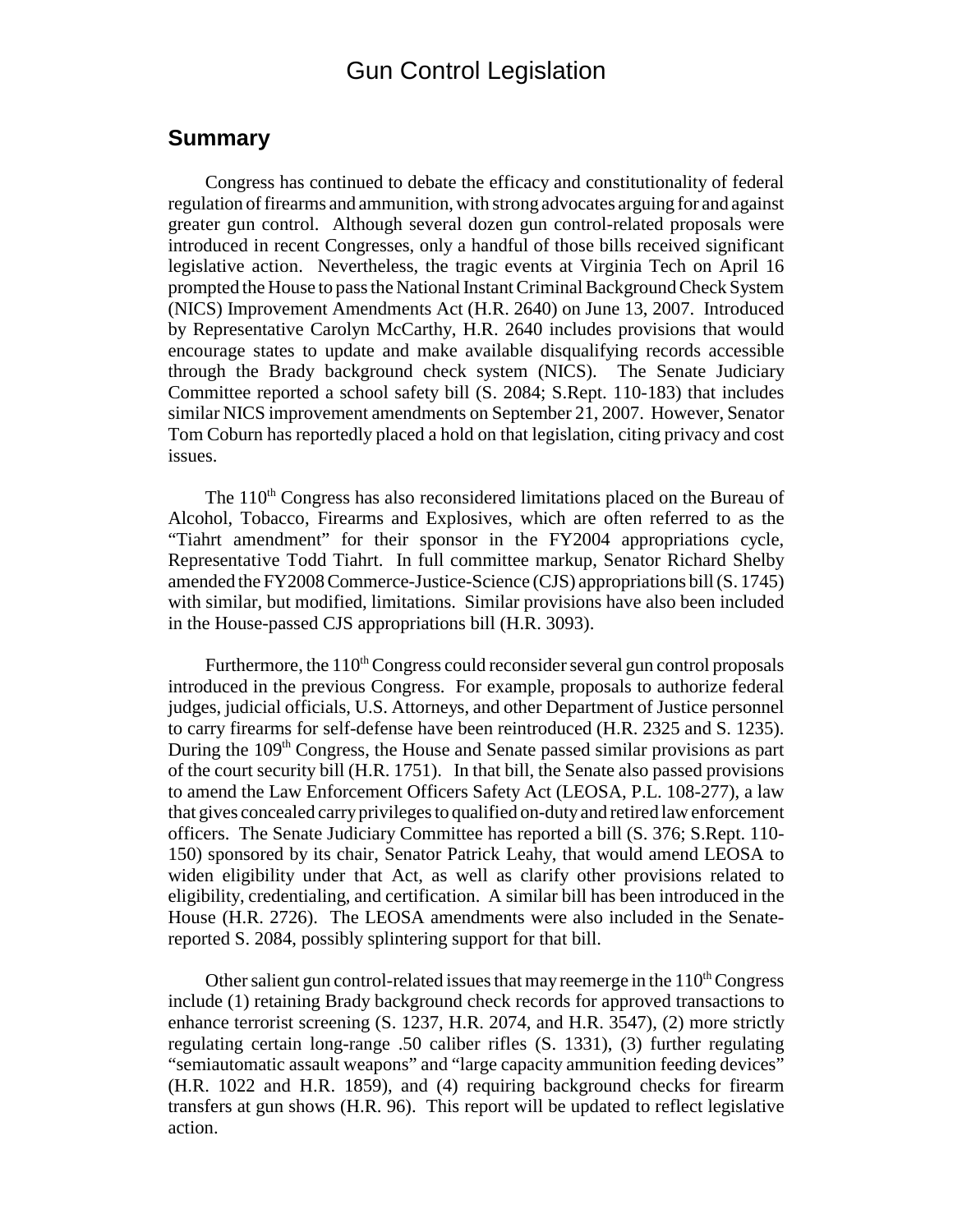# **Contents**

| NICS Improvement Amendments Act of 2007  13           |
|-------------------------------------------------------|
| Law Enforcement Officers Safety Act of 2007  14       |
|                                                       |
|                                                       |
|                                                       |
|                                                       |
| Enacted Legislation and Related Amendments  16        |
|                                                       |
|                                                       |
|                                                       |
|                                                       |
| Firearms Corrections and Improvements Act  19         |
|                                                       |
|                                                       |
| Gun Provisions Attached to Funding and Crime Bills 22 |
|                                                       |
|                                                       |
|                                                       |
|                                                       |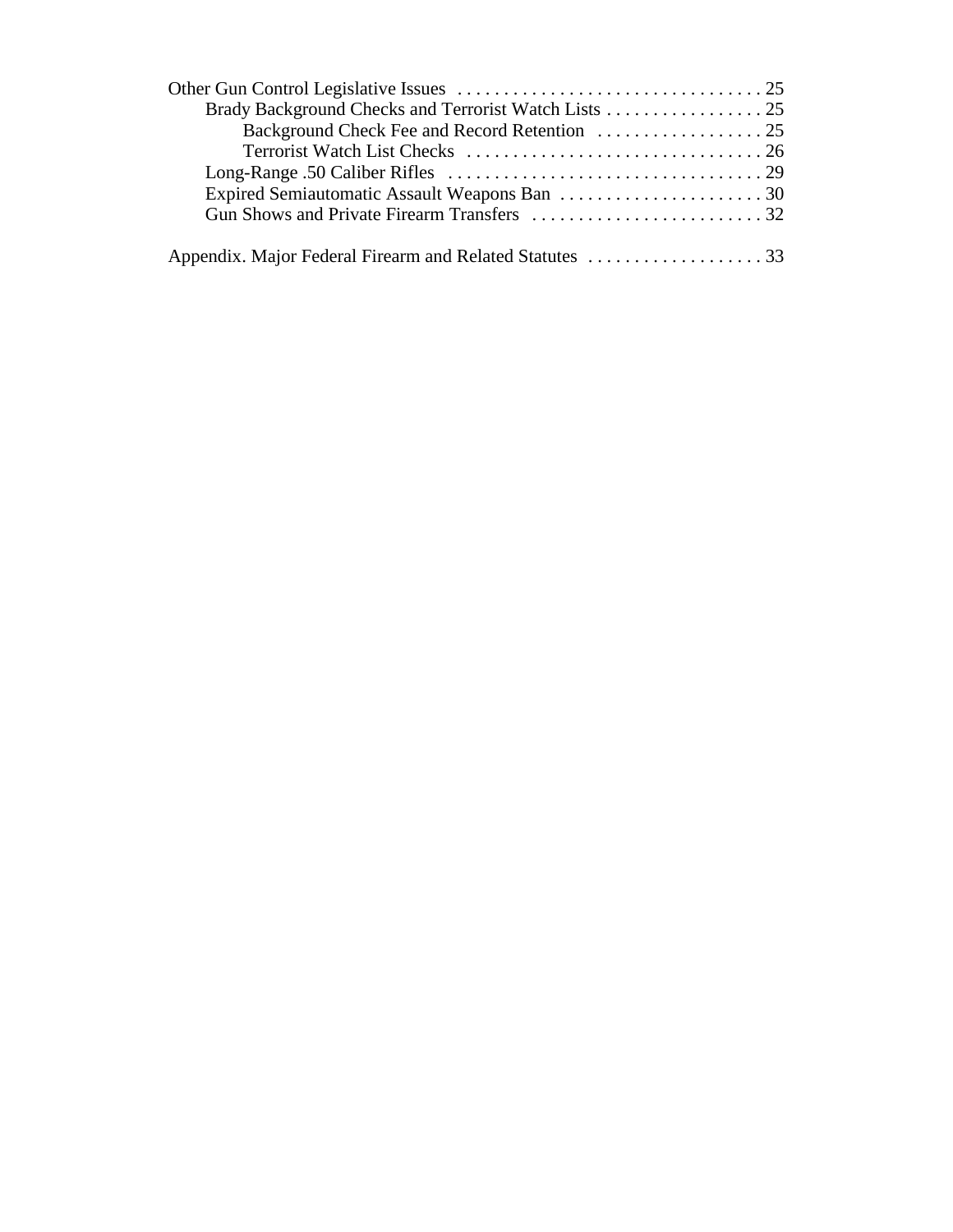# Gun Control Legislation

# **Legislative Developments**

Congress has continued to debate the efficacy and constitutionality of further federal regulation of firearms and ammunition. Several dozen gun control-related proposals were introduced in recent Congresses, but only a handful of those bills received significant legislative action. Nevertheless, the recent tragic events at Virginia Tech on April 16 prompted the House to pass the National Instant Criminal Background Check System (NICS) Improvement Amendments Act (H.R. 2640) on June 13, 2007. This bill would provide incentives to states to update and make available disqualifying records accessible through NICS for the purposes of determining firearms possession and transfer eligibility.

The Senate Judiciary Committee, meanwhile, reported a school safety bill (S. 2084; S.Rept. 110-183) that included similar, but not identical, NICS improvement amendments on September 21, 2007. The Senate bill, however, also includes provisions that would amend the Law Enforcement Officers Safety Act (LEOSA, P.L. 109-277), a law that authorizes qualified active-duty and retired police officers to carry concealed firearms across state lines. The LEOSA amendments in S. 2084 and S. 376 are similar and would widen eligibility and clarify other provisions related to eligibility, credentialing, and certification under P.L. 109-277. Support for the NICS and LEOSA amendment is reportedly splintered and uneven.<sup>1</sup> Moreover, Senator Tom Coburn has reportedly placed a hold on that legislation, citing privacy and cost issues related to the NICS amendments.<sup>2</sup>

In addition, Congress has reconsidered funding limitations placed on the Bureau of Alcohol, Tobacco, Firearms and Explosives (ATF), which are often referred to as the "Tiahrt amendment" for their sponsor in the FY2004 appropriations cycle, Representative Todd Tiahrt. In full committee markup, Senator Richard Shelby amended the FY2008 Commerce-Justice-Science (CJS) appropriations bill (S. 1745) with similar, but modified, limitations. Similar provisions have also been included in the House-passed CJS appropriations bill (H.R. 3093).<sup>3</sup>

<sup>&</sup>lt;sup>1</sup> David Rogers, "Democrats Stall on Gun-Records Bill: Despite Support, Background-Check Measure Staggers in Senate Amid Infighting," *Wall Street Journal*, September 21, 2007, p. A6.

<sup>&</sup>lt;sup>2</sup> Seth Stern, "Coburn Blocks Gun Background-Check Bill, Citing Concerns About Privacy, Spending," *CQ Today*, September 25, 2007.

<sup>3</sup> For further information, see CRS Report RS22458, *Gun Control: Statutory Disclosure Limitations on ATF Firearms Trace Data and Multiple Handgun Sales Reports*, by William J. Krouse.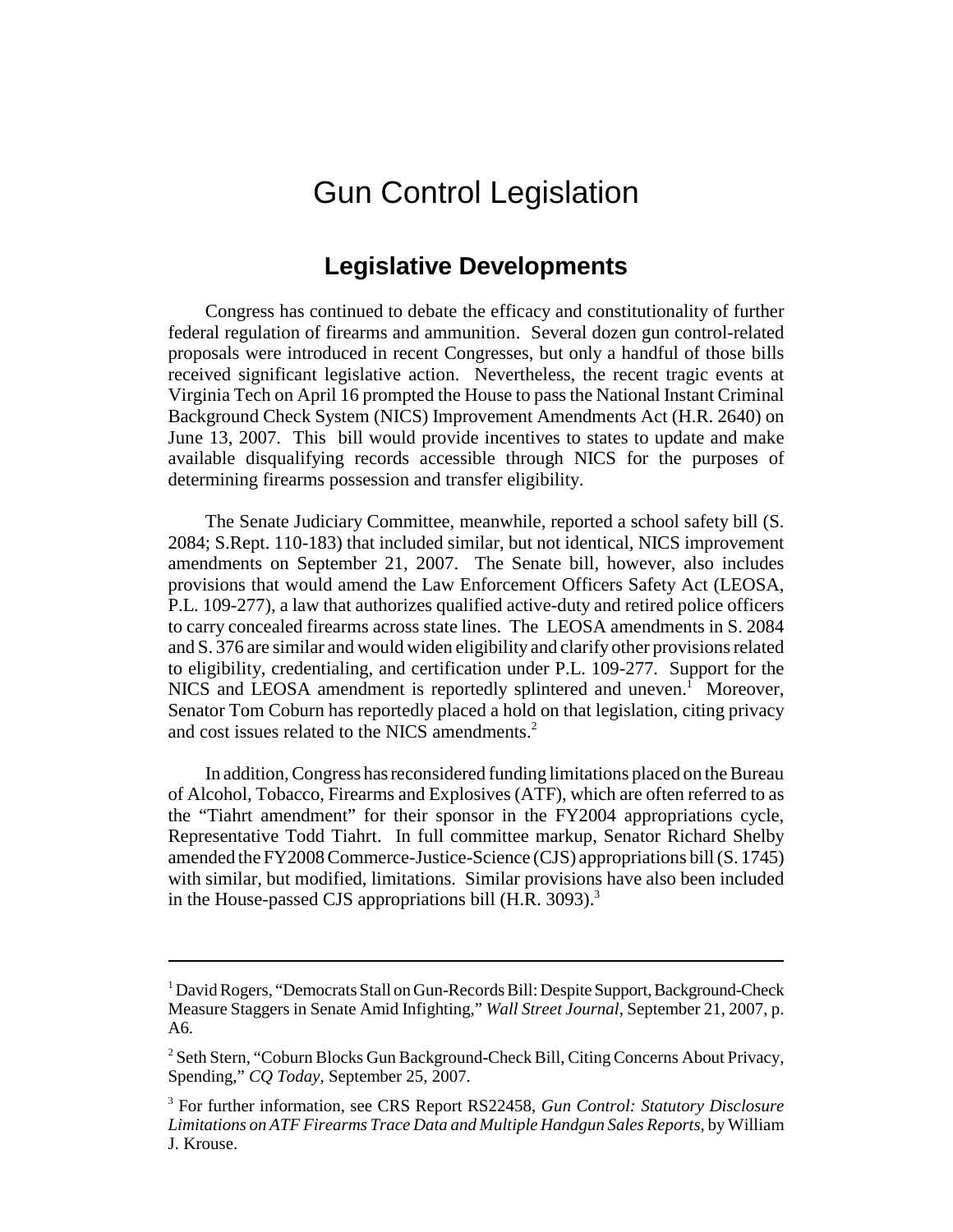Other salient gun control-related issues and related proposals that may reemerge in the  $110<sup>th</sup>$  Congress include (1) authorizing federal judges, judicial officials, U.S. Attorneys, and Department of Justice personnel to carry firearms for self-defense  $(H.R. 2325 and S. 1235);$ <sup>4</sup> (2) retaining Brady background check records for approved transactions to enhance terrorist screening (S. 1237, H.R. 2074, and H.R. 3547); (3) more strictly regulating certain long-range .50 caliber rifles (S. 1331); (4) further regulating "assault weapons" and "large capacity ammunition feeding devices" (H.R. 1022 and H.R. 1859); and (5) requiring background checks for firearm transfers at gun shows (H.R. 96).

# **Background and Analysis**

## **Pro/Con Debate**

Through the years, legislative proposals to restrict the availability of firearms to the public have raised the following questions: What restrictions on firearms are permissible under the Constitution? Does gun control constitute crime control? Can the nation's rates of homicide, robbery, and assault be reduced by the stricter regulation of firearm commerce or ownership? Would restrictions stop attacks on public figures or thwart deranged persons and terrorists? Would household, street corner, and schoolyard disputes be less lethal if firearms were more difficult and expensive to acquire? Would more restrictive gun control policies have the unintended effect of impairing citizens' means of self-defense?

In recent years, proponents of gun control legislation have often held that only *federal* laws can be effective in the United States. Otherwise, they say, states with few restrictions will continue to be sources of guns that flow illegally into more restrictive states. They believe that the Second Amendment to the Constitution, which states that "[a] well regulated Militia, being necessary to the security of a free State, the right of the people to keep and bear Arms shall not be infringed," is being misread in today's modern society. They argue that the Second Amendment (1) is now obsolete, with the presence of professional police forces; (2) was intended solely to guard against suppression of state militias by the central government and therefore restricted in scope by that intent; and (3) does not guarantee a right that is absolute, but one that can be limited by reasonable requirements. They ask why in today's modern society a private citizen needs any firearm that is not designed primarily for hunting or other recognized sporting purposes.

Proponents of firearm restrictions have advocated policy changes on specific types of firearms or components that they believe are useful primarily for criminal purposes or that pose unusual risks to the public. Fully automatic firearms (i.e., machine guns) and short-barreled rifles and shotguns have been subject to strict regulation since 1934. Fully automatic firearms have been banned from private possession since 1986, except for those legally owned and registered with the Secretary of the Treasury on May 19, 1986. More recently, "Saturday night specials"

 $4$  In the 109<sup>th</sup> Congress, similar provisions to authorized federal judges and others to carry firearms for self defense were passed by the House and the Senate as part of H.R. 1751.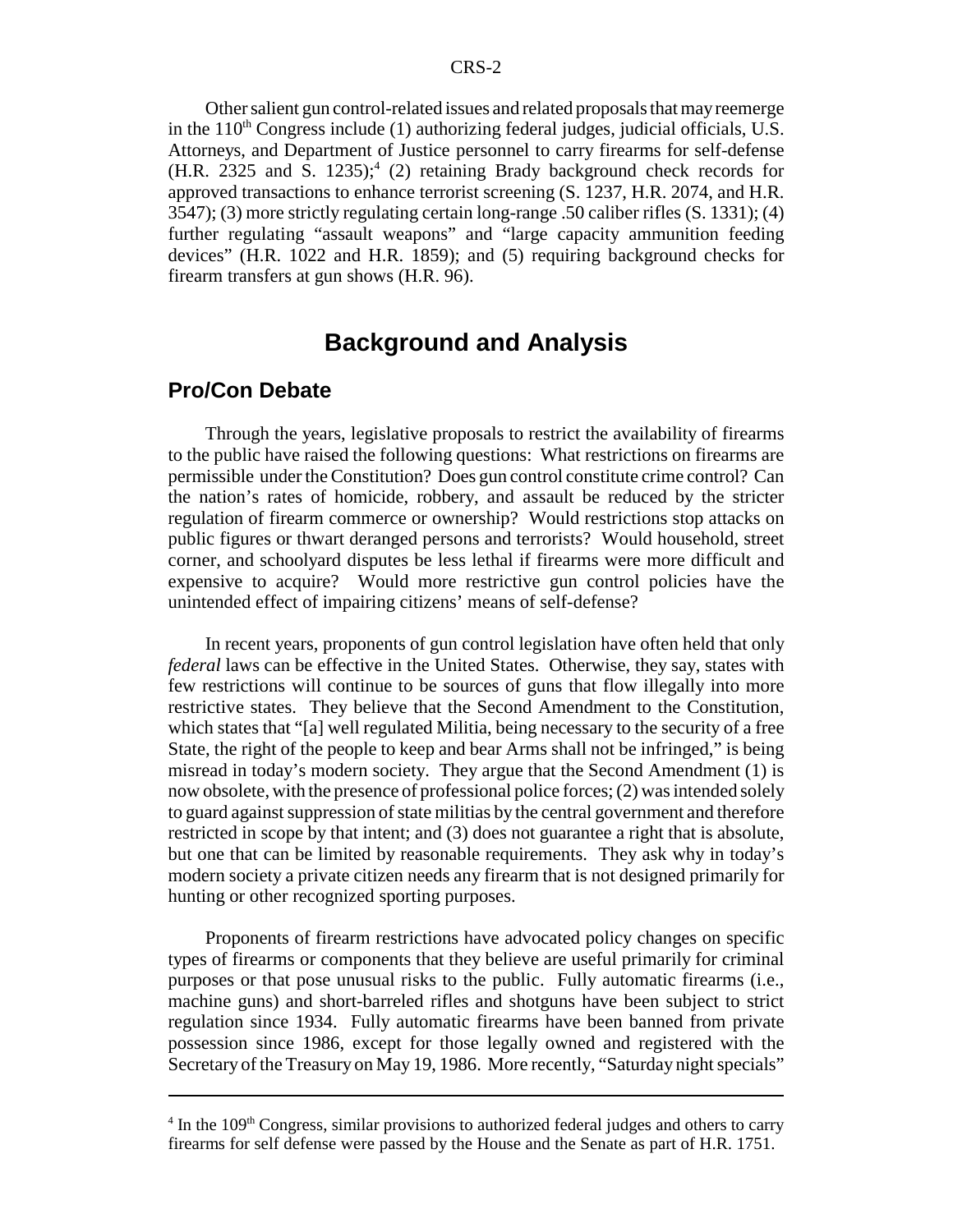(loosely defined as inexpensive, small handguns), "assault weapons," ammunitionfeeding devices with capacities for more than seven rounds, and certain ammunition have been the focus of control efforts.

Opponents of gun control vary in their positions with respect to specific forms of control but generally hold that gun control laws do not accomplish what is intended. They argue that it is as difficult to keep weapons from being acquired by "high-risk" individuals, even under federal laws and enforcement, as it was intended to stop the sale and use of liquor during Prohibition. In their view, a more stringent federal firearm regulatory system would only create problems for law-abiding citizens, bring mounting frustration and escalation of bans by gun regulators, and possibly threaten citizens' civil rights or safety. Some argue that the low violent crime rates of other countries have nothing to do with gun control, maintaining instead that multiple cultural differences are responsible.

Gun control opponents also reject the assumption that the only legitimate purpose of ownership by a private citizen is recreational (i.e., hunting and target-shooting). They insist on the continuing need of people for effective means to defend person and property, and they point to studies that they believe show that gun possession lowers the incidence of crime. They say that the law enforcement and criminal justice system in the United States has not demonstrated the ability to furnish an adequate measure of public safety in all settings. Some opponents believe further that the Second Amendment includes a right to keep arms as a defense against potential government tyranny, pointing to examples in other countries of the use of firearm restrictions to curb dissent and secure illegitimate government power.

The debate has been intense. To gun control advocates, the opposition is out of touch with the times, misinterprets the Second Amendment, and is lacking in concern for the problems of crime and violence. To gun control opponents, advocates are naive in their faith in the power of regulation to solve social problems, bent on disarming the American citizen for ideological or social reasons, and moved by irrational hostility to firearms and gun enthusiasts.

#### **Gun Related Statistics**

Crime and mortality statistics are often used in the gun control debate. According to a recent study, however, none of the existing sources of statistics provide either comprehensive, timely, or accurate data with which to definitively assess whether there is a causal connection between firearms and violence.<sup>5</sup> For example, existing data do not show whether the number of people shot and killed with semiautomatic assault weapons declined during the 10-year period (1994-2004) that those firearms were banned from further proliferation in the United States.<sup>6</sup> Presented below are data on the following topics: (1) the number of guns in the United States, (2) firearm-related homicides, (3) non-lethal/firearm-related victimizations, (4) gun violence and youth, (5) gun-related mortality rates, (6) use of

<sup>5</sup> National Research Council, *Firearms and Violence: A Critical Review* (Washington, 2005), p. 48.

<sup>6</sup> Ibid., p. 49.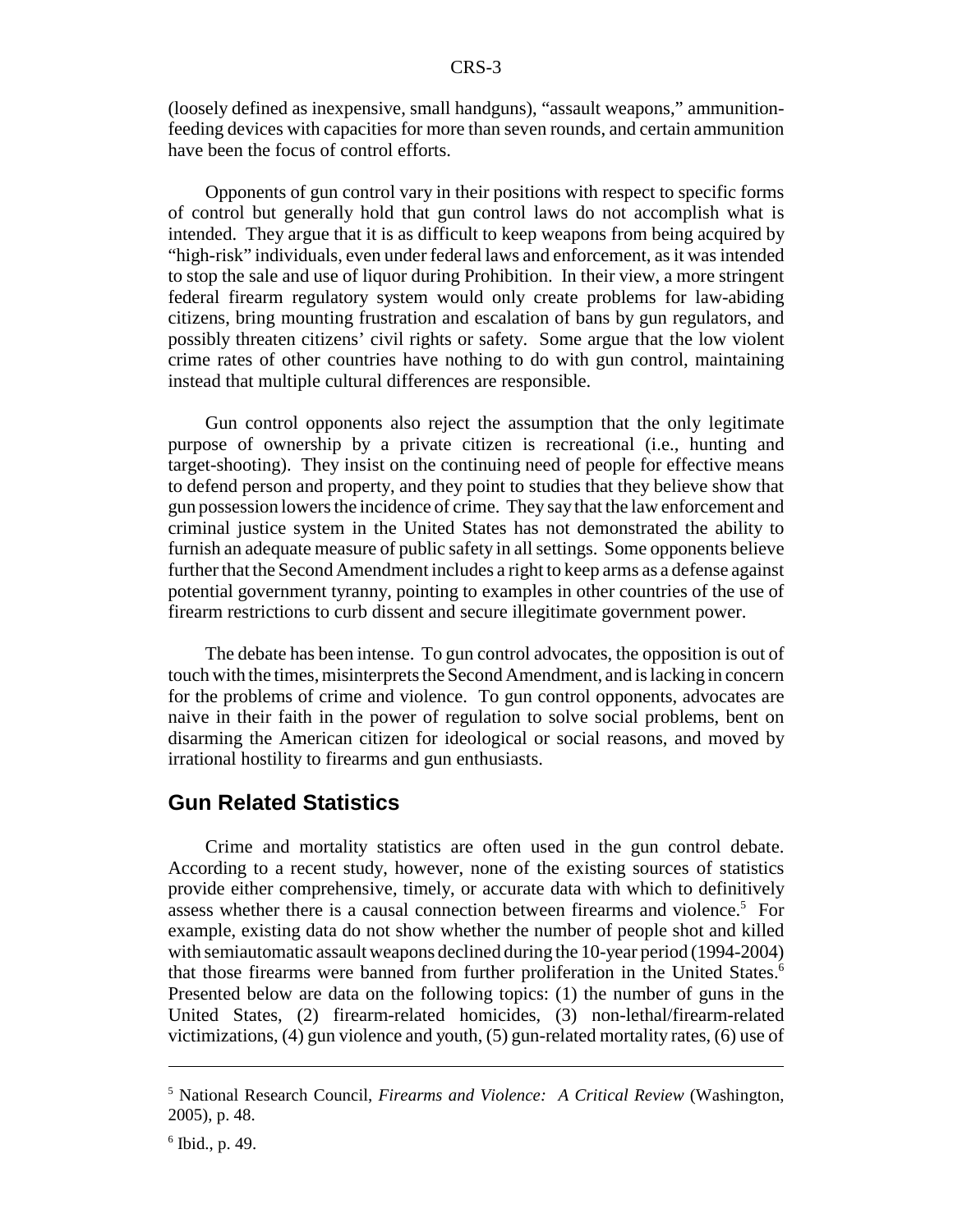firearms for personal defense, and (7) recreational use of firearms. In some cases, the data presented are more than a decade old but remain the most recent available.

**How Many Guns Are in the United States?** The National Institute of Justice (NIJ) reported in a national survey that in 1994, 44 million people, approximately 35% of households, owned 192 million firearms, 65 million of which were handguns.<sup>7</sup> Seventy-four percent of those individuals were reported to own more than one firearm.<sup>8</sup> According to the then ATF, by the end of 1996, approximately 242 million firearms were available for sale to or were possessed by civilians in the United States.<sup>9</sup> That total includes roughly 72 million handguns (mostly pistols, revolvers, and derringers), 76 million rifles, and 64 million shotguns.<sup>10</sup> By 2000, the number of firearms had increased to approximately 259 million: 92 million handguns, 92 million rifles, and 75 million shotguns.<sup>11</sup>

Most guns available for sale are produced domestically. In recent years, 1 to 2 million handguns were manufactured each year, along with 1 million rifles and fewer than 1 million shotguns.<sup>12</sup> Annual imports are considerably smaller — from  $200,000$ to 400,000 handguns, 200,000 rifles, and 100,000 to 200,000 shotguns.13 Retail prices of guns vary widely, from \$75 or less for inexpensive, low-caliber handguns to more than \$1,500 for higher-end, standard-production rifles and shotguns.<sup>14</sup> Data are not available on the number of "assault weapons" in private possession or available for sale, but one study estimated that 1.5 million assault weapons were privately owned in 1994.15

**How Often Are Guns Used in Homicides?** Reports submitted by state and local law enforcement agencies to the FBI and published annually in the *Uniform Crime Reports*16 indicate that the violent crime rate has declined from 1981 through 2004; however, the number of homicides and the proportion involving firearms have increased in recent years. From 1993 to 1999, the number of firearm-related

 $10$  Ibid., pp. A3-A5.

11 U.S. Department of the Treasury, Bureau of Alcohol, Tobacco and Firearms, *Firearms Commerce in the United States 2001/2002*, ATF P 9000.4, April 2002, pp. E1-E3.

 $12$  Ibid., pp. E1-E3.

 $13$  Ibid.

14 Ned Schwing, 2*005 Standard Catalog of Firearms: The Collector's Price and Reference Guide*, 15<sup>th</sup> edition (Iola, Wisconsin, 2005), 1,504 pp.

15 Christopher S. Koper, *Updated Assessment of the Federal Assault Weapons Ban: Impacts on Gun Markets and Gun Violence, 1994-2003* (Washington, July 2004), 108 pp.

 $16$  Go to [http://www.fbi.gov/ucr/ucr.htm].

<sup>7</sup> Jens Ludwig and Phillip J. Cook, *Guns in America: National Survey on Private Ownership and Use of Firearms*, NCJ 165476, May 1999, 12 pp., available at [http://www.ncjrs.org/ pdffiles/165476.pdf].

<sup>8</sup> Ibid.

<sup>9</sup> U.S. Department of the Treasury, Bureau of Alcohol, Tobacco & Firearms, *Commerce in Firearms in the United States*, February 2000, pp. A3-A5.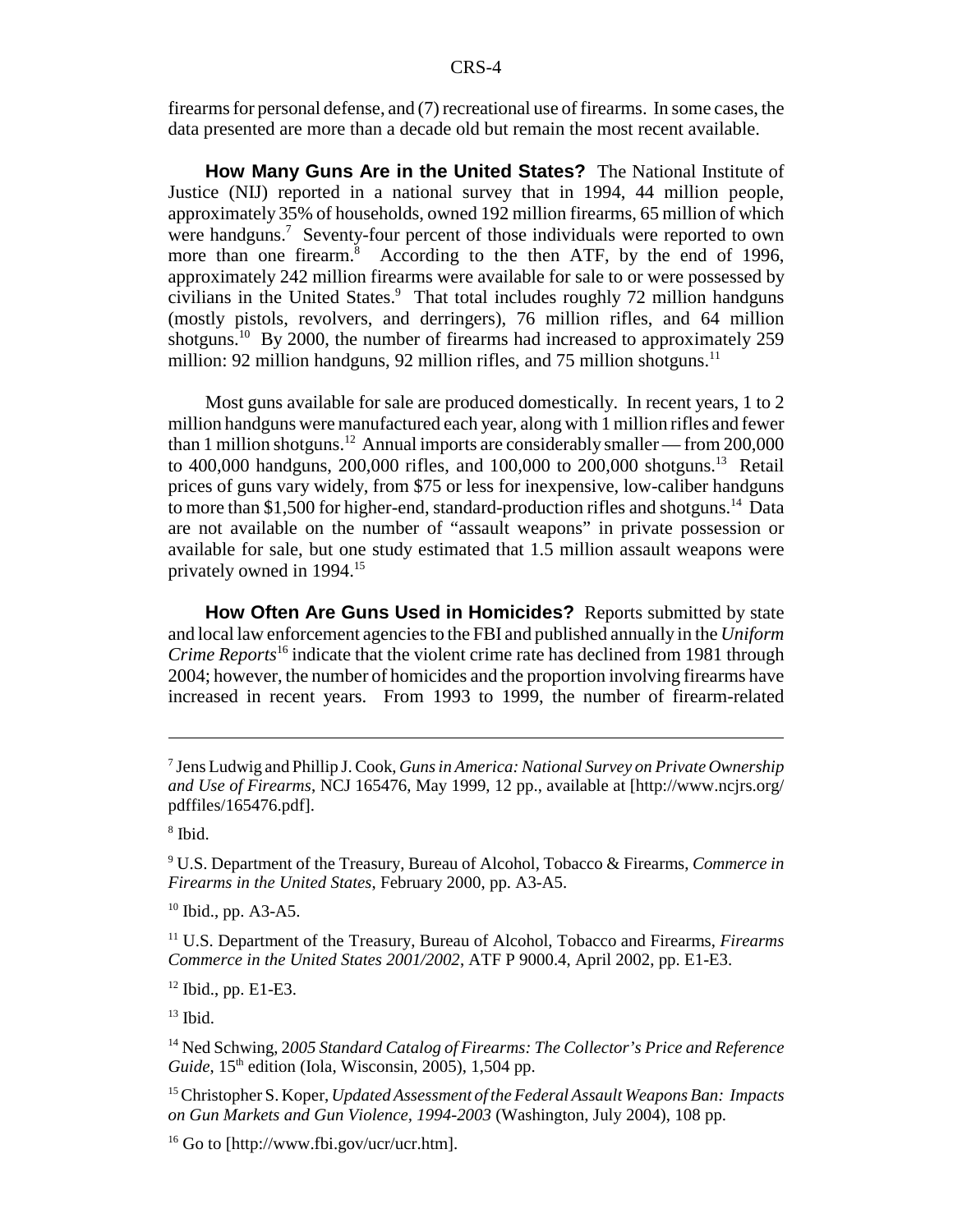homicides decreased by an average rate of nearly 11% annually, for an overall decrease of 49%. From 2000 to 2003, known firearm-related homicides *increased* by

- 2% (to  $8,661$ ) in 2000,
- 2.6% (to 8,890) in 2001,
- 7.2% (to 9,528) in 2002, and
- $\bullet$  1.4% (to 9,659) in 2003.

In 2004, firearms-related homicides decreased by 2.8% (to 9,385). In 2005, however, firearms-related homicides increased again by 8.2% (to 10,158). In 2006, firearmsrelated homicides increased by 0.2% (to 10,177, according to preliminary data). In the past 10 years, about half of all homicides for which the cause is known were handgun-related. Of those homicides, the annual percentage that were firearmsrelated ranged from 63% in 2001 to 68% in 2006.

**How Often Are Guns Used in Non-lethal Crimes?** The other principal source of national crime data is the *National Crime Victimization Survey* (NCVS) conducted by the U.S. Census Bureau and published by the Bureau of Justice Statistics (BJS). The NCVS database provides some information on the weapons used by offenders, based on victims' reports. Based on data provided by survey respondents in calendar year 2003, BJS estimated that, nationwide, there were 5.4 million violent crimes (rape or sexual assault, robbery, aggravated assault, and simple assault). Weapons were used in about 1.2 million of these criminal incidents. Firearms were used by offenders in about 367,000 of these incidents, or roughly 7%.17

**How Prevalent Is Gun Violence Among Youth?** Youth crime statistics have often been used in the gun control debate. The number of homicides committed annually with a firearm by persons in the 14- to 24-year-old age group increased sharply from 1985 to 1993; they have declined since then, but have not returned to the 1985 level. According to BJS, from 1985 to 1993, the number of firearm-related homicides committed by 14- to 17-year-olds increased by 294%, from 855 to 3,371. From 1993 to 2000, the number of firearm-related homicides committed by persons in this age group decreased by 68%, from 3,371 to 1,084. From 1985 to 1993, firearm-related homicides committed by 18- to 24-year-olds increased by 142%, from 3,374 to 8,171. From 1993 to 1999, firearm-related homicides committed by persons in this age group decreased by 39%, from 8,171 to 4,988. They increased by 3% to 5,162 in 2000.<sup>18</sup> More recent statistics for youth have yet to be reported. Although gun-related violence in schools is statistically a rare event, a DOJ survey indicated

<sup>&</sup>lt;sup>17</sup> U.S. Department of Justice, Bureau of Justice Statistics, National Crime Victimization Survey, *Criminal Victimization, 2003*, by Shannan M. Catalano, available online at [http://www.ojp.usdoj.gov/bjs/pub/pdf/cv03.pdf].

<sup>18</sup> U.S. Department of Justice, Bureau of Justice Statistics, *Homicide Trends in the United States*, by James Alan Fox and Marianne W. Zawitz, at [http://www.ojp.usdoj.gov/bjs/ homicide/teens.htm].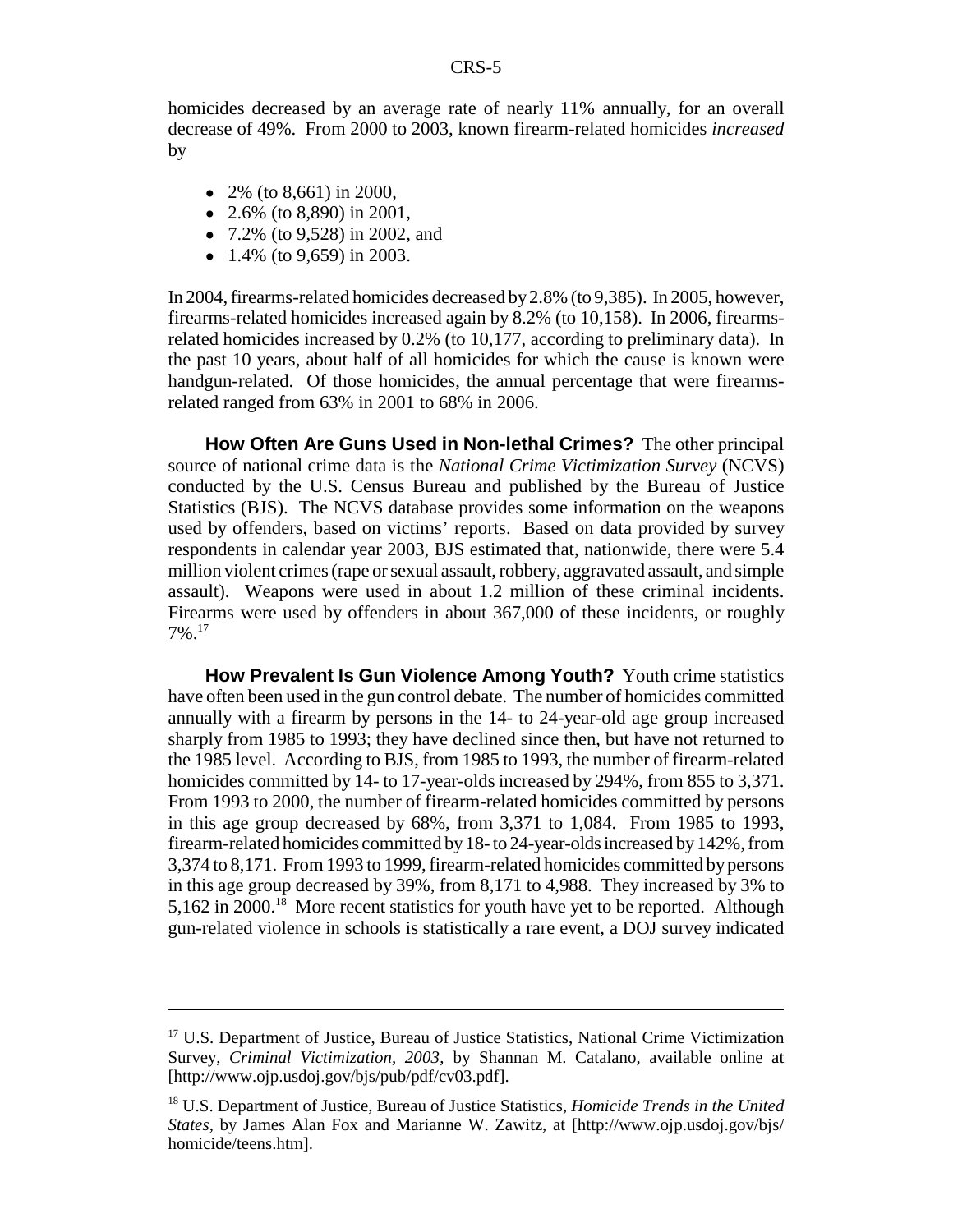that 12.7% of students age 12 to 19 reported knowing a student who brought a firearm to school.<sup>19</sup>

**How Prevalent Are Gun-Related Fatalities?** Firearm fatalities have decreased continuously from 1993 through 2001. The source of national data on firearm deaths is the publication *Vital Statistics*, published each year by the National Center for Health Statistics. Firearm deaths reported by coroners in each state are presented in four categories: homicides and legal intervention, $2^{\circ}$  suicides, accidents, and unknown circumstances. In 2002, a total of 30,242 firearm deaths occurred, according to such reports. Of this total, 12,129 were homicides or due to legal intervention, 17,108 were suicides, 762 were unintentional (accidental) shootings, and 243 were of unknown cause.<sup>21</sup> From 1993 to 2000, firearm-related deaths decreased by an average rate of nearly 5% annually, for an overall decrease of nearly 28%. Compared with firearm deaths in 2000, such deaths increased by 3% in 2001. They increased again by 2% in 2002. Also in 2002, there were 1,443 juvenile (younger than 18 years old) deaths attributed to firearms. Of the juvenile total, 879 were homicides or due to legal intervention, 423 were suicides, 115 were unintentional, and 26 were of unknown cause. From 1993 to 2001, firearm-related deaths for juveniles decreased by an average rate of 10% annually, for an overall decrease of 56%. From 2001 to 2002, such deaths increased slightly, by less than  $1\%$ <sup>22</sup>

**How Often Are Firearms Used in Self-Defense?** According to BJS, NCVS data from 1987 to 1992 indicate that in each of those years, roughly 62,200 victims of violent crime (1% of all victims of such crimes) used guns to defend themselves.<sup>23</sup> Another 20,000 persons each year used guns to protect property. Persons in the business of self-protection (police officers, armed security guards) may have been included in the survey.<sup>24</sup> Another source of information on the use of firearms for self-defense is the National Self Defense Survey conducted by criminology professor Gary Kleck of Florida State University in the spring of 1993. Citing responses from 4,978 households, Dr. Kleck estimated that handguns have been used 2.1 million times per year for self-defense, and that all types of guns have

<sup>19</sup> For further information, see CRS Report RL30482, *The Safe and Drug-Free Schools and Communities Program: Background and Context*, by Edith Fairman Cooper.

 $20$  "Legal interventions" include deaths (in these cases by firearms) that involve legal uses of force (justifiable homicide or manslaughter) usually by the police.

 $21$  National Vital Statistics System data taken from the Injury Statistics Query and Reporting System (WISQARS), available at [http://www.cdc.gov/ncipc/wisqars/default.htm].

 $22$  Ibid.

<sup>23</sup> U.S. Department of Justice, Office of Justice Programs, Bureau of Justice Statistics, *Guns and Crime: Handgun Victimization, Firearm Self Defense, and Firearm Theft*, NCJ-147003, April 1994, available at [http://www.ojp.usdoj.gov/bjs/pub/ascii/hvfsdaft.txt].

 $^{24}$  Ibid.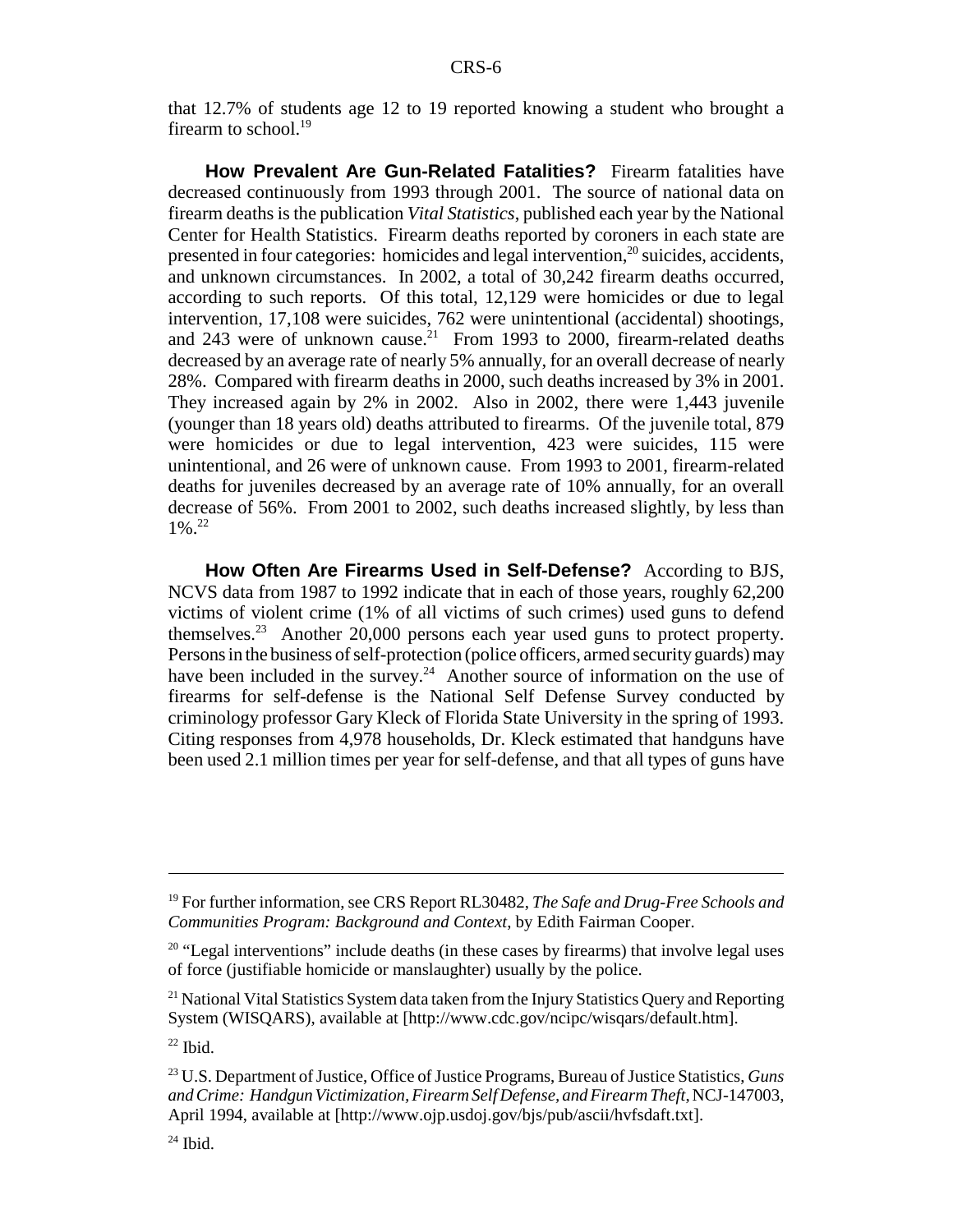been used approximately 2.5 million times a year for that purpose during the 1988- 1993 period. $25$ 

Why do these numbers vary by such a wide margin? Law enforcement agencies do not collect information on the number of times civilians use firearms to defend themselves or their property against attack. Such data have been collected in household surveys. The contradictory nature of the available statistics may be partially explained by methodological factors. That is, these and other criminal justice statistics reflect what is *reported* to have occurred, not necessarily the actual number of times certain events occur. Victims and offenders are sometimes reluctant to be candid with researchers. So, the number of incidents can only be estimated, making it difficult to state with certainty the accuracy of statistics such as the number of times firearms are used in self-defense. For this and other reasons, criminal justice statistics often vary when different methodologies are applied.

Survey research can be limited, because it is difficult to produce statistically significant findings from small incident populations. For example, the sample in the National Self-Defense Survey might have been too small, given the likely low incidence rate and the inherent limitations of survey research.

**What About the Recreational Use of Guns?** According to NIJ, in 1994, recreation was the most common motivation for owning a firearm.<sup>26</sup> There were approximately 15 million hunters, about 35% of gun owners, in the United States and about the same number and percentage of gun owners engaged in sport shooting in 1994.<sup>27</sup> More recently, the U.S. Fish and Wildlife Service reported that there were more than 14.7 million persons who were paid license holders in  $2003^{28}$  and, according to the National Shooting Sports Foundation, in that year, approximately 15.2 million persons hunted with a firearm and nearly 19.8 million participated in target shooting. $29$ 

# **Federal Regulation of Firearms**

Two major federal statutes regulate the commerce in, and possession of, firearms: the National Firearms Act of 1934 (26 U.S.C. § 5801 et seq.) and the Gun Control Act of 1968, as amended (18 U.S.C. Chapter 44, § 921 et seq.). Supplementing federal law, many state firearm laws are stricter than federal law. For

<sup>&</sup>lt;sup>25</sup> Gary Kleck, "Armed Resistance to Crime: The Prevalence and Nature of Self Defense with a Gun," *Journal of Criminal Law and Criminology*, vol. 86, issue 1, 1995, available at [http://www.guncite.com/gcdgklec.html].

<sup>26</sup> Jens Ludwig and Phillip J. Cook, *Guns in America: National Survey on Private Ownership and Use of Firearms*, NCJ 165476, May 1999, p. 2.

 $27$  Ibid., p. 3.

<sup>28</sup> U.S. Department of the Interior, U.S. Fish and Wildlife Service, *National Hunting License Report* (December 2, 2004), [http://www.nssf.org/IndustryResearch/PDF/CurrLicSales.pdf].

<sup>29</sup> American Sports Data, Inc., *The SUPERSTUDY of Sports Participation*, available at [http://www.nssf.org/IndustryResearch/PDF/HistTrendsParticipation.pdf].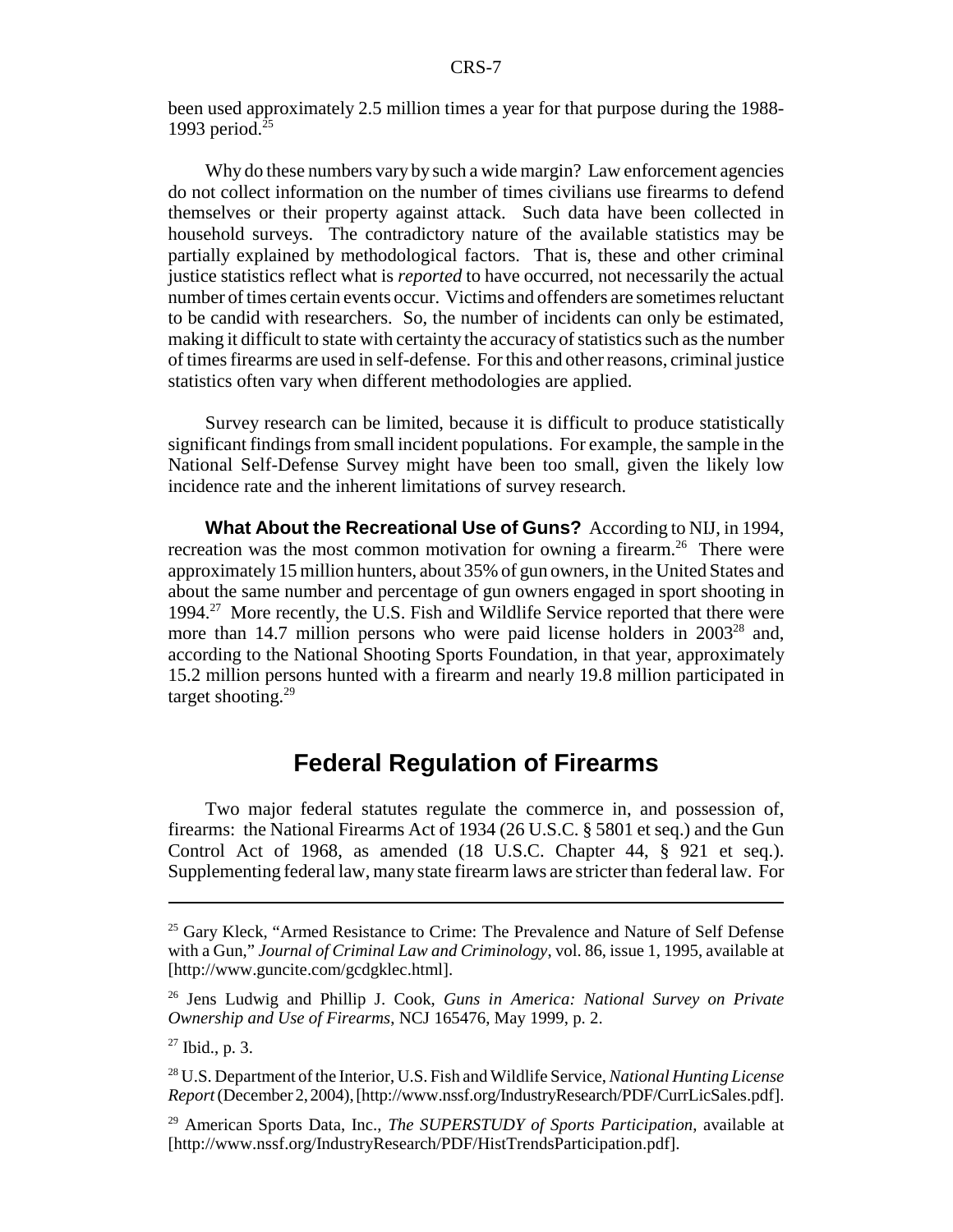example, some states require permits to obtain firearms and impose a waiting period for firearm transfers. Other states are less restrictive, but state law cannot preempt federal law. Federal law serves as the minimum standard in the United States.

## **The National Firearms Act (NFA)**

The NFA was originally designed to make it difficult to obtain types of firearms perceived to be especially lethal or to be the chosen weapons of "gangsters," most notably machine guns and short-barreled long guns. This law also regulates firearms, other than pistols and revolvers, that can be concealed on a person (e.g., pen, cane, and belt buckle guns). It taxes all aspects of the manufacture and distribution of such weapons, and it compels the disclosure (through registration with the Attorney General) of the production and distribution system from manufacturer to buyer.

#### **The Gun Control Act of 1968 (GCA)**

As stated in the GCA, the purpose of federal firearm regulation is to assist federal, state, and local law enforcement in the ongoing effort to reduce crime and violence. In the same act, however, Congress also stated that the intent of the law is not to place any undue or unnecessary burdens on law-abiding citizens in regard to the lawful acquisition, possession, or use of firearms for hunting, trapshooting, target shooting, personal protection, or any other lawful activity.

The GCA, as amended, contains the principal federal restrictions on domestic commerce in small arms and ammunition. The statute requires all persons manufacturing, importing, or selling firearms *as a business* to be federally licensed; prohibits the interstate mail-order sale of all firearms; prohibits interstate sale of handguns generally and sets forth categories of persons to whom firearms or ammunition may not be sold, such as persons under a specified age or with criminal records; authorizes the Secretary of the Treasury to prohibit the importation of non-sporting firearms; requires that dealers maintain records of all commercial gun sales; and establishes special penalties for the use of a firearm in the perpetration of a federal drug trafficking offense or crime of violence.

Private transactions between persons "not engaged in the business" are not covered by the GCA. These transactions and other matters such as possession, registration, and the issuance of licenses to firearm owners may be covered by state laws or local ordinances. As amended by the Brady Handgun Violence Prevention Act, 1993 (P.L. 103-159), the GCA requires background checks be completed for all nonlicensed persons seeking to obtain firearms from federal firearms licensees. For a listing of other major firearm and related statutes, see the **Appendix**.

**Firearm Transfer and Possession Eligibility.** Under current law, there are nine classes of persons prohibited from possessing firearms: (1) persons convicted in any court of a crime punishable by imprisonment for a term exceeding one year; (2) fugitives from justice; (3) drug users or addicts; (4) persons adjudicated mental defectives or committed to mental institutions; (5) unauthorized immigrants and most nonimmigrant visitors; (6) persons dishonorably discharged from the Armed Forces; (7) U.S. citizenship renunciates; (8) persons under court-order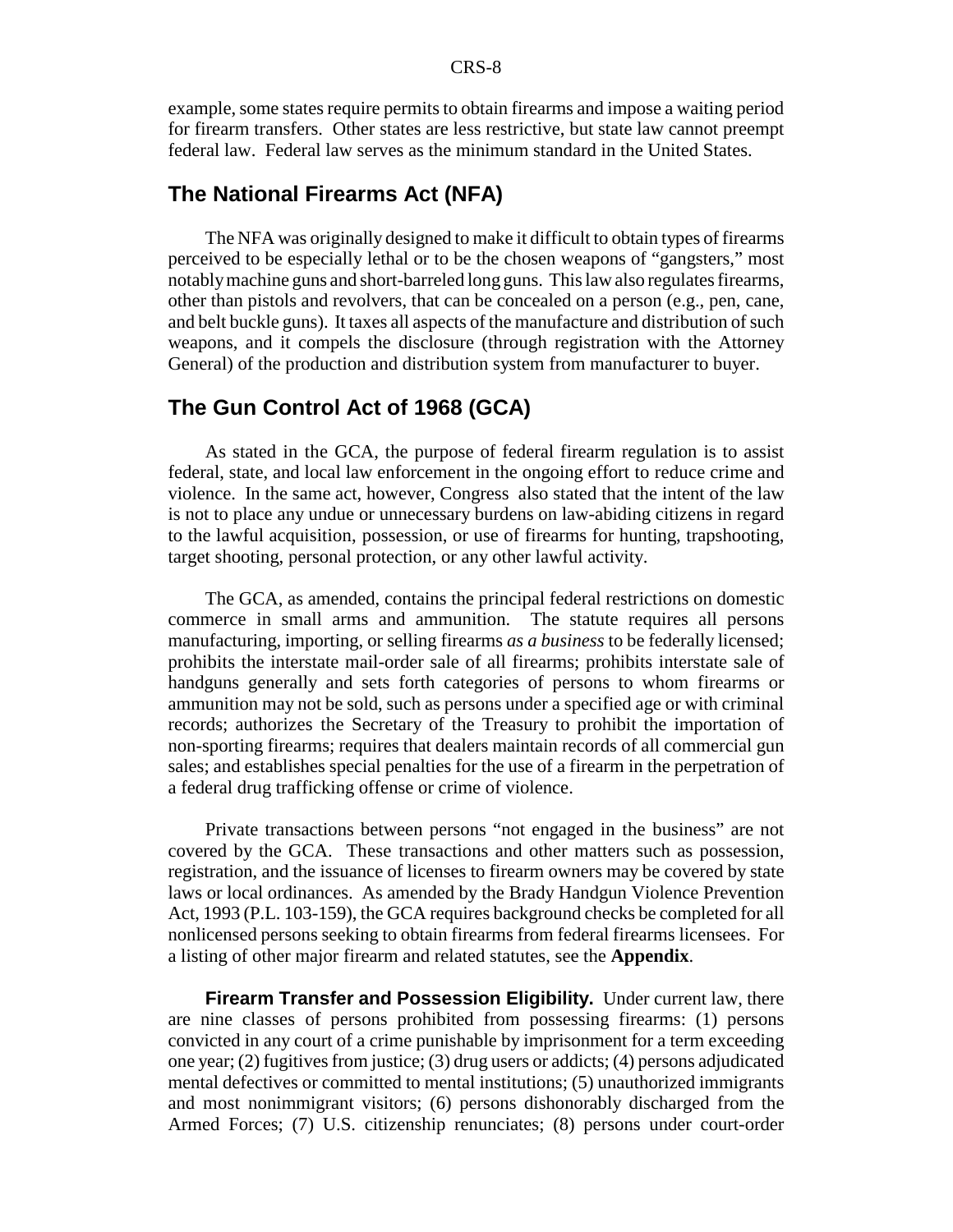restraints related to harassing, stalking, or threatening an intimate partner or child of such intimate partner; and (9) persons convicted of misdemeanor domestic violence  $(18 \text{ U.S.C. } § 922(g) \text{ and } (n)).$ 

Since 1994, moreover, it has been a federal offense for any nonlicensed person to transfer a handgun to anyone younger than 18 years old. It has also been illegal for anyone younger than 18 years old to possess a handgun (there are exceptions to this law related to employment, ranching, farming, target practice, and hunting) (18 U.S.C.  $\S$  922(x)).

**Licensed Dealers and Firearm Transfers.** Under current law, federal firearms licensees (hereafter referred to as *licensees*) may ship, transport, and receive firearms that have moved in interstate and foreign commerce. Licensees are currently required to verify with the FBI through a background check that nonlicensed persons are eligible to possess a firearm before subsequently transferring a firearm to them. Licensees must also verify the identity of nonlicensed transferees by inspecting a government-issued identity document (e.g., a driver's license).

Licensees may engage in interstate transfers of firearms among themselves without conducting background checks. Licensees may transfer long guns (rifles and shotguns) to out-of-state residents, as long as the transactions are face-to-face and not knowingly in violation of the laws of the state in which the unlicensed transferees reside. Licensees, however, may *not* transfer handguns to unlicensed out-of-state residents. Transfer of handguns by licensees to anyone younger than 21 years old is also prohibited, as is the transfer of long guns to anyone younger than 18 years old (18 U.S.C. §922(b)). Also, licensees are required to submit "multiple sales reports" to the Attorney General if any person purchases two or more handguns within five business days.

Furthermore, licensees are required to maintain records on all acquisitions and dispositions of firearms. They are obligated to respond to ATF agents requesting firearm tracing information within 24 hours. Under certain circumstances, ATF agents may inspect, without search warrants, their business premises, inventory, and gun records.

**Private Firearm Transfers.** Nonlicensees are prohibited from acquiring firearms from out-of-state sources (except for long guns acquired from licensees under the conditions described above). Nonlicensees are also prohibited from transferring firearms to any persons who they have reasonable cause to believe are not residents of the state in which the transaction occurs. In addition, since 1986, it has been a federal offense for nonlicensees to knowingly transfer a firearm to prohibited persons. It is also notable that firearm transfers initiated through the Internet are subject to the same federal laws as transfers initiated in any other manner.<sup>30</sup>

<sup>30</sup> For further information, see CRS Report RS20957, *Internet Firearm Sales*, by T.J. Halstead.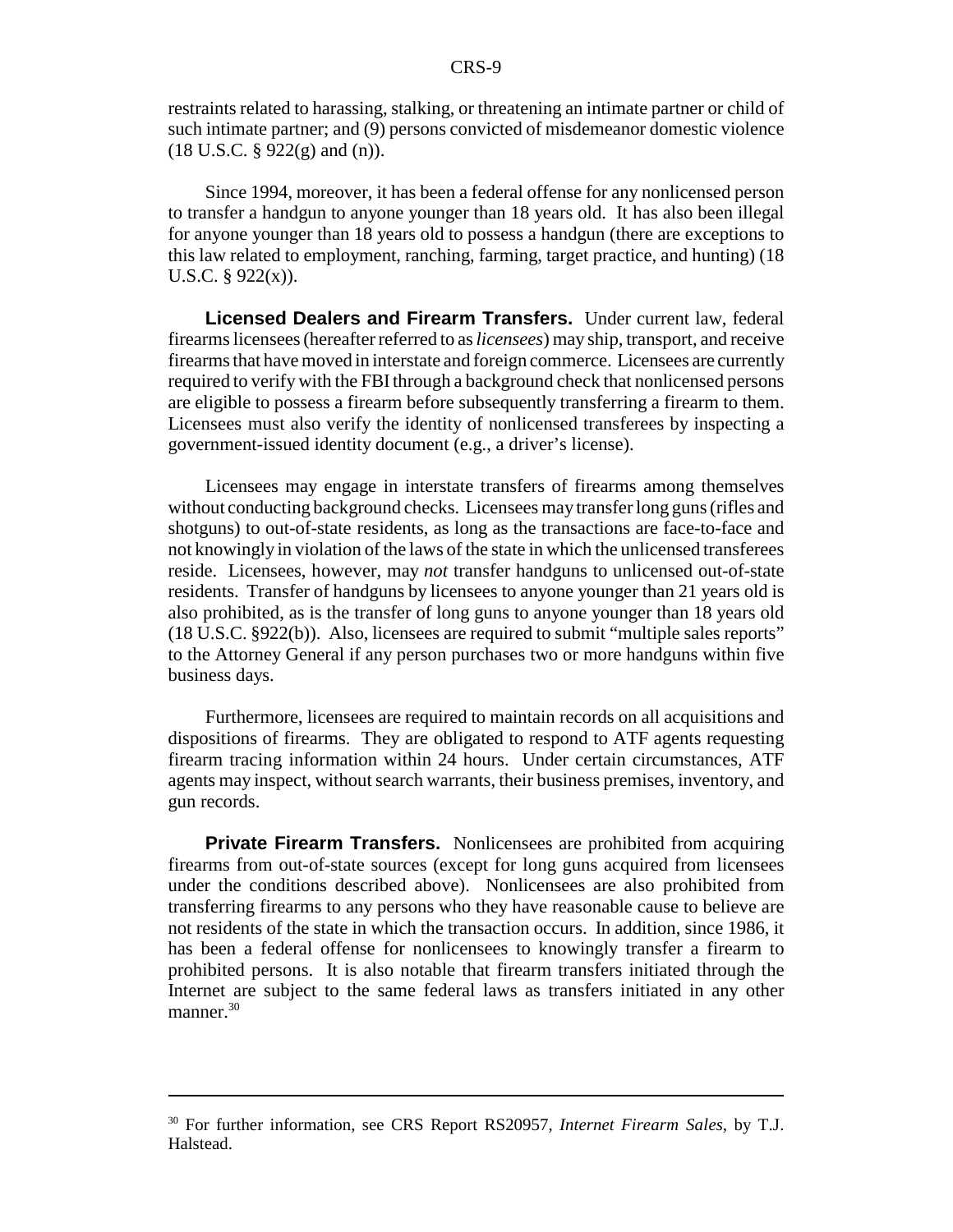## **Brady Handgun Violence Prevention Act**

After seven years of extensive public debate, Congress passed the Brady Handgun Violence Prevention Act of 1993 (P.L. 103-159, the Brady Act)<sup>31</sup> as an amendment to the Gun Control Act of 1968, requiring background checks for firearm transfers between federally licensed firearm dealers and non-licensed persons. The Brady Act included both interim and permanent provisions.

**Interim Provisions.** Under the interim provisions, which were in effect through November 1998, background checks were required for handgun transfers, and licensed firearm dealers were required to contact local chief law enforcement officers (CLEOs) to determine the eligibility of prospective customers to be transferred a handgun. The CLEOs were given up to five business days to make such eligibility determinations.

**Permanent Provisions.** Under the Brady permanent provisions, Congress required the Attorney General to establish a national instant criminal background check system (NICS) by November 1998. In turn, the Attorney General delegated this responsibility to the FBI. Today, the FBI's Criminal Justice Information Services (CJIS) division maintains the NICS. Under the Brady permanent provisions, federally licensed firearm dealers are required to contact the FBI or state authorities, who in turn contact the FBI, to determine whether prospective customers are eligible to be transferred a handgun or long gun. The FBI and state authorities have up to three business days to make such eligibility determinations. It is notable that federal firearms laws serve as the minimum standard in the United States. States may choose, and have chosen, to regulate firearms more strictly. For example, some states require set waiting periods and/or licenses for firearm transfers and possession.

**POC and Non-POC States.** Although the FBI handles background checks entirely for some states, other states serve as full or partial points of contact (POCs) and federal firearms licensees contact a state agency, and the state agency contacts the FBI for such checks. In 14 states, state agencies serve as full POCs and conduct background checks for both long gun and handgun transfers. In four states, state agencies serve as partial POCs for handgun permits, whereas in another four states, state agencies serve as partial POCs for handgun transfers only. In these eight partial POC states, checks for long gun transfers are conducted entirely through the FBI. In the 28 non-POC states, the District of Columbia, and four territories (Guam, Northern Mariana Islands, Puerto Rico, and the Virgin Islands), federal firearms licensees contact the FBI directly to conduct background checks through NICS for both handgun and long gun checks.

For state agencies (POCs), background checks may not be as expeditious, but they may be more thorough, because state agencies may have greater access to databases and records that are not available through NICS. According to the

 $31$  107 Stat. 1536, November 30, 1993.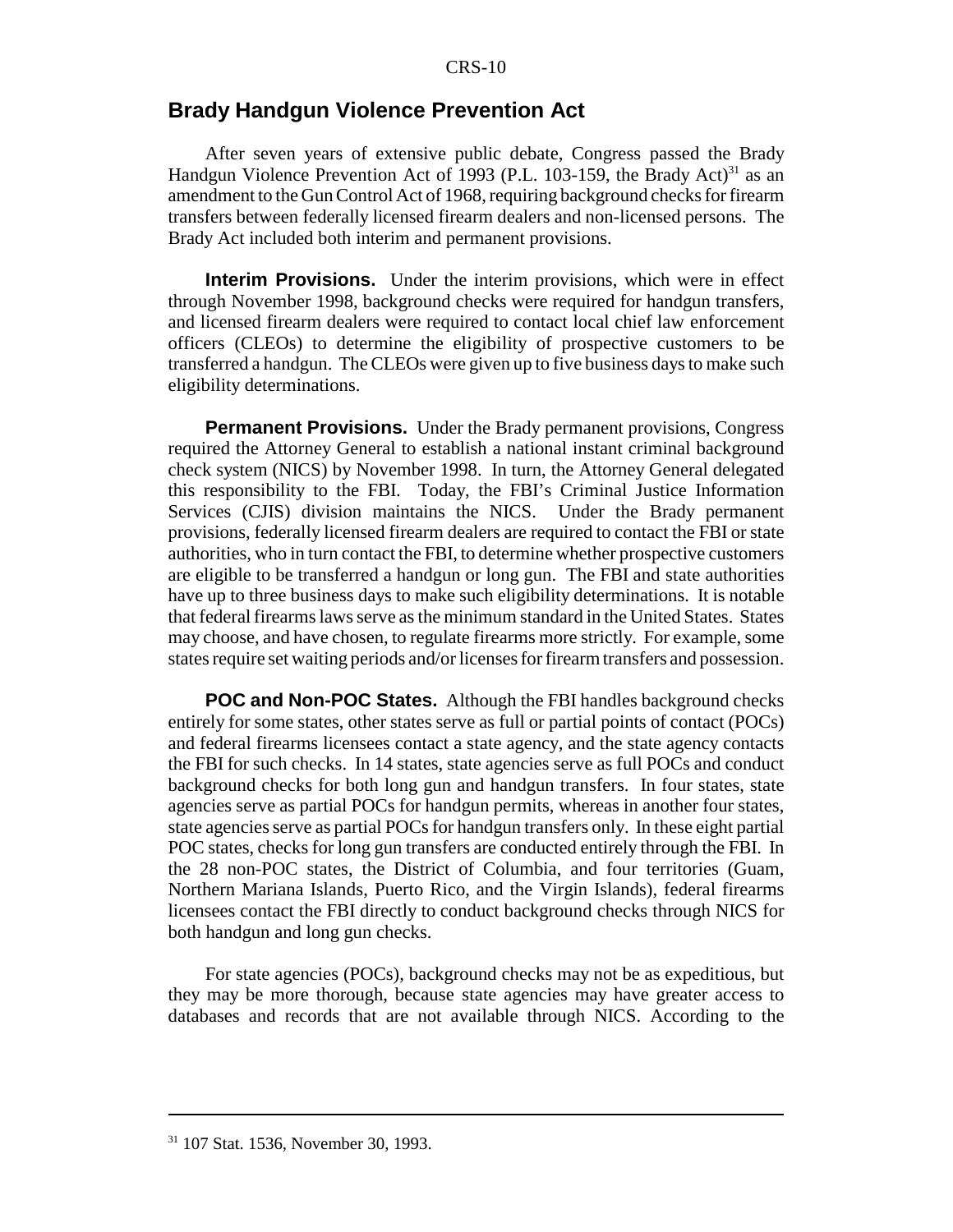Government Accountability Office (GAO), this is particularly true for domestic violence misdemeanor offenses and protective orders.<sup>32</sup>

**Brady Background Check Statistics.** Through calendar year 2005, nearly 70 million background checks for firearm transfer applications occurred under both the interim and permanent provisions of the Brady Act.<sup>33</sup> Of this number, nearly 1,360,000 background checks, or about 1.9%, resulted in firearm transfers being denied.34 Under the interim provisions, nearly 13 million firearm background checks (for handguns) were completed during that four-year period, resulting in 312,000 denials.35 Under the permanent provisions of the Brady Act, more than 57 million checks were completed, resulting in over 1 million denials, or a 2% denial rate.<sup>36</sup> Nearly 32 million of these checks were completed entirely by the FBI for non-POC states, the District, and four territories. $37$  Those checks resulted in a denial rate of 1.5%<sup>38</sup> More than 25 million checks were conducted by full or partial POC states.<sup>39</sup> Those checks resulted in a higher denial rate of  $2.3\%$ .<sup>40</sup>

**System Delayed Transfers.** NICS eligibility determination rates (how expeditiously the system makes eligibility determinations) have been controversial. According to GAO, about 72% of the NICS checks handled by the FBI resulted in immediate determinations of eligibility. Of the remaining 28% that resulted in a nondefinitive response, neither a "proceed" nor a denial, 80% were turned around within two hours. The remaining 20% of delayed transactions took hours or days for the FBI NICS examiners to reach a final determination.<sup>41</sup>

In many cases, firearm transfers were delayed because there was an outstanding charge without a final disposition against the person seeking to purchase the firearm. Such cases necessitate that the FBI examiners contact local or state authorities for additional information. Under current law, the FBI is authorized to delay the sale for three business days to determine the outcome of the charge and, thus, establish the eligibility of the transferee to possess a firearm. The FBI reported that, from July

<sup>32</sup> For further information, see GAO, *Gun Control: Opportunities to Close Loopholes in the National Instant Criminal Background Check System*, GAO-02-720, July 2002, p. 27.

<sup>&</sup>lt;sup>33</sup> U.S. Department of Justice, Office of Justice Programs, Bureau of Justice Statistics, *Background Checks for Firearm Transfers, 2005*, November 2004, p. 1.

 $34$  Ibid.

 $35$  Ibid.

<sup>36</sup> Ibid., p. 2.

<sup>37</sup> Ibid.

<sup>38</sup> Ibid.

 $39$  Ibid.

<sup>40</sup> Ibid.

<sup>41</sup> For further information, see GAO, *Gun Control: Implementation of the National Instant Criminal Background Check System*, GGD/AIMD-00-64, p. 68. (Hereafter cited as GAO, *Implementation of NICS*.)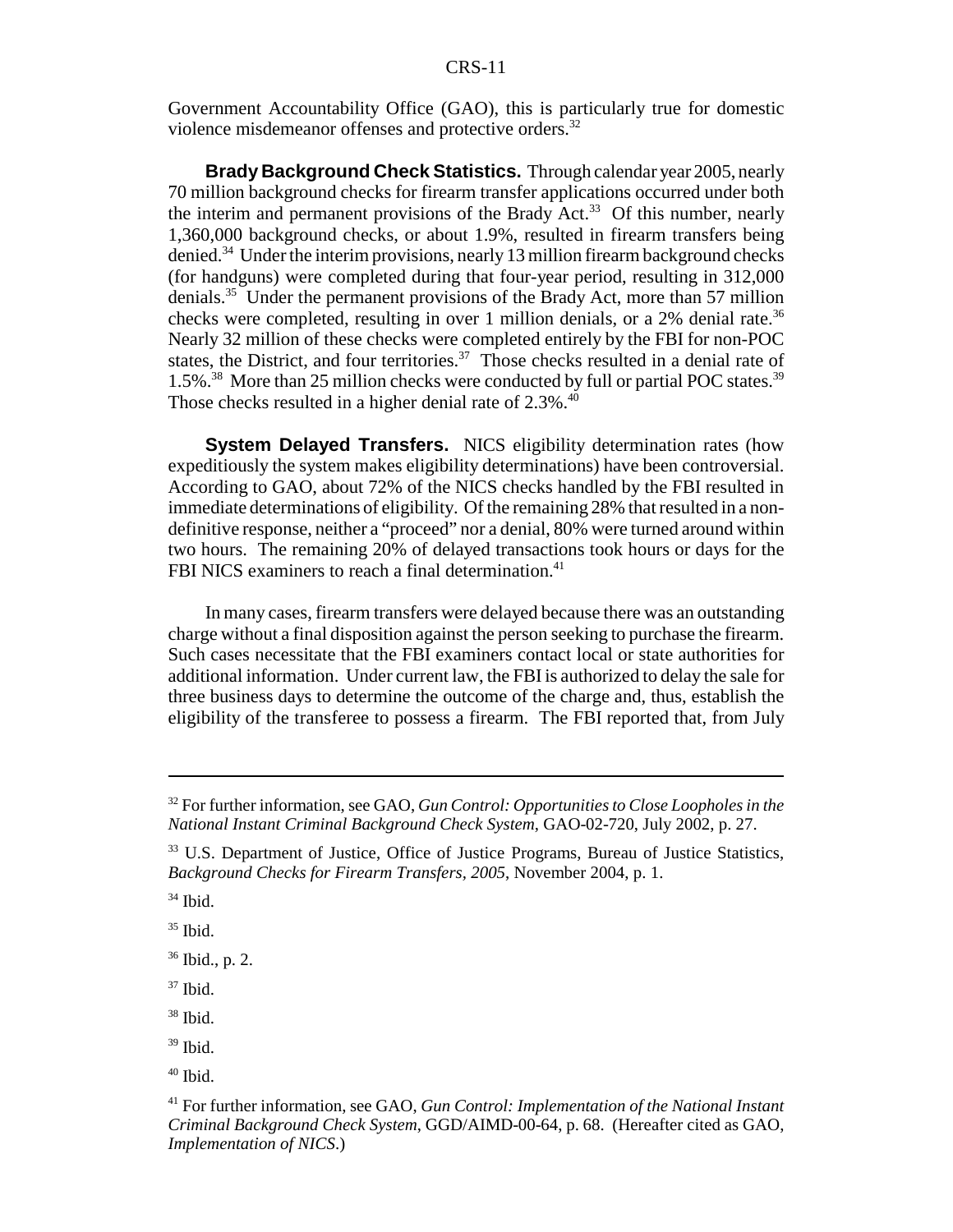2002 through March 2003, the immediate determination rate for NICS increased to 91%, compared with less than 77% from November 2001 through July 2002.<sup>42</sup>

**Systems Availability.** NICS availability — how regularly the system can be accessed during business hours and not delay legitimate firearm transfers — has also been a source of complaint. GAO found, however, that in the first year of NICS operation, the FBI had achieved its system availability goal of 98% for four months. System availability for the remaining eight months averaged  $95.4\%$ .<sup>43</sup> The FBI reports that NICS service availability was increased to 99% in FY2001 and  $FY2002<sup>44</sup>$  During consideration of legislation in the  $106<sup>th</sup>$  Congress to extend the Brady Act background check provisions to all firearm transfers at gun shows, the capacity of NICS to instantaneously accomplish these checks became a major stumbling block to enactment.

#### **Federal Firearm Prosecutions**

Regarding enforcement of the Brady Act, from November 1998 through June 2000, the FBI referred 134,522 Brady-related cases to the ATF, and 37,926 of these cases were referred to ATF field offices for investigation. According to ATF, in FY2000, there were 1,485 defendants charged with firearm-related violations as a result of NICS checks under Brady. Of these defendants, 1,157 were *charged* with providing falsified information to federal firearms licensees (18 U.S.C.  $\S 922(a)(6)$ ), another 86 were persons ineligible to posses firearms under the domestic violence gun ban (18 U.S.C. §§  $922(g)(8)$  and (9)), and 136 were convicted felons (18 U.S.C. §922(g)(1)). According to the BJS, however, federal firearm *prosecutions* decreased by 19% from 1992 to 1996, leveled off through 1997, and increased in 1998 and 1999. The decline in federal prosecutions can be attributed in part to a Supreme Court decision (*Bailey* v. *United States* [516 U.S. 137, 116 S.Ct. 501]) that limited the use of the charge of using a firearm during a violent or drug-related offense, as the firearm could not be just incidental to the arrest (18 U.S.C.  $\S 924(c)$ ).<sup>45</sup>

# Legislative Action in the 110<sup>th</sup> Congress

The tragic events at Virginia Tech on April 16, 2007, that resulted in the deaths of 32 persons could serve to renew the long-simmering national gun control debate. As a consequence of those events, the House has passed and the Senate Judiciary Committee has reported legislation designed to strengthen Brady background checks for firearms transfers. The Senate Judiciary Committee has also reported legislation that would amend the Law Enforcement Officers Safety Act (P.L. 108-277), a law that gives concealed carry privileges to certain qualified active-duty and retired law

<sup>42</sup> See *National Instant Criminal Background Check System (NICS): 2001/2002 Operational Report*, May 2003, p. 8. (Hereafter cited as *NICS 2001/2002 Operational Report*.)

<sup>43</sup> See GAO, *Implementation of NICS*, p. 94.

<sup>44</sup> See *NICS 2001/2002 Operational Report*, p. 6.

<sup>45</sup> See *Federal Firearm Offenders, 1992-98 (with Preliminary Data for 1999)*, June 2000, at [http://www.ojp.usdoj.gov/bjs/pub/pdf/ffo98.pdf].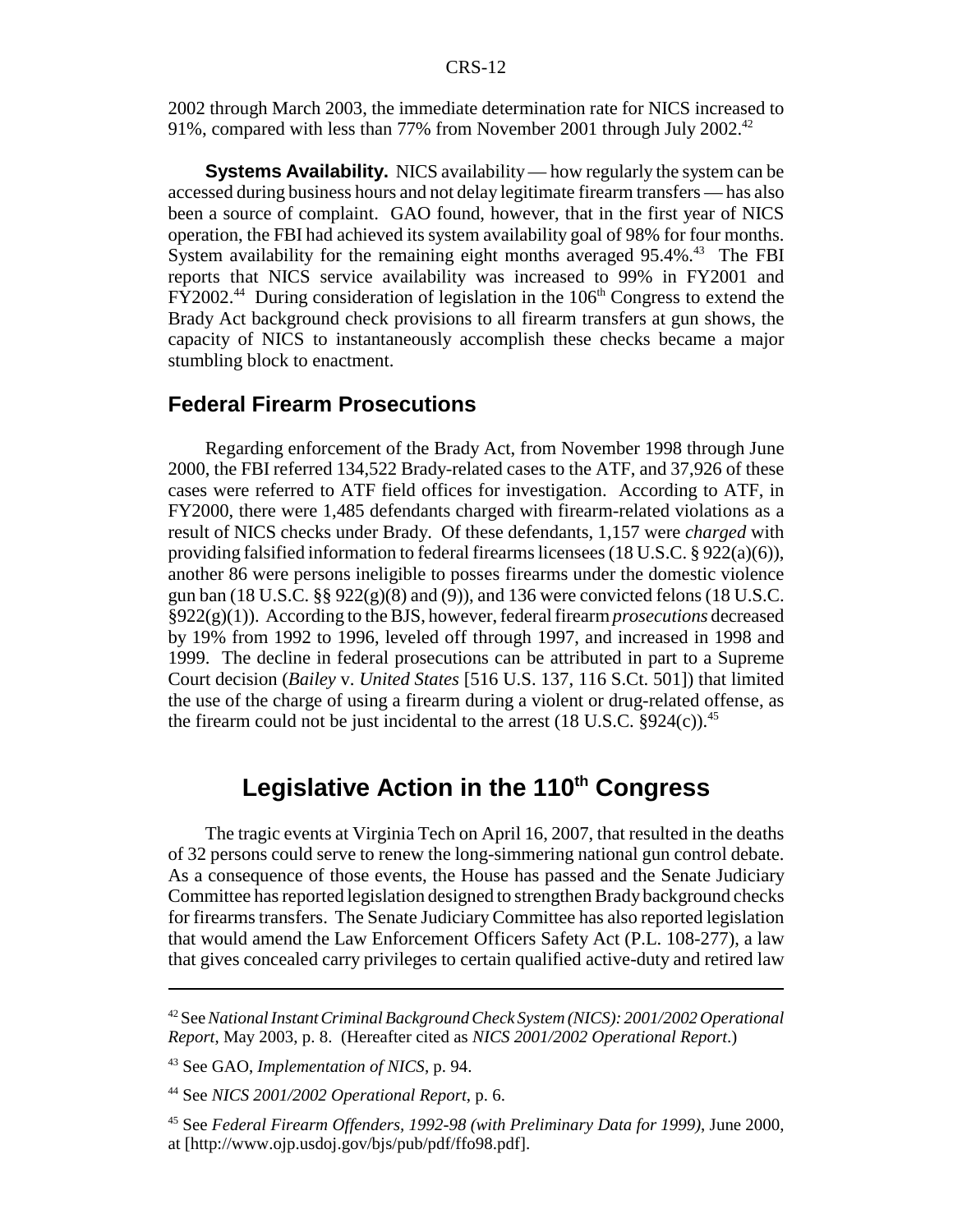enforcement officers. Congress has also reconsidered funding limitations placed on the Bureau of Alcohol, Tobacco, Firearms and Explosives (ATF) in regard to the release of firearm trace and multiple handgun sales report data.

## **NICS Improvement Amendments Act of 2007**

The National Instant Criminal Background Check System (NICS) Improvement Amendments Act of 2007 (H.R. 2640) was introduced by Representative Carolyn McCarthy and co-sponsored by Representative John Dingell. Among other things, this proposal would amend and strengthen a provision of the Brady Handgun Violence Prevention Act (P.L. 103-159) that requires federal agencies to provide, and the Attorney General to secure, any government records with information relevant to determining the eligibility of a person to receive a firearm. To remain eligible for the optimum amount of federal justice assistance grants, H.R. 2640 would prompt states to make available to the Attorney General certain records that would disqualify persons from acquiring a firearm for inclusion in NICS, particularly those records related to convictions for misdemeanor crimes of domestic violence and persons adjudicated as mentally defective.

H.R. 2640 would also require states (as a condition of federal assistance), as well as federal agencies, to establish administrative procedures under which a person who has been adjudicated mentally defective could apply to have his firearms possession and transfer eligibility restored.46 Finally, H.R. 2640 would authorize additional appropriations for grant programs to help states, courts, and local governments establish or improve automated record systems. This bill reportedly reflects a compromise between groups favoring and opposing greater gun control.<sup>47</sup> H.R. 2640 passed the House, by a voice vote, on June 13, 2007.

The Senate Judiciary Committee approved similar, but not identical, NICS improvement provisions as part of the School Safety and Law Enforcement Improvement Act of 2004 on August 2, 2007. The committee reported this bill on September 21, 2007 (S. 2084; S.Rept. 110-183). The Senate NICS improvement provisions would scale back from 30 years (as in H.R. 2640) to 20 years the time period for which states would be encouraged to gather disqualifying records on persons prohibited from possessing firearms (e.g., criminal history records, courtissued restraining orders, and certain mental health records). Like the House bill, the Senate provisions would waive the 10% matching requirement for grants awarded under the National Criminal History Improvement Program (NCHIP, 42 U.S.C. § 14601) for states that had provided the Attorney General with 90% of all disqualifying records beginning three years after enactment, but such a waiver could not exceed two years.

<sup>46</sup> Federal law authorizes the Attorney General to consider applications from prohibited persons for relief from disqualification (18 U.S.C. §925(c)). Since FY1993, however, Congress has attached an appropriations rider on the ATF salaries and expenses account that prohibits the expenditure of any funding under that account to process such applications.

<sup>47</sup> Jonathan Weisman, "Democrats, NRA Reach Deal on Background-Check Bill," *Washington Post*, June 10, 2007, p. A02.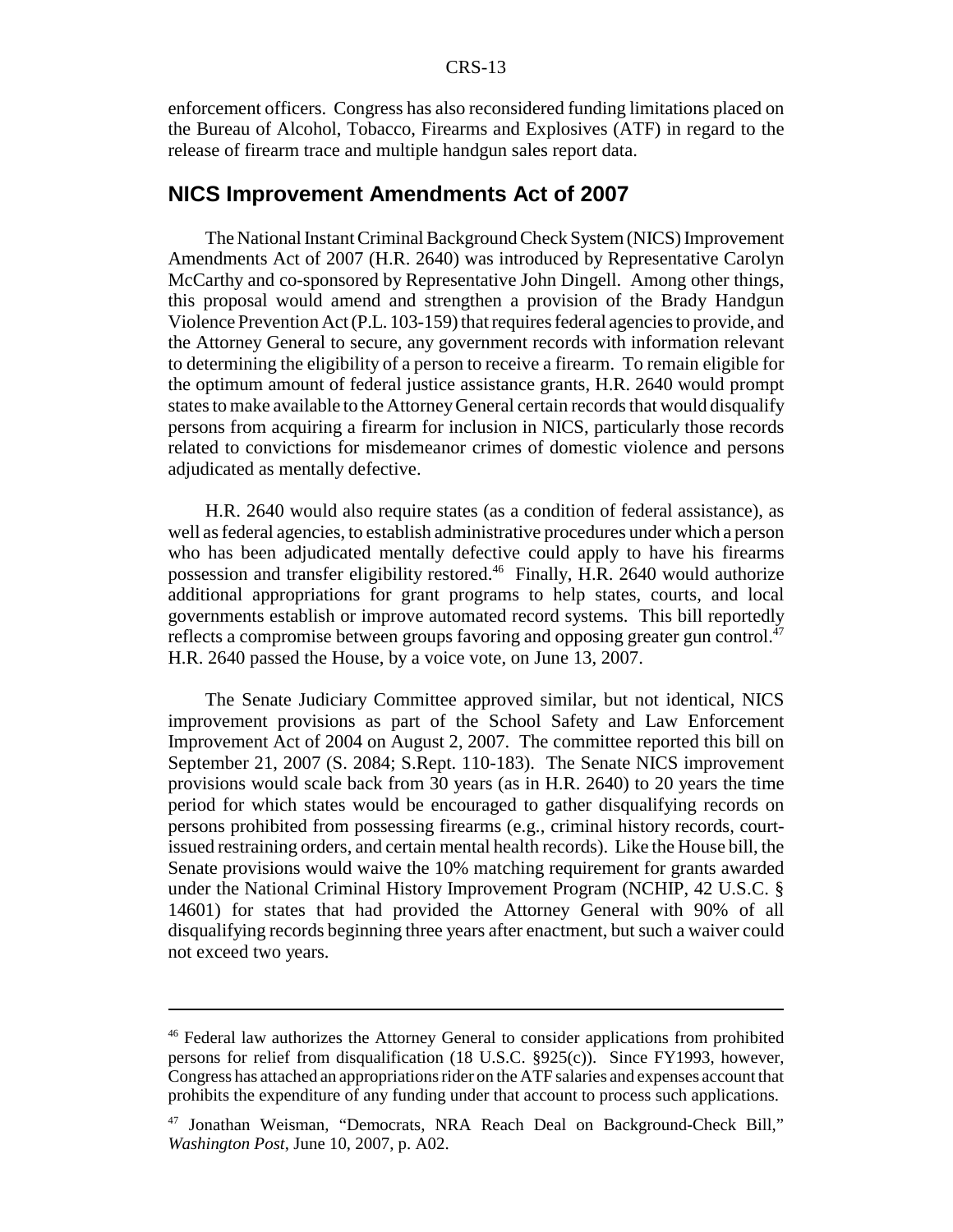The Senate provisions would also give states more time to prepare those records and would provide lower reductions in federal law enforcement assistance than the House bill. Following three years after enactment, for two years, both bills would authorize the Attorney General to withhold 3% of Byrne Justice Assistance Grant (JAG) funding from states that had not provided up to 60% of disqualifying records. Following the initial two years of reductions (five years from enactment), the House bill would authorize the Attorney General to withhold 5% of JAG funding from states that had not provided up to 90% of such records. By comparison, the Senate bill would authorize 4% reduction for states that had not provided up to 70% of such records for five years. After that period (10 years from enactment), the Senate bill would authorize the Attorney General to withhold up to 5% of such funding from any state that had not provided up to 90% of such records.

Finally, compared with the House bill, the Senate NICS improvement provisions would authorize greater amounts of appropriations for the purposes of helping states and courts automate their systems for storing and sharing disqualifying records. H.R. 2640 would authorize up to \$375 million annually for three fiscal years (FY2008- FY2010). S. 2084 would authorize \$524 million for the next three fiscal years (FY2008-FY2010) and \$400 million for the two years thereafter (FY2011- FY2012).

The Senate Judiciary Committee included four other measures in S. 2084. With some modification, those measures include the School Safety Improvements Act (S. 1217), the Equity in Law Enforcement Act (S. 1448), the PRECAUTION Act (S. 1521), the Terrorist Hoax Improvements Act (S. 735), and the Law Enforcement Officers Safety Act of 2007 (LEOSA, S. 376). Support for the NICS improvement and the LEOSA amendments (described below) in S. 2084 is reportedly divided and uneven.48 Moreover, Senator Tom Coburn has reportedly placed a hold on that legislation, citing privacy and cost issues related to the NICS amendments.<sup>49</sup>

#### **Law Enforcement Officers Safety Act of 2007**

On September 5, 2007, the Senate Judiciary Committee reported the Law Enforcement Officers Safety Act of 2007 (S. 376; S.Rept. 110-150). This bill was introduced by Senator Patrick Leahy, Chair of the Judiciary Committee. Representative Randy Forbes has introduced a similar bill (H.R. 2726). As described above, the language of S. 376 was incorporated into S. 2084 when that bill was reported on September 21, 2007 (S.Rept. 110-183). That language would amend the Law Enforcement Officers Safety Act (LEOSA, P.L. 108-277), which authorizes certain qualified active-duty and retired police officers to carry concealed firearms across state lines. The Senate-reported LEOSA amendments would (1) clarify that certain AMTRAK and executive branch law enforcement officers are eligible for concealed carry privileges under P.L. 108-277, (2) reduce the length of service criterium for eligibility under that law from 15 to 10 years, and (3) clarify other

<sup>48</sup> David Rogers, "Democrats Stall on Gun-Records Bill: Despite Support, Background-Check Measure Staggers in Senate Amid Infighting," *Wall Street Journal*, September 21, 2007, p. A6.

<sup>49</sup> Seth Stern, "Coburn Blocks Gun Background-Check Bill, Citing Concerns About Privacy, Spending," *CQ Today*, September 25, 2007.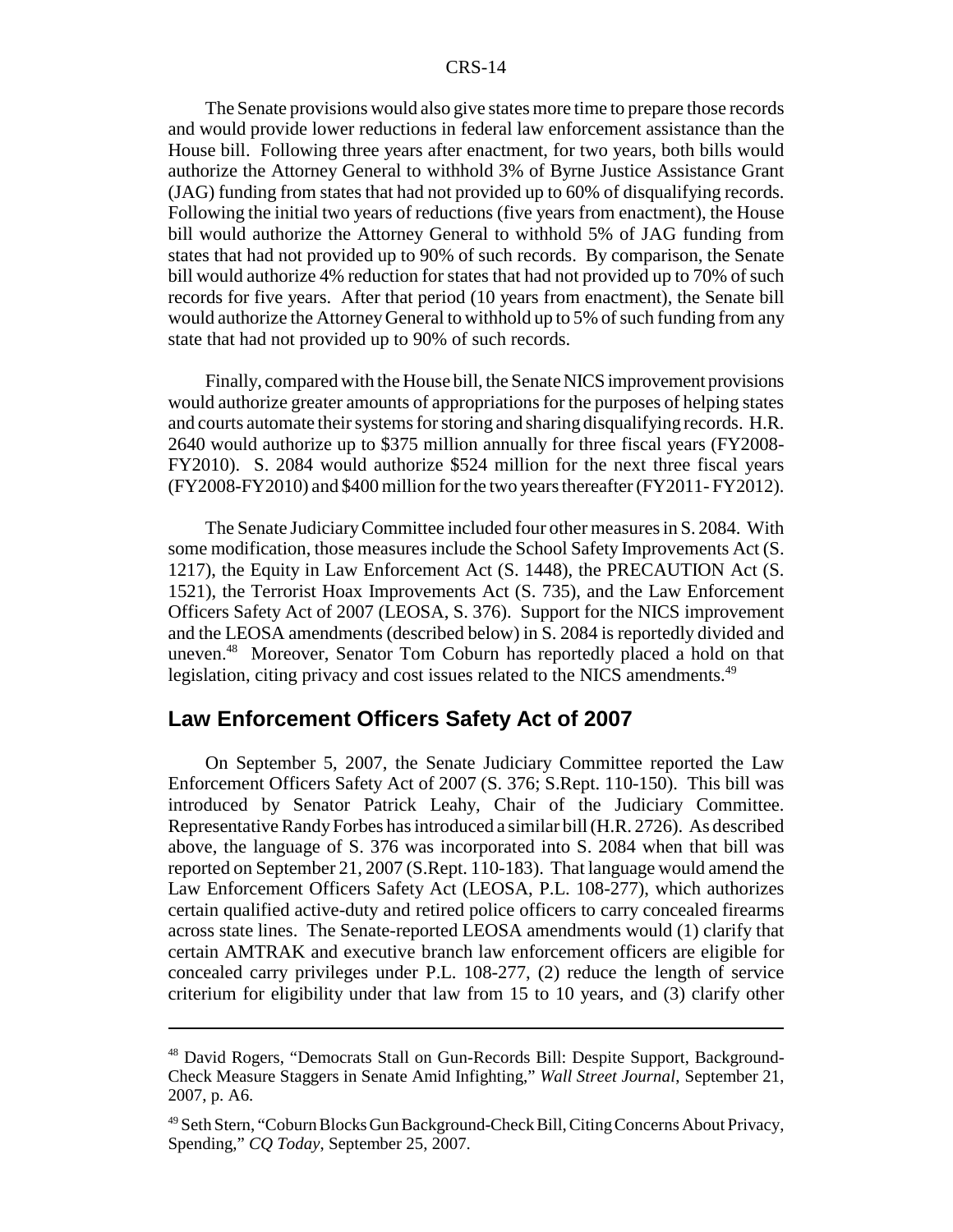provisions of the law related to certification and credentialing. In the  $109<sup>th</sup> Congress$ , the Senate amended H.R. 1751 with similar LEOSA provisions and passed that measure.

## **Tiahrt Amendment**

Representative Todd Tiahrt offered an amendment that placed several funding restrictions and conditions on ATF and the FBI during full committee markup of the FY2004 DOJ appropriations bill (H.R. 2799). While modified, those restrictions were included in the Consolidated Appropriations Act, 2004 (P.L. 108-199). The Tiahrt language

- prohibits the use of any funding appropriated for ATF to disclose firearm trace or multiple handgun sales report data for any purpose other than supporting "bona fide" criminal investigation or agency licensing proceeding,
- prohibits the use of any funding appropriated for ATF to issue new regulations that would require licensed dealers to conduct physical inventories of their businesses, and
- requires the next-day destruction of approved Brady background check records.

Congress has subsequently included the Tiahrt language in DOJ appropriations measures for FY2005 and FY2006 (P.L. 108-447; P.L. 109-198). Those restrictions and conditions remained in effect for FY2007 under the Revised Continuing Appropriations Resolution (P.L. 110-5), as they are currently under the FY2008 Continuing Appropriations Act (P.L. 110-92). In full committee markup, Senator Richard Shelby amended the FY2008 Commerce-Justice-Science (CJS) appropriations bill (S. 1745) with similar, but modified, limitations. Similar limitations have also been included in the House-passed CJS appropriations bill  $(H.R. 3093).$ <sup>50</sup>

#### **Court Security and Firearms**

The  $110<sup>th</sup>$  Congress may reconsider several gun control proposals that were introduced in the previous Congress. During the  $109<sup>th</sup>$  Congress, for example, the House amended Secure Access to Justice and Court Protection Act of 2005 (H.R. 1751) to authorize certain federal court judges, prosecutors, and officials to carry firearms for personal protection. The Senate also passed this measure with similar provisions. Such provisions, however, were not included in the Senate-passed court security bill  $(S, 378)$ , nor the House-passed bill  $(H.R. 660)$ , in the  $110<sup>th</sup>$  Congress. Nevertheless, bills have been introduced to authorize such firearm privileges (H.R. 2325 and S. 1235).

<sup>50</sup> For further information, see CRS Report RS22458, *Gun Control: Statutory Disclosure Limitations on ATF Firearms Trace Data and Multiple Handgun Sales Reports*, by William J. Krouse.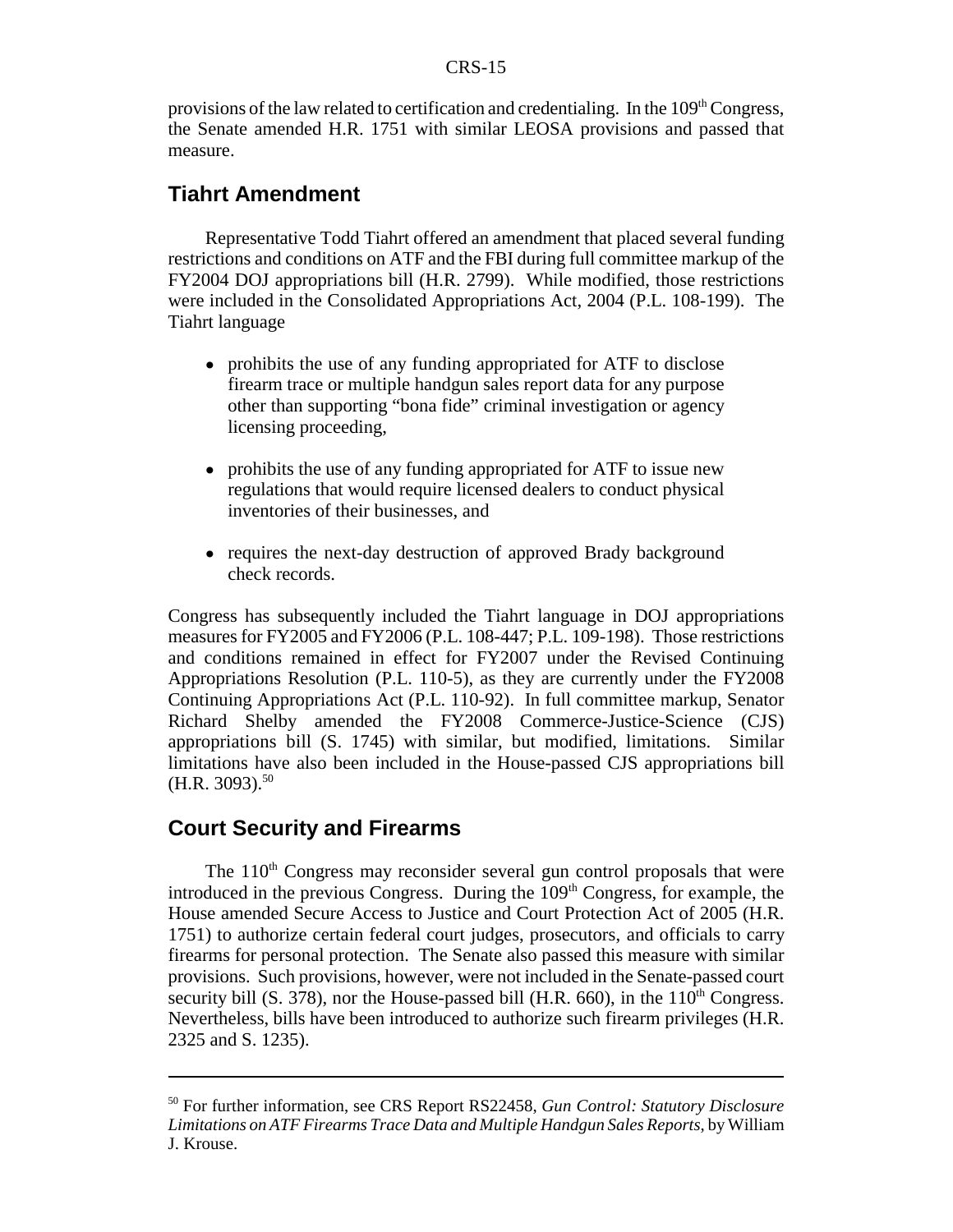# Legislative Action in the 109<sup>th</sup> Congress

In the  $109<sup>th</sup> Congress$ , gun control-related legislative action included (1) passage of two laws; (2) the approval of four bills by the House Judiciary committee, one of which the House passed; (3) consideration of several amendments to, and provisions in, appropriations and crime legislation; and (4) the continuation of several funding conditions and limitations on Department of Justice (DOJ) appropriations.

#### **Enacted Legislation and Related Amendments**

**Protection of Lawful Commerce in Arms Act.** The 109th Congress reconsidered and passed the Protection of Lawful Commerce in Arms Act (P.L. 109- 92).<sup>51</sup> This legislation (S. 397) was very similar to a bill considered in the  $108<sup>th</sup>$ Congress.52 P.L. 109-92 prohibits certain types of lawsuits against firearm manufacturers and dealers to recover damages related to the criminal or unlawful use of their products (firearms and ammunition) by other persons.<sup>53</sup> The Senate passed S. 397 on July 29, 2005, by a recorded vote of 65-31 (Recorded Vote Number 219). The House Judiciary Committee had previously reported a similar bill (H.R. 800; H.Rept. 109-124) on June 14. The House considered and passed the Senate-passed bill (S. 397) by a recorded vote of 283-144 (Roll no. 534) on October 20, 2005.

It is notable that several amendments passed by the Senate in the  $108<sup>th</sup> Congress$ were also reconsidered and passed — for example, an amendment offered by Senator Herb Kohl requiring that a child safety lock be provided with newly transferred handguns, and another offered by Senator Larry Craig increasing penalties for using armor-piercing handgun ammunition in the commission of a crime of violence or drug trafficking. However, other amendments related to assault weapons or gun shows that were passed by the Senate in the previous Congress were not considered. It is notable that House-passed legislation (H.R. 5672) included a provision that would have blocked implementation of the child safety lock provision sponsored by Senator Kohl.

*Child Safety Locks and Handguns.* As described above, P.L. 109-92 includes a provision that requires a child safety lock be provided with newly transferred handguns.<sup>54</sup> The House passed an amendment, offered by Representative Marilyn Musgrave, to the FY2007 DOJ appropriations bill (H.R. 5672) that would have prohibited the expenditure of any funding provided under that bill for the purposes of enforcing the child safety lock provision in P.L. 109-92. The House

<sup>51 119</sup> Stat. 2095, October 26, 2005.

 $52$  In the 108<sup>th</sup> Congress, the House passed a similar "gun industry liability" bill (H.R. 1036). The Senate considered a similar bill (S. 1805) and amended it with several gun control provisions, but this bill did not pass.

<sup>53</sup> For further information, see CRS Report RS22074, *Limiting Tort Liability of Gun Manufacturers and Gun Sellers: Legal Analysis of P.L. 109-92 (2005)*, by Henry Cohen.

<sup>54</sup> In addition, the Omnibus Consolidated and Emergency Appropriations Act, 1999 (P.L. 105-277), requires all federal firearm licensees to offer for sale gun storage and safety devices.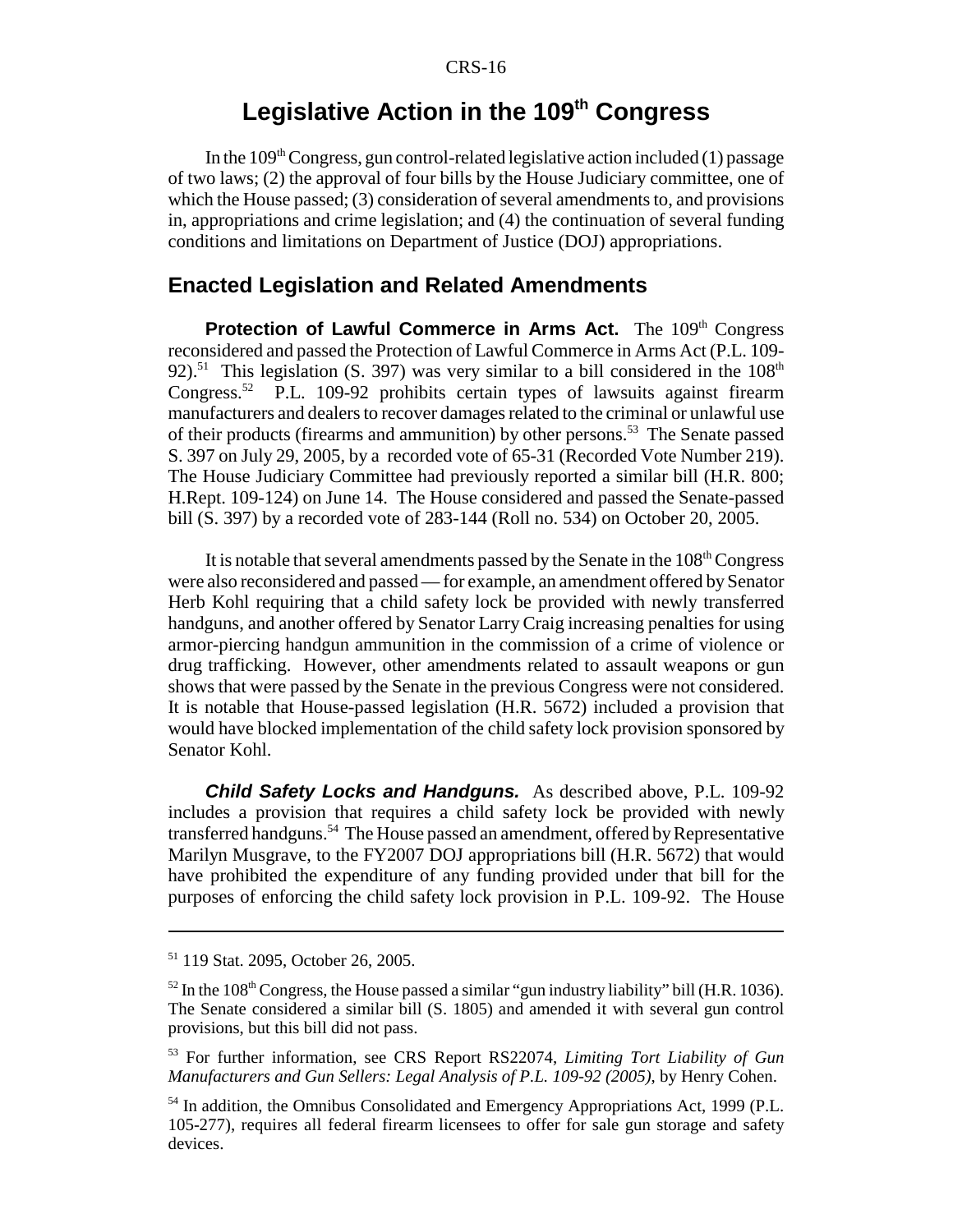passed H.R. 5672 on June 29, 2006. The Senate reported H.R. 5672, but no further actions was taken on that bill.

*Armor-Piercing Ammunition.* The "Armor Piercing Ammunition" Ban (P.L. 99-408, 1986, amended in P.L. 103-322, 1994) prohibits the manufacture, importation, and delivery of handgun ammunition composed of certain metal substances and certain full-jacketed ammunition. As described above, P.L. 109-92 includes provisions that (1) increase penalties for using armor-piercing handgun ammunition in the commission of a crime of violence or drug trafficking and (2) require the Attorney General to submit a report (within two years of enactment) on "armor-piercing" ammunition based on certain performance characteristics, including barrel length and amount of propellent (gun powder).

**Disaster Recovery Personal Protection Act of 2006.** In the Department of Homeland Security Appropriations Act, 2007 (P.L. 109-295), Congress included a provision (§ 557) that amends the Robert T. Stafford Disaster Relief and Emergency Assistance Act (42 U.S.C.  $\S$  5207).<sup>55</sup> This enacted provision prohibits federal officials from seizing or authorizing the seizure of any firearm from private persons during a major disaster or emergency, if possession of that firearm was not already prohibited under federal or state law. It also forbids the same officials from prohibiting the possession of any firearm that is not otherwise prohibited. Also, the law bans any prohibition on carrying firearms by persons who are otherwise permitted to legally carry such firearms, because those persons are working under a federal agency, or the control of an agency, providing disaster or emergency relief.

Section 557 of P.L. 109-295 is very similar to bills (H.R. 5013/S. 2599) that were introduced by Representative Bobby Jindal and Senator David Vitter. Those bills addressed firearms seizures that occurred in New Orleans after Hurricane Katrina.<sup>56</sup> On July 13, 2006, the Senate passed a related amendment, offered by On July 13, 2006, the Senate passed a related amendment, offered by Senator David Vitter, to the Department of Homeland Security appropriations bill (H.R. 5441) by a recorded vote of 68-32 (Record Vote Number 191), and the Senate passed that bill on the same day. On July 25, 2006, the House Committee on Transportation and Infrastructure ordered reported H.R. 5013 (H.Rept. 109-596), and the House passed that bill on the same day by a recorded vote of 322-99 (Roll no. 401). While H.R. 5013 received no further action, the language of the Vitter amendment was included in P.L. 109-295, as described above.<sup>57</sup>

<sup>55 120</sup> Stat. 1391, October 4, 2006.

<sup>&</sup>lt;sup>56</sup> Regarding those seizures, the National Rifle Association (NRA) and others maintained that state "emergency powers" do not trump the Second Amendment right to keep and bear arms. The NRA and the Second Amendment Foundation filed a joint lawsuit in federal court seeking injunctive relief from those seizures. Pursuant to a court order, New Orleans authorities were directed to cease seizing firearms from citizens, who had otherwise committed no criminal violations, and to return already confiscated firearms. *NRA* v. *Nagin*, Civil Decision No. 05-20,000 (E.D. La. September 23, 2005).

<sup>57 120</sup> Stat. 1391, § 557.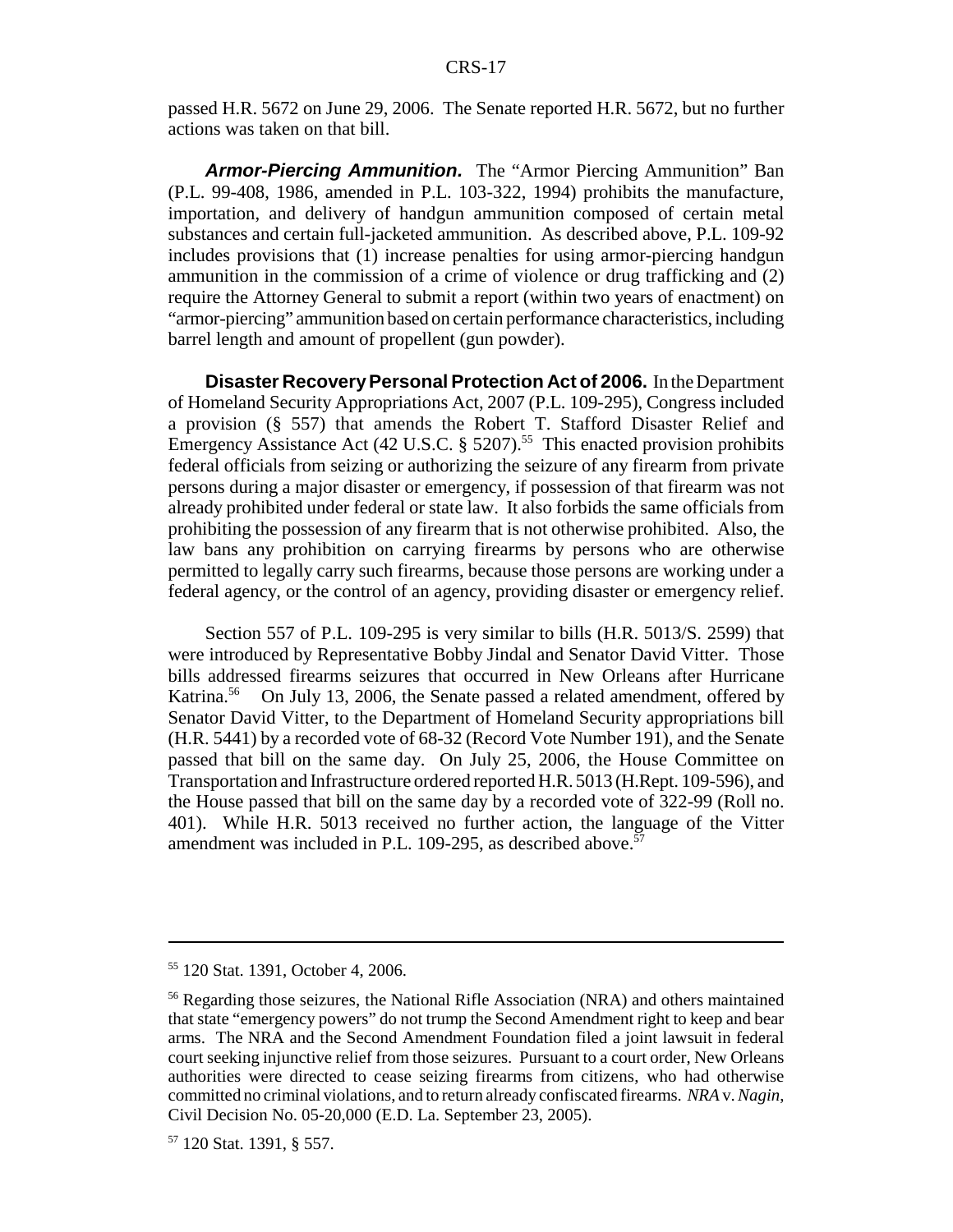## **House Judiciary Committee Considered Gun Bills**

The House Judiciary Crime, Terrorism and Homeland Security Subcommittee approved four firearms-related bills, which were subsequently considered by the full committee. Two of those bills were ordered reported. One was passed by the House.

**ATFE Modernization and Reform Act of 2006.** H.R. 5092 was introduced by Representative Howard Coble, chair of the House Judiciary Subcommittee on Crime, Terrorism, and Homeland Security, and Representative Robert Scott, the subcommittee's ranking Minority Member, on April 5, 2006. Among other things, the bill would have amended Gun Control Act provisions governing the suspension and revocation of federal licenses for firearms dealers, manufacturers, and importers by establishing a graduated scale of fines and penalties for administrative violations. For serious violations, however, revocation would have remained an option. It would have also barred ATF from initiating administrative enforcement actions for violations that are more than five years old, except for cases involved the intentional obstruction of discovery of such violations by the licensee.

Proponents for this proposal argue that these provisions would allow federal firearms licensees greater opportunity to address non-substantive recordkeeping issues that under current law could have led to the revocation of their licenses. Opponents argue that relaxing such provisions would weakened ATF authority and efforts to reduce the number of "kitchen table top" dealers, who were not substantively engaged in the business and, hence, ineligible for such licenses. H.R. 5092 was approved by the Crime subcommittee on May 3, 2006. The House Judiciary Committee ordered this bill reported on September 7, and a written report was filed on September 21 (H.Rept. 109-672). The House passed this bill on September 26, 2006, by a recorded vote of 277-131 (Roll no. 476), but no further action was taken on this bill.

*ATF Operations at Richmond Area Gun Shows.* H.R. 5092 included provisions that would have required the DOJ's Office of Inspector General to conduct a study of ATF firearms enforcement operations at gun shows and would have required the Attorney General to establish guidelines governing such future operations. The House Judiciary Crime subcommittee held two oversight hearings examining ATF firearms enforcement operations at guns shows in Richmond, Virginia, in 2005.<sup>58</sup> ATF agents reportedly provided state and local law enforcement officers with confidential information from background check forms (ATF Form 4473s), so that those officers could perform residency checks on persons who had otherwise legally purchased firearms at those gun shows. Questions were also raised as to whether ATF agents had profiled gun purchasers at those gun shows on the basis of race, ethnicity, and gender.

<sup>58</sup> U.S. Congress, House of Representatives, Committee on the Judiciary, Subcommittee on Crime, Terrorism, and Homeland Security, Oversight Hearing on the "Bureau of Alcohol, Tobacco, Firearms, and Explosives (BATFE) Parts I & II: Gun Show Enforcement," February 15 and 28, 2006.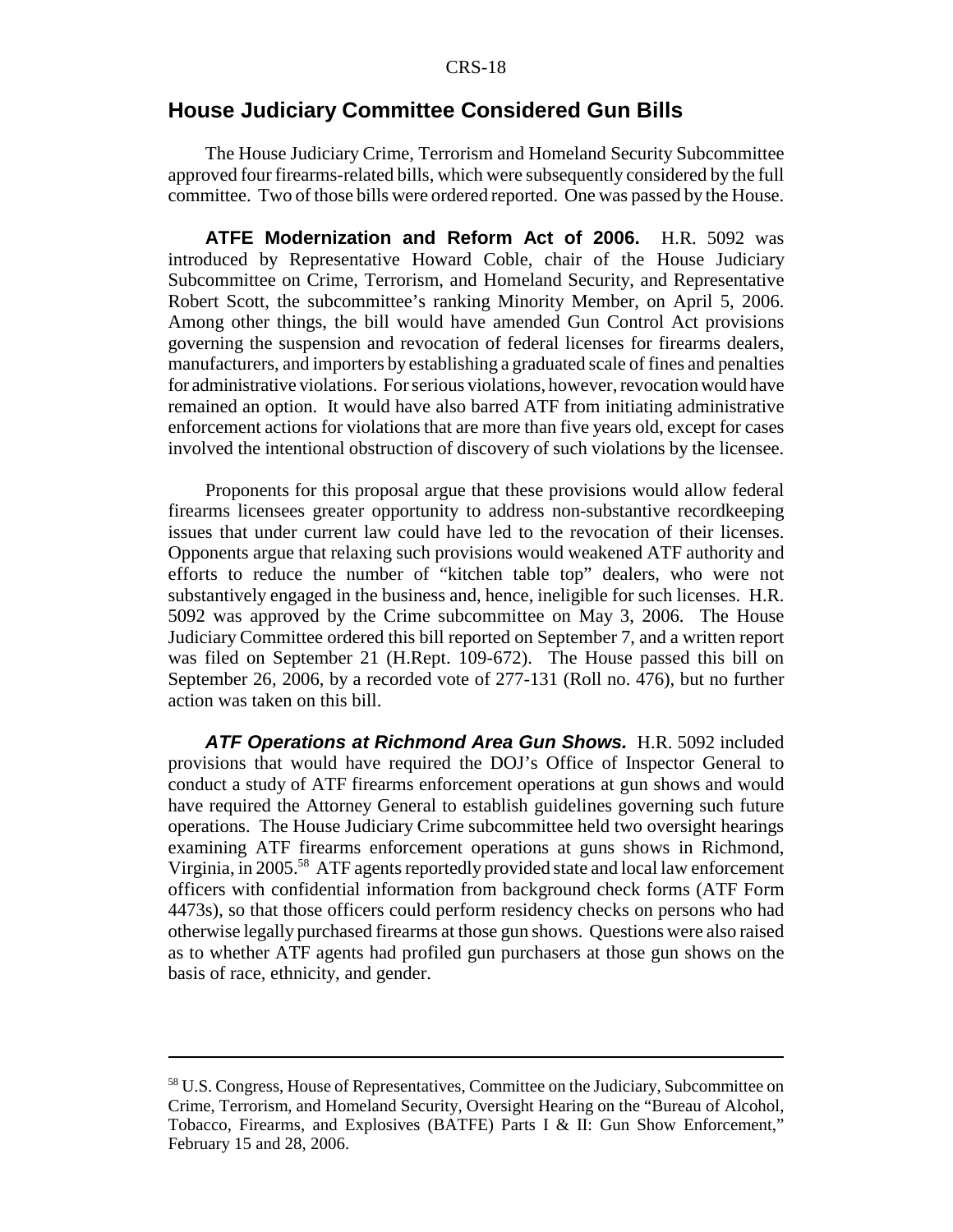In addition, according to testimony heard from both gun show participants and organizers, as well as ATF officials, firearms were seized from some of the gun purchasers, and some of those seizures might have been illegal. ATF officials conceded that those Richmond area gun show operations "were not implemented in a manner consistent with ATF's best practices,"<sup>59</sup> and that guidance had subsequently been provided to ATF field offices on such matters.

**Firearms Corrections and Improvements Act.** H.R. 5005 was introduced by Representative Lamar Smith on March 16, 2006. It was the topic of a hearing held by the House Judiciary Subcommittee on Crime, Terrorism, and Homeland Security on March 28, 2006. This bill was approved by the subcommittee on May 18, 2006. The House Judiciary Committee began considering this bill on September 7 and ordered it reported on September 13, 2006. However, a written report was never filed, and no further action was taken on this bill. It is notable that H.R. 5005 included several provisions related to firearms trace data and multiple handgun sales reports that are opposed by mayors in several major cities.<sup>60</sup>

**Codification of Firearms Trace Data Limitations.**<sup>61</sup> Of the provisions in H.R. 5005, Section 9 was the most controversial. It would have codified limitations on the disclosure of firearms trace data and multiple handgun sales reports for any purpose other than a bona fide criminal investigation. Similar limitations were included in the ATF appropriations language since FY2004.<sup>62</sup> Proponents for Section 9 contend that the business records of federal firearms licensees should be confidential. They argue that access to these records is only authorized under federal law for the purposes of conducting ATF trace requests in order to solve crimes. They argue further that it was never intended that firearm trace data should be used to support civil public nuisance lawsuits against firearms manufacturers and dealers, such as a lawsuit pursued by New York City.<sup>63</sup>

Opponents of Section 9, like Mayor Michael Bloomberg, counter that every tool is needed to "crackdown" on irresponsible gun dealers by analyzing firearm trace data on a regional and national basis, so that federal, state, and local law enforcement

<sup>&</sup>lt;sup>59</sup> Testimony of ATF Assistant Director for Field Operations Michael R. Bouchard, U.S. Congress, House of Representatives, Committee on the Judiciary, Subcommittee on Crime, Terrorism, and Homeland Security, Oversight Hearing on the "Bureau of Alcohol, Tobacco, Firearms and Explosives (BATFE) Part II: Gun Show Enforcement," 109<sup>th</sup> Cong., 2<sup>nd</sup> sess., February 28, 2006.

<sup>60</sup> Sewell Chan, "15 Mayors Meet in New York to Fight Against Gun Violence," *New York Times*, April 26, 2006, p. A18.

<sup>61</sup> For further information, see CRS Report RS22458, *Gun Control: Statutory Disclosure Limitations on ATF Firearms Trace Data and Multiple Handgun Sales Reports*, by William J. Krouse.

 $62$  For FY2004, the limitation on the use of ATF firearm trace data was inserted into the ATF appropriations language by an amendment offered by Representative Todd Tiahrt in full committee markup.

<sup>63</sup> For further information, see *City of New York* v. *Beretta U.S.A.*, No. 00-CV-3641, 2006 U.S. Dist. LEXIS 24452 (E.D.N.Y. April 27, 2006).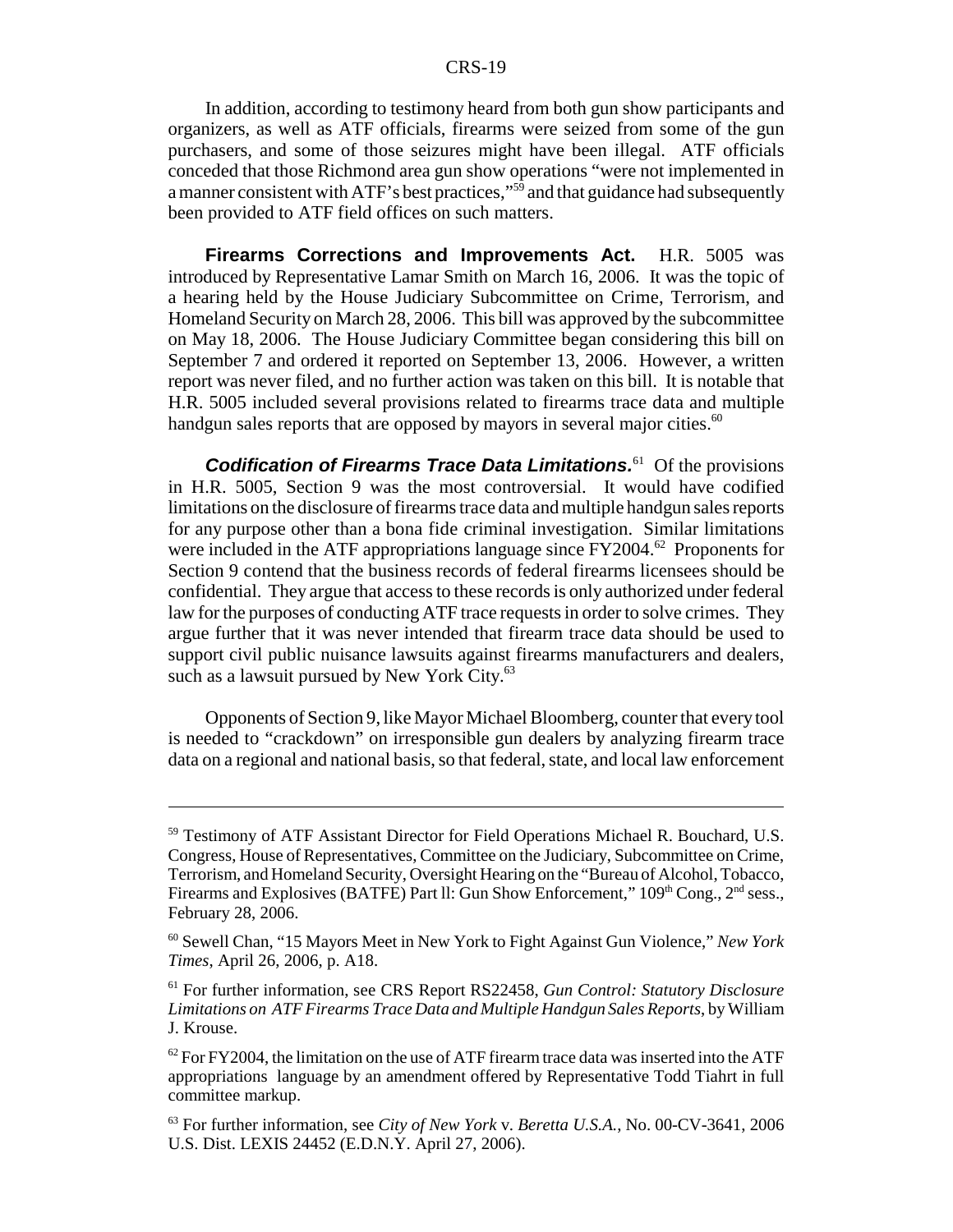authorities can be informed of the source and market areas for "crime guns."64 They contend further that Section 9, if enacted, would have precluded such analysis. Senator Robert Menendez and Representative Steven R. Rothman introduced identical bills (S. 2460/H.R. 5033) to repeal the FY2006 appropriations limitation on ATF sharing firearms trace data and multiple handgun sales reports. Senator Charles Schumer introduced a similar bill (S. 2629) and has reintroduced that bill (S. 77) in the  $110<sup>th</sup> Congress.$ 

*Multiple Handgun Sales Report Restrictions.* Regarding multiple handgun sales, section 7 of H.R. 5005 would have eliminated a provision that provides for the transfer of multiple handgun sale reports made by gun dealers to the Attorney General to state and local law enforcement authorities. Proponents argue that state and local authorities have mishandled such confidential records and often ignore certain certification requirements set out in the Gun Control Act. Opponents counter that those reports often lead to illegal gun traffickers and without them vital leads would go undiscovered.

*Gun Dealer Out-of-Business Records.* Section 8 of H.R. 5005 would have prohibited the Attorney General from electronically retrieving the records of gun dealers who had gone out of business by name or any personal identification. It is notable that "out-of-business" records have been converted from paper to a digital format at the ATF National Tracing Center. Proponents argue that such a prohibition would protect the privacy of former federal firearms licensees, and that the prohibition would not extend to searches of those records by firearms serial number. Opponents counter that, if available, those records should be analyzed further to uncover wider patterns of gun trafficking and other illegal activities.

*Importation of Machine Gun Parts Kits and Other Matters.* Section 3 of H.R. 5005 would have lifted restrictions on the possession, transfer, and importation of machine guns, and certain other shotguns and rifles, for contractors providing national security services to the United States government and training related to such services, and for manufacturers for test, research, design, and development purposes. Section 10 would have relaxed importation restrictions on barrels, frames, and receivers for firearms other than handguns for repair and replacement parts. Those proposals are generally supported by Class III gun dealers who are licensed under the National Firearms Act of 1934 to deal in machine guns and other destructive devices, which are more tightly regulated under federal law than other firearms.

*Codification of Brady Background Check Fee Prohibition.* Finally, section 5 of H.R. 5005 would have codified a limitation in the DOJ appropriations acts for the past eight years (FY1999 through FY2006) that prohibits the Attorney General from charging any tax or fee for any background check made for the purposes of determining firearms possession/transfer eligibility. In the  $110<sup>th</sup>$ Congress, the House-passed H.R. 2640 and Senate-reported S. 2084 would also codify the background check fee prohibition.

<sup>64</sup> Sewell Chan, "15 Mayors Meet in New York to Fight Against Gun Violence," *New York Times*, April 26, 2006, p. A18.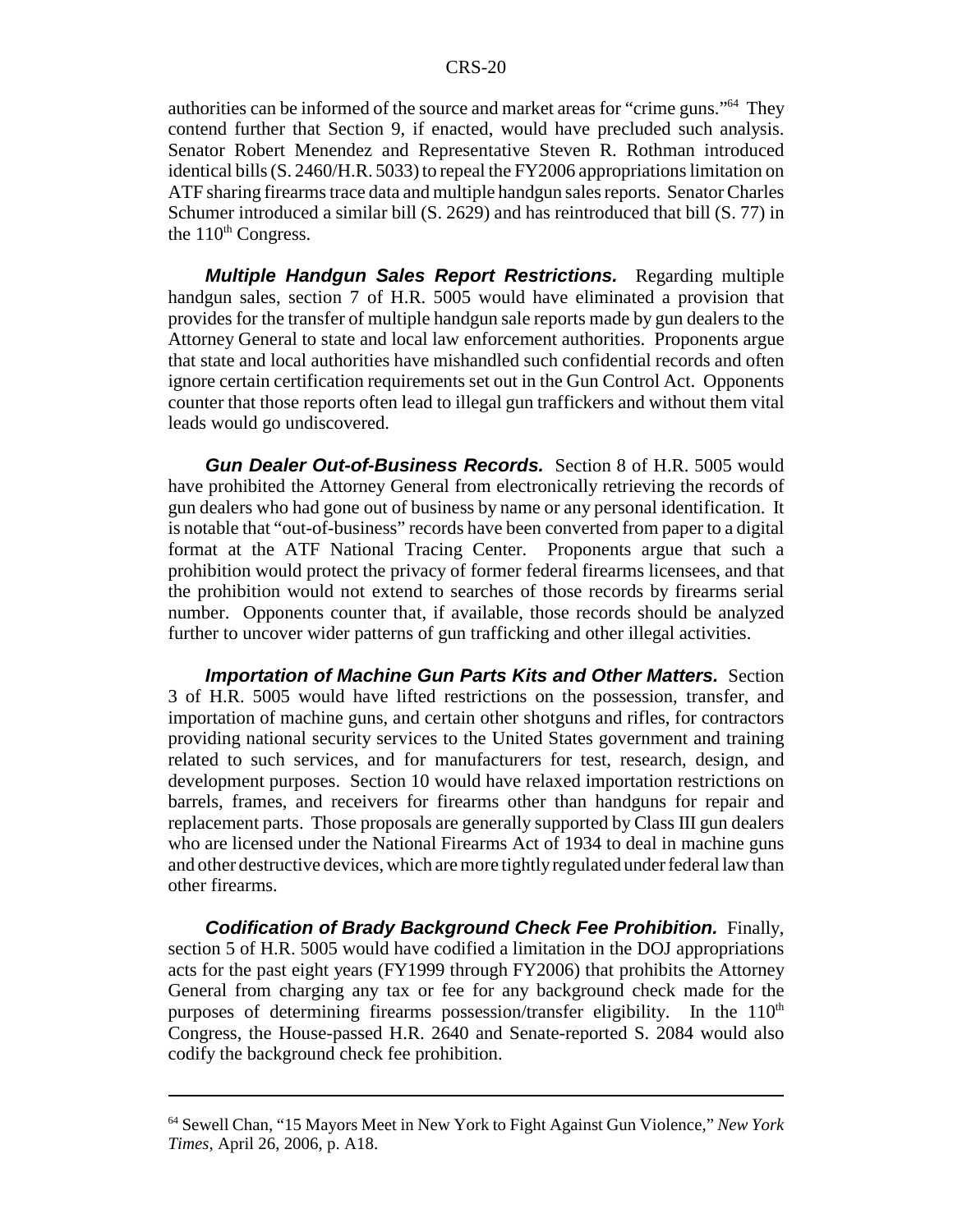**Firearm Commerce Modernization Act.** H.R. 1384 was introduced by Representative Phil Gingrey on March 17, 2005. This bill would have amended the Gun Control Act to allow federal firearms licensees to transfer any firearm to out-ofstate residents as long as those transfers complied with the laws of both states, that is, the laws of the state in which the licensee's business was located and the laws of the state in which the licensee's customer resided. Under current law, licensees are permitted to transfer long guns to out-of-state residents only if such transfers are made in person (face-to-face). H.R. 1384 would have allowed federal firearms licensees to transfer handguns to out-of-state residents as well.

In addition, H.R. 1384 would have allowed federal firearms licensees to transfer any firearm to other federal firearms licensees at out-of-state gun shows or similar events as long as those transfers complied with the laws of both states. Under current law, federal firearms licensees are permitted to display and take orders for firearms at out-of-state gun shows, but they must return to their business locations to initiate the subsequent transfers of those firearms.

Proponents argue that this proposal would eliminate federal requirements on shipping such firearms interstate and reduce the risk that such firearms would be stolen during shipment. Opponents counter that relaxing existing federal requirements regarding the interstate transfer of handguns could necessitate dual-state background checks. In addition, in the view of the proposals's opponents, the relaxation of these requirements could be exploited by illegal firearms traffickers. H.R. 1384 was approved in subcommittee markup on May 18, 2006, but no further action was taken on this bill.

**NICS Improvement Act of 2005.** H.R. 1415 was introduced by Representative Carolyn McCarthy and co-sponsored by Representative John Dingell. Among other things, this proposal would have (1) amended the Brady Handgun Violence Prevention Act to require federal agencies to provide, and the Attorney General to secure, any government records with information relevant to determining the eligibility of a person to receive a firearm for inclusion in NICS; (2) established incentives to states to make available to the Attorney General certain records that would disqualify persons from acquiring a firearm, particularly those records that relate to convictions for misdemeanor crimes of domestic violence and persons adjudicated as mentally defective; and (3) authorized appropriations for grant programs to help states, courts, and local governments establish or improve such automated record systems. H.R. 1415 was approved in subcommittee markup on May 18, 2006, but no further action was taken on this bill.<sup>65</sup> Representative McCarthy reintroduced this bill (H.R. 297) in the  $110<sup>th</sup>$  Congress. As described above, a modified bill (H.R. 2640) was reintroduced and passed by the House on

 $65$  During the 107<sup>th</sup> Congress, the House passed a similar bill entitled Our Lady of Peace Act (H.R. 4757), but no further action was taken on it before that Congress adjourned. In the 108th Congress, Senator Daschle introduced the Justice Enhancement and Domestic Security Act of 2003 (S. 22), which included the Our Lady of Peace Act (Title V, Subtitle B), and Senator Charles Schumer introduced a similar bill (S. 1706). Neither bill was acted on, however, in the 108<sup>th</sup> Congress.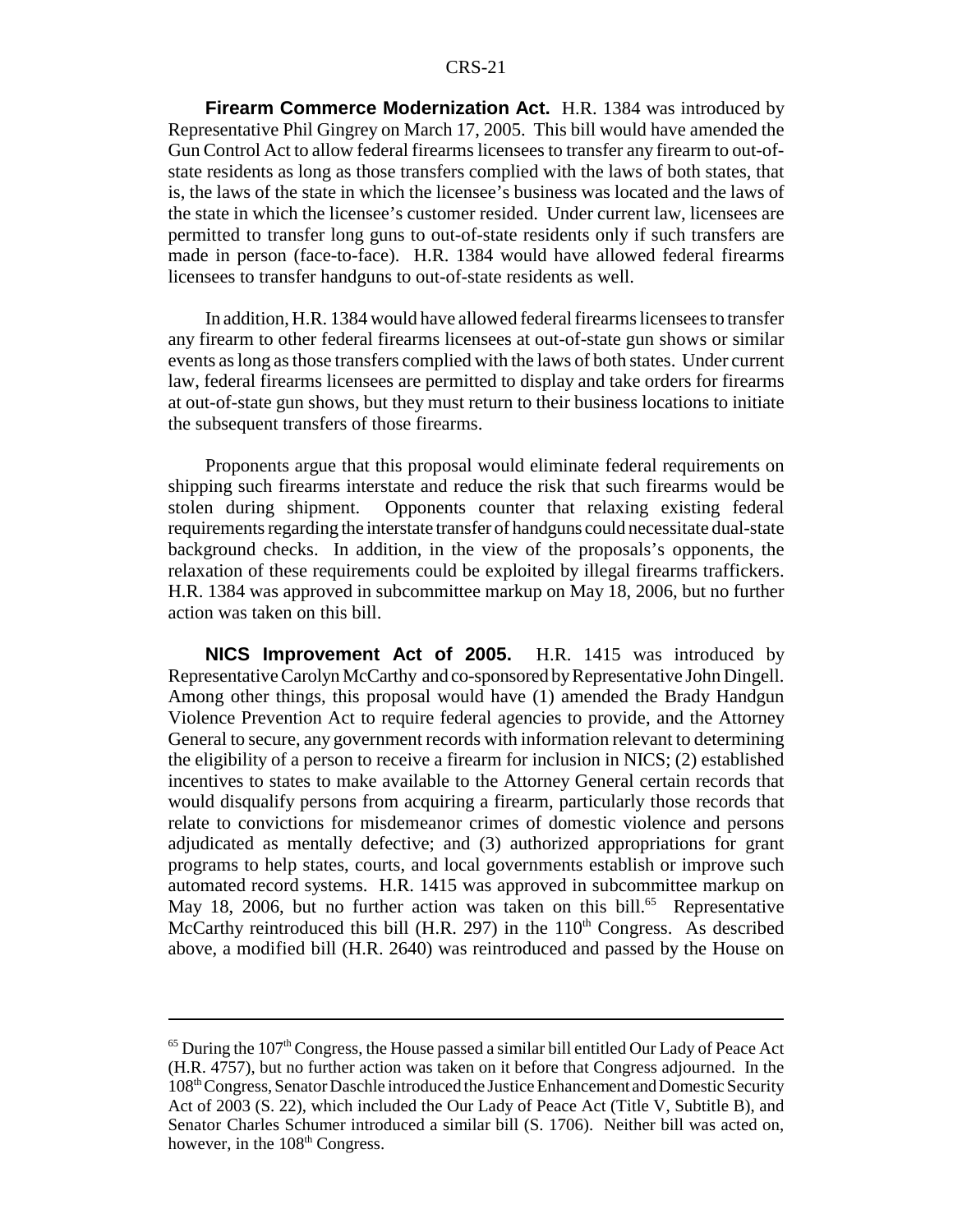June 13, 2007. The Senate Judiciary Committee reported similar provisions in a school security bill (S. 2084; S.Rept. 110-183) on September 21, 2007.

## **Gun Provisions Attached to Funding and Crime Bills**

Gun control-related provisions were either included in, or amended to, appropriations and crime legislation in the  $109<sup>th</sup>$  Congress.

**District of Columbia Handgun Ban.** During consideration of the FY2006 District of Columbia (DC) appropriations bill (H.R. 3058), the House passed an amendment offered by Representative Mark Souder that would have prohibited the use of funding provided under the bill to enforce a provision of the DC code that requires residents to keep their firearms unloaded and disassembled or bound by a trigger lock.<sup>66</sup> Citing ongoing efforts to reduce firearms-related violence in the District, Representative Eleanor Holmes Norton, former Mayor Anthony Williams, and former Police Chief Charles Ramsey opposed this funding limitation in the House-passed DC appropriations, as well as bills to overturn the "DC Handgun Ban."67 Although there was support in the Senate for including a similar provision in the DC appropriations bill, $^{68}$  such a provision was not included in the conference version of H.R.  $3058.^{69}$ 

Previously, in the  $108<sup>th</sup>$  Congress, the House passed a bill (H.R. 3193) introduced by Representative Souder that would have repealed the "DC handgun ban" and other limitations on firearms possession. A similar measure was introduced in the Senate (S. 1414). The handgun ban was passed by the DC Council on June 26, 1976. It requires that all firearms within the District be registered, all owners be licensed, and prohibited the registration of handguns after September 24, 1976 (hence, the "DC handgun ban"). Under the Home Rule Act (P.L. 93-198), however, Congress reserved for itself the authority to legislate for the District. As passed by the House, H.R. 3193 would have amended the DC Code to

- limit the Council's authority to regulate firearms;
- remove the term "semiautomatic weapon," defined as a firearm that can fire more than 12 rounds without manually reloading, from the definition of "machine gun";

<sup>&</sup>lt;sup>66</sup> Sec. 702 of the Firearms Control Regulations Act of 1975 (sec. 7-2507.02, D.C. Code).

<sup>67</sup> Spencer S. Hsu, "House Votes to Repeal District Gun Restriction," *Washington Post*, July 1, 2005, p. B01.

<sup>68</sup> Daphne Retter, "District of Columbia Appropriations: Key Senator Backs Limits on D.C. Gun Laws That Were Included in House Measure," *Congressional Quarterly Today*, June 21, 2005.

<sup>69</sup> Robert E. Pierre, "Budget Leaves D.C. Gun Ban in Place," *Washington Post*, November 19, 2005, p. B03.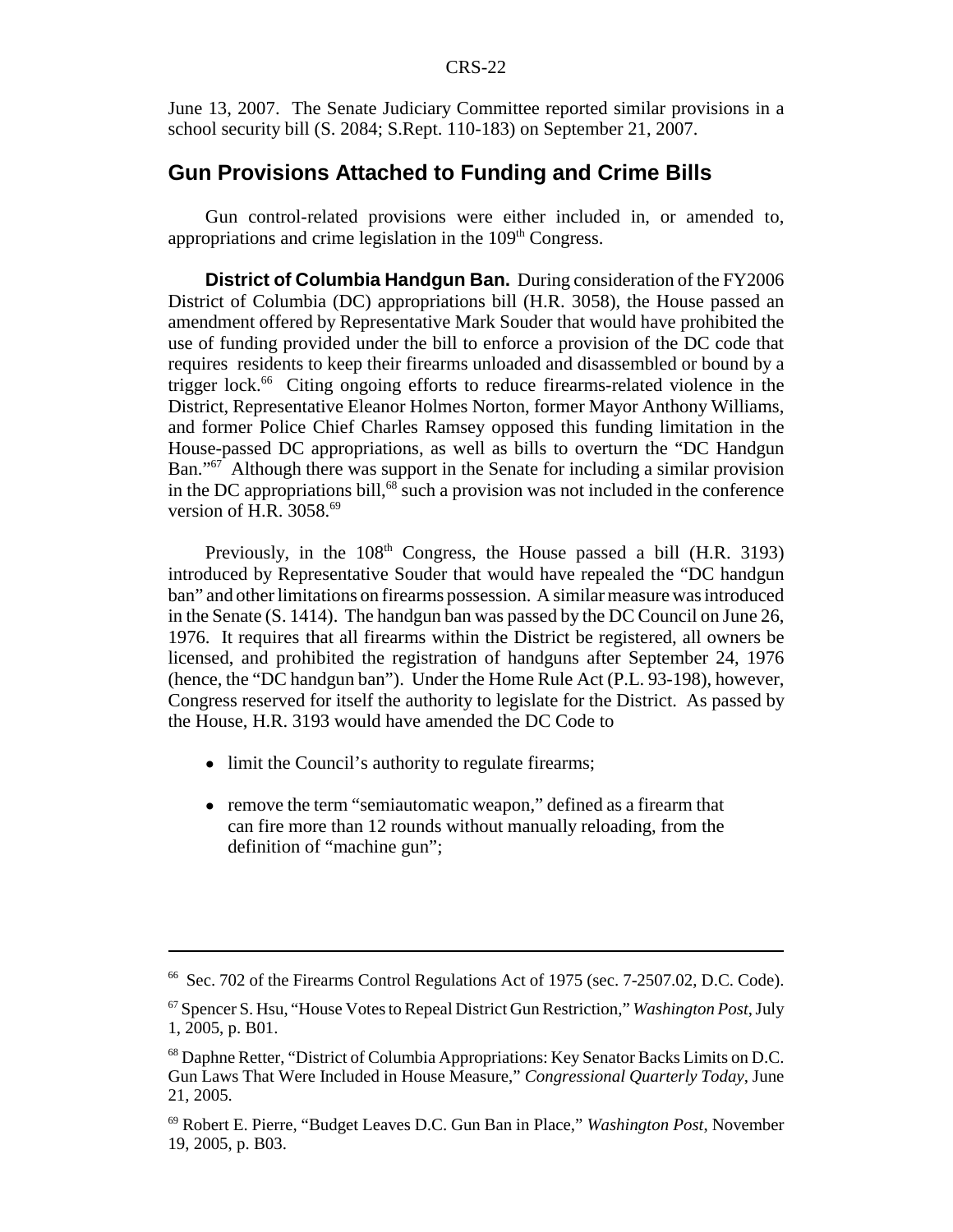- amend the registration requirements so that they do not apply to handguns, but only to sawed-off shotguns, machine guns, and shortbarreled rifles;
- remove restrictions on ammunition possession;
- repeal requirements that DC residents keep firearms in their possession unloaded and disassembled, or bound by a trigger lock;
- repeal firearm registration requirements generally; and
- repeal certain criminal penalties for possessing unregistered firearms or carrying unlicensed handguns.

In the 109<sup>th</sup> Congress, Representative Souder reintroduced a bill "to restore Second Amendment rights in the District of Columbia" (H.R. 1288). Senator Kay Bailey Hutchison introduced a similar measure (S. 1082). As an aside, a federal appeals court ruled on March 9, 2007, that provisions in the DC gun ban that prohibited persons from keeping handguns in their home was unconstitutional.<sup>70</sup> The District of Columbia government is appealing this decision. In the  $110<sup>th</sup>$  Congress, meanwhile, Representative Mike Ross and Senator Hutchinson have reintroduced the District of Columbia Personal Protection Act (H.R. 1399/S. 1001). Also, on March 22, 2007, Representative Lamar Smith successfully scuttled the District of Columbia House Voting Rights Act of 2007 (H.R. 1433), when he offered a motion to recommit the bill to the House Oversight and Government Reform Committee for consideration of an amendment to repeal portions of the DC handgun ban.<sup>71</sup> Rather than vote on the motion, debate on H.R. 1433 was postponed indefinitely.

**Sex Offenders and Firearm Possession Eligibility.** The House-passed Children's Safety Act of 2005 (H.R. 3132) was amended on September 14, 2005, to include a provision that would have prohibited the transfer or possession of a firearm to or by a person convicted of a sex offense against a minor. This amendment was offered by Representative Jerrold Nadler. H.R. 3132 was passed by the House on the same date, but no further action was taken on this bill. During consideration of H.R. 5005, however, the House Judiciary Committee amended that bill with language of the Nadler amendment.

**Court Security and LEOSA Amendments.** The House-passed Secure Access to Justice and Court Protection Act of 2005 (H.R. 1751) was amended on November 9, 2005, by Representative Steve King to include a provision that would have authorized any federal judge, magistrate, U.S. Attorney, or any DOJ officer who

<sup>70</sup> See *Parker* v. *District of Columbia* (No. 04 — 7041, 478 F.3d 370; 2007 U.S. App. Lexis 5519); and David Nakamura and Robert Barnes, "DC's Ban on Handguns in Homes is Thrown Out," *Washington Post*, March 10, 2007, p. A01.

<sup>71</sup> Jonathan Allen, "Gun-Rights Gambit Sidetracks D.C. House Vote," *CQ Today*, March 22, 2007; and for further information on H.R. 1433, see CRS Report RL33830, *District of Columbia Voting Representation in Congress: An Analysis of Legislative Proposals*, by Eugene Boyd.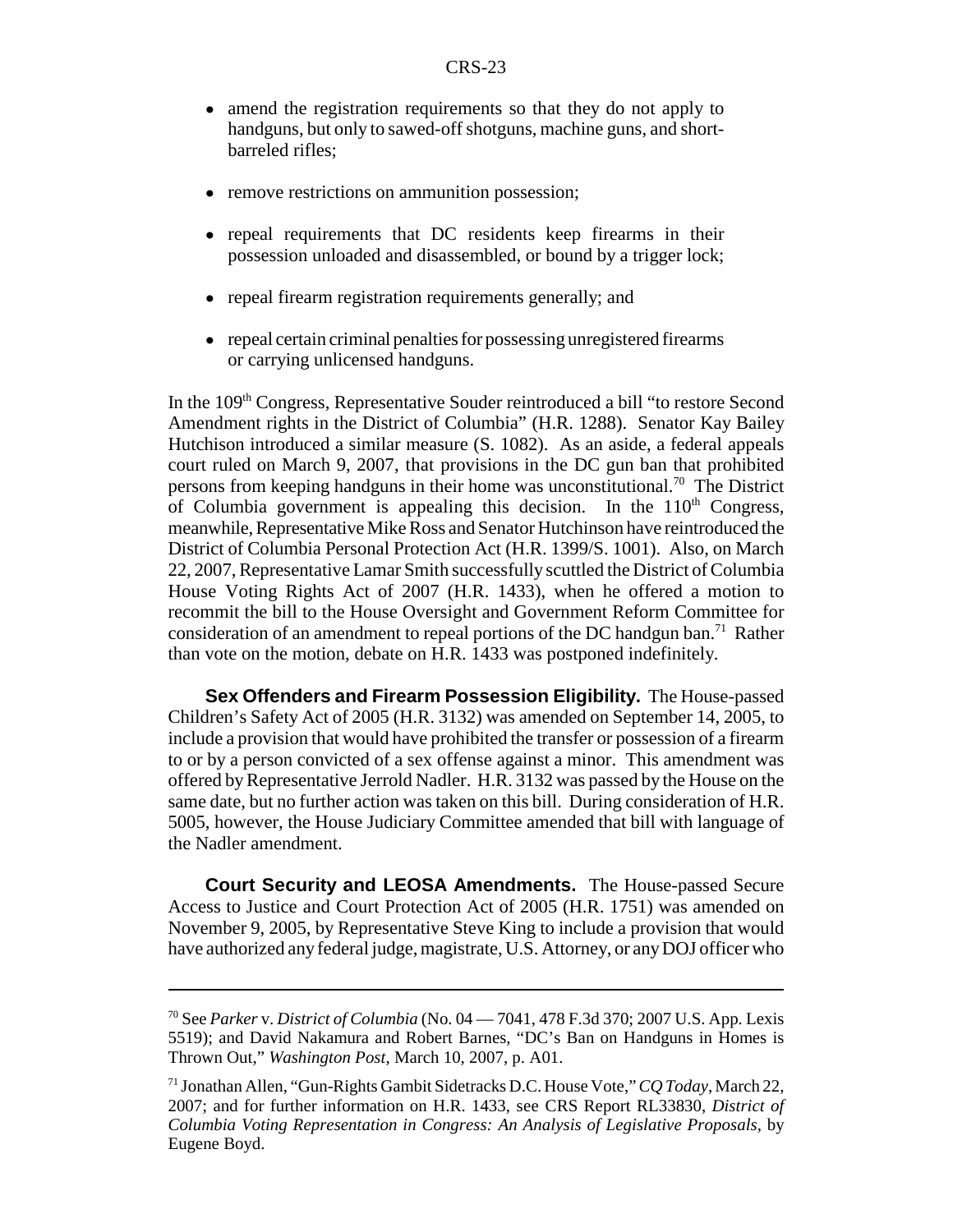represents the United States in a court of law to carry firearms for self-defense. Similar provisions were included in the House-passed Adam Walsh Child Protection Act of 2006 (H.R. 4472), but they were not included in the Senate-passed version of this bill, which was subsequently passed in the House and signed into law by the President (P.L. 109-248). Representative Phil English introduced a similar bill (H.R. 4477) as well.

The Senate, in turn, amended H.R. 1751 with an amendment in the nature of a substitute, and passed that bill on December 6, 2006. The Senate-passed version included similar provisions regarding firearms and federal judicial officials, as well as amendments to the Law Enforcement Officers Safety Act (LEOSA, P.L. 108-277) that would have clarified and expanded this law, which gives concealed carry privileges to qualified on-duty and retired law enforcement officers. Other Housepassed provisions, however, related to mandatory minimum sentences and the death penalty were not included in the Senate bill, and no further action was taken on H.R. 1751.

In the  $110<sup>th</sup>$  Congress, as described above, similar provisions that would authorize certain federal judicial officials to carry firearms for self-defense were not included in the Senate-passed court security bill (S. 378), nor were they included in the House-passed bill (H.R. 660). Regarding LEOSA, however, Senator Patrick Leahy has included amendments to that Act in a stand-alone measure (S. 376), which was reported by the Judiciary Committee (S.Rept. 110-150) on September 5, 2001. The provisions of S. 376 were also folded into S. 2084 in the reported version of that bill (S.Rept. 110-183).

**ATF Appropriations.** The ATF is the lead federal law enforcement agency charged with enforcing federal alcohol, tobacco, firearms, and explosives statutes, as well as arson statutes where there is a federal nexus. For FY2005, Congress appropriated \$882 million for ATF (P.L. 108-447; P.L. 109-13). According to DOJ, this amount funded 5,073 positions, including 2,446 agents and 785 industry operations investigators and industry operations specialists, as well as 1,842 other positions. For FY2006, Congress appropriated nearly \$936 million for ATF. This amount reflects certain department- and government-wide rescissions in P.L. 109-108 and P.L. 109-148, as well as supplemental appropriations. This amount funded 5,128 positions, including 2,509 agents and 797 industry operations investigators and industry operations specialists, as well as 1,822 other positions.

For FY2007, the Administration requested \$860 million for ATF; Congress provided \$984 million in the FY2007 Continuing Resolution (P.L. 110-5). This amount is anticipated to fund 5,148 positions, including 2,502 agents and 797 industry operations investigators and specialists, as well as 1,849 other positions. For FY2008, the Administration's request includes \$1.014 billion and 5,032 positions for ATF (a net reduction of 116 positions, compared with FY2007). The Senate-reported CJS appropriations bill (S. 1745; S.Rept. 110-124) includes \$1.049 billion for ATF's FY2008 appropriation, an increase of \$35 million over the Administration's budget request and \$65 million more than FY2007 appropriation. The House-passed CJS appropriations bill (H.R. 3093; H.Rept. 110-240) would provide the same amount as requested by the President, \$30 million more than FY2007 appropriation.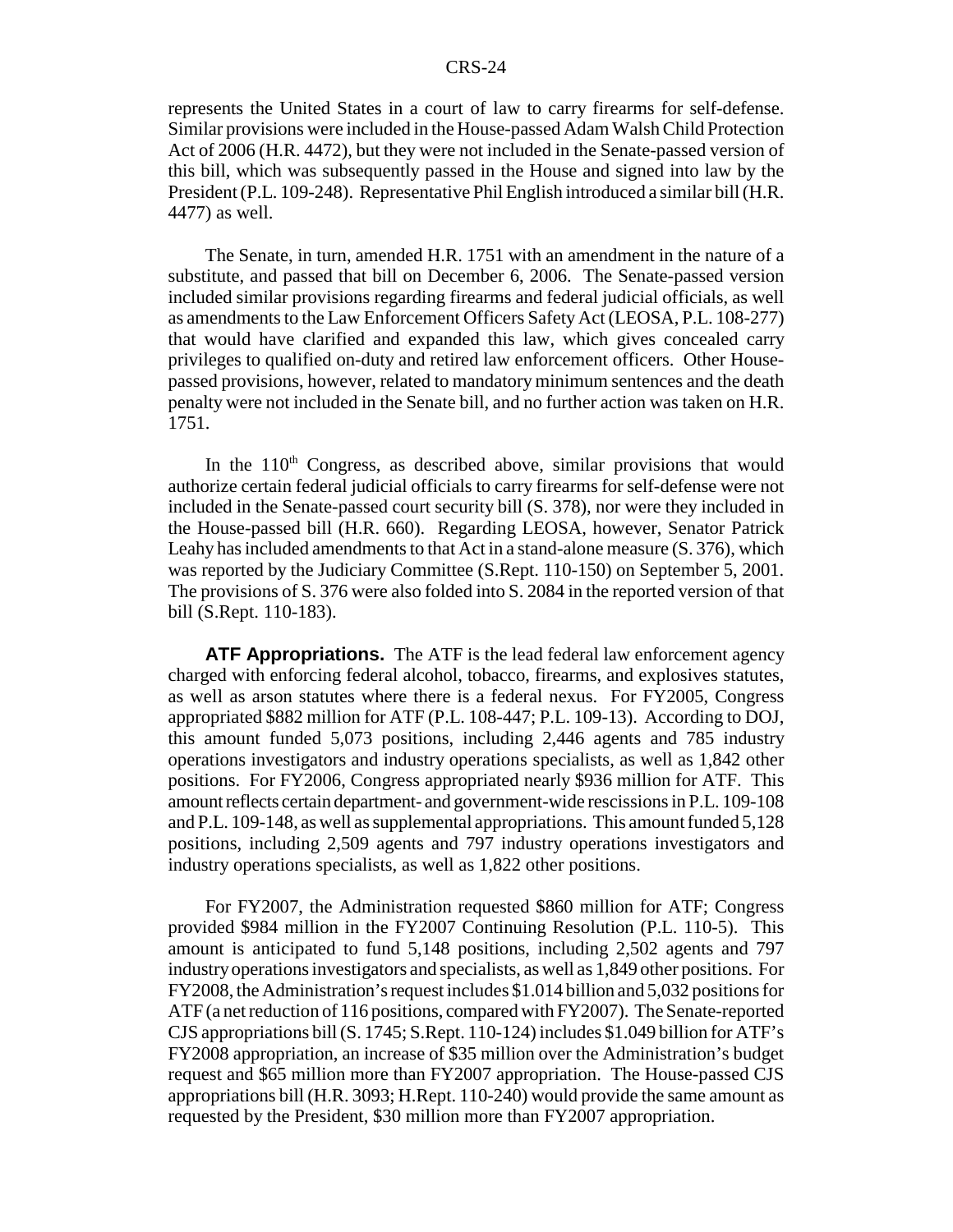**Proposed Explosives User Fee.** The Administration's FY2007 request was based on a legislative proposal that would have authorized an explosives user fee for criminal background checks required under the Safe Explosives Act (P.L. 107- 296). The Administration projected that this fee would have generated \$120 million in off-setting receipts in FY2007 for ATF. The House-passed DOJ appropriations bill (H.R. 5672; H.Rept. 109-520) would have provided \$950 million. The Senatereported bill (H.R. 5672; S.Rept. 109-280) would have provided \$985 million. The House bill included a provision that would have authorized an explosives fee that was projected to generate \$30 million in off-setting receipts. The Senate bill did not include a similar provision. No final action was taken on H.R. 5672, and no provision was included in the FY2007 Continuing Resolution for such a fee. Furthermore, the Administration's FY2008 request did not call for such a fee.

*ATF Authorizations for Appropriations.* In the Violence Against Women and Department of Justice Reauthorization Act of 2005 (P.L. 109-162), Congress authorized to be appropriated for ATF the following amounts: \$924 million for FY2006, \$961 million for FY2007, \$999 million for FY2008, and \$1.039 billion for FY2009. Also, on May 11, 2005, the Gang Deterrence and Community Protection Act of 2005 (H.R. 1279) was amended with a provision offered by Representative Diane Watson that would have authorized additional appropriations to hire 100 agents and 100 inspectors at ATF to be assigned to new "High-Intensity Gang Activity Areas." The House subsequently passed H.R. 1279, but no further action was taken on this bill.

# **Other Gun Control Legislative Issues**

Other salient firearm-related issues that continue to receive attention include (1) retaining Brady background check records for approved firearm transactions to enhance terrorist screening, (2) more strictly regulating certain long-range .50 caliber rifles, (3) further regulating certain firearms previously defined in statute as "assault weapons," and (4) requiring background checks for private firearm transfers at gun shows.

## **Brady Background Checks and Terrorist Watch Lists<sup>72</sup>**

**Background Check Fee and Record Retention.** Beginning in FY1999, Congress has prohibited the collection of any fee for firearms-related background checks made through the FBI-administered NICS in DOJ appropriations.<sup>73</sup> Beginning in FY2004, that provision also included language (originally added by the Tiahrt amendment) to require the next-day destruction of approved background check

<sup>72</sup> For further information, see CRS Report RL33011, *Terrorist Screening and Brady Background Checks for Firearms*, by William J. Krouse.

 $^{73}$  In the 110<sup>th</sup> Congress, the House-passed H.R. 2640 and Senate-reported S. 2084 include provisions that would permanently codify the NICS fee prohibition (see discussion of the NICS Improvement Amendments Act of 2007 above). For FY2008, such a prohibition is also included on an annual basis in the House-passed and Senate-reported CJS appropriations bills (H.R. 3093/S. 1745).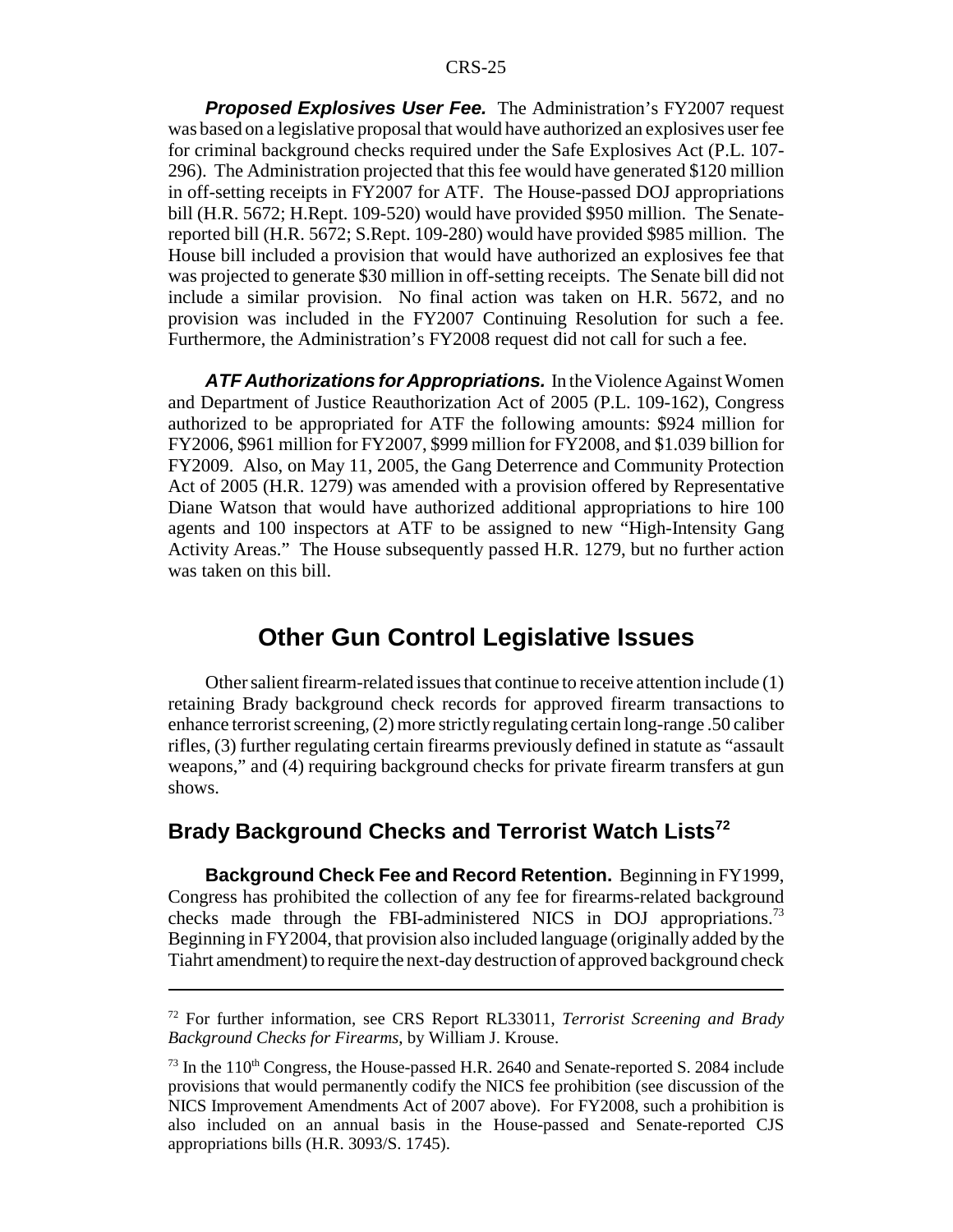records. The issue of approved Brady background check record retention has been contentious since the inception of the FBI-administered NICS, because a provision in the Brady Act  $(\S 103(i))$  prohibits the establishment of any electronic registry of firearms, firearm owners, or approved firearm transactions and dispositions.

Nevertheless, under Attorney General Janet Reno, DOJ proposed a rule that would have allowed such records to be maintained for up to six months for audit purposes on October 30, 1998.<sup>74</sup> The NRA challenged this proposed rule in federal court, arguing that retaining the approved records was tantamount to a temporary registry. On July 11, 2000, the United States Court of Appeals for the District of Columbia found that nothing in the Brady Act prohibited the temporary retention of information about lawful firearm transfers for certain audit purposes.<sup>75</sup> On January 22, 2001, DOJ promulgated a final rule that allowed such records to maintained for up to 90 days.<sup>76</sup> Attorney General John Ashcroft opposed this rule, however, and DOJ proposed another rule that called for the next-day destruction of those files on July 6, 2001.77

In July 2002, meanwhile, GAO reported that under Attorney General Reno, the FBI had conducted "nonroutine" searches of the NICS audit log for law enforcement agencies to determine whether a person, whom subsequent information showed was a prohibited person, had been transferred a firearm within the previous 90 days. The FBI informed GAO that such searches were routinely conducted but were a "secondary benefit" given that the audit log was maintained primarily to check for system "accuracy, privacy, and performance." In addition, GAO reported that the next-day destruction of records would "adversely affect" other NICS operations, including firearm-retrieval actions, NICS audit log checks for previous background checks, verifications of NICS determinations for federal firearms licensees, and ATF inspections of federal firearms licensees' record keeping.<sup>78</sup>

Despite those adverse affects, opponents of greater federal gun control viewed the non-routine use of NICS records as beyond the scope of authority given the Attorney General under the Brady Act. As described below, GAO reported that DOJ took steps to minimize the adverse affects of the next-day destruction of those records, but in the wake of the September 11, 2001, terrorist attacks, additional issues regarding Brady background checks emerged.

**Terrorist Watch List Checks.** Historically, terrorist watch list checks were not part of the Brady background check process, because being a suspected or known terrorist was and is not a disqualifying factor for firearm transfer/possession eligibility under federal or state law. As is the case today, to determine such eligibility, FBI-NICS examiners check three databases maintained by the FBI. They

<sup>74 63</sup> *Federal Register* 58303.

<sup>75</sup> *NRA* v. *Reno* (No. 99-5270, 216 F. 3d 122; 2000 U.S. App. Lexis 15906).

<sup>76 66</sup> *Federal Register* 6470.

<sup>77 66</sup> *Federal Register* 35567.

<sup>78</sup> For further information on these issues, see GAO, *Gun Control: Potential Effects of Next-Day Destruction of NICS Background Check Records*, GAO-02-653, July 2002.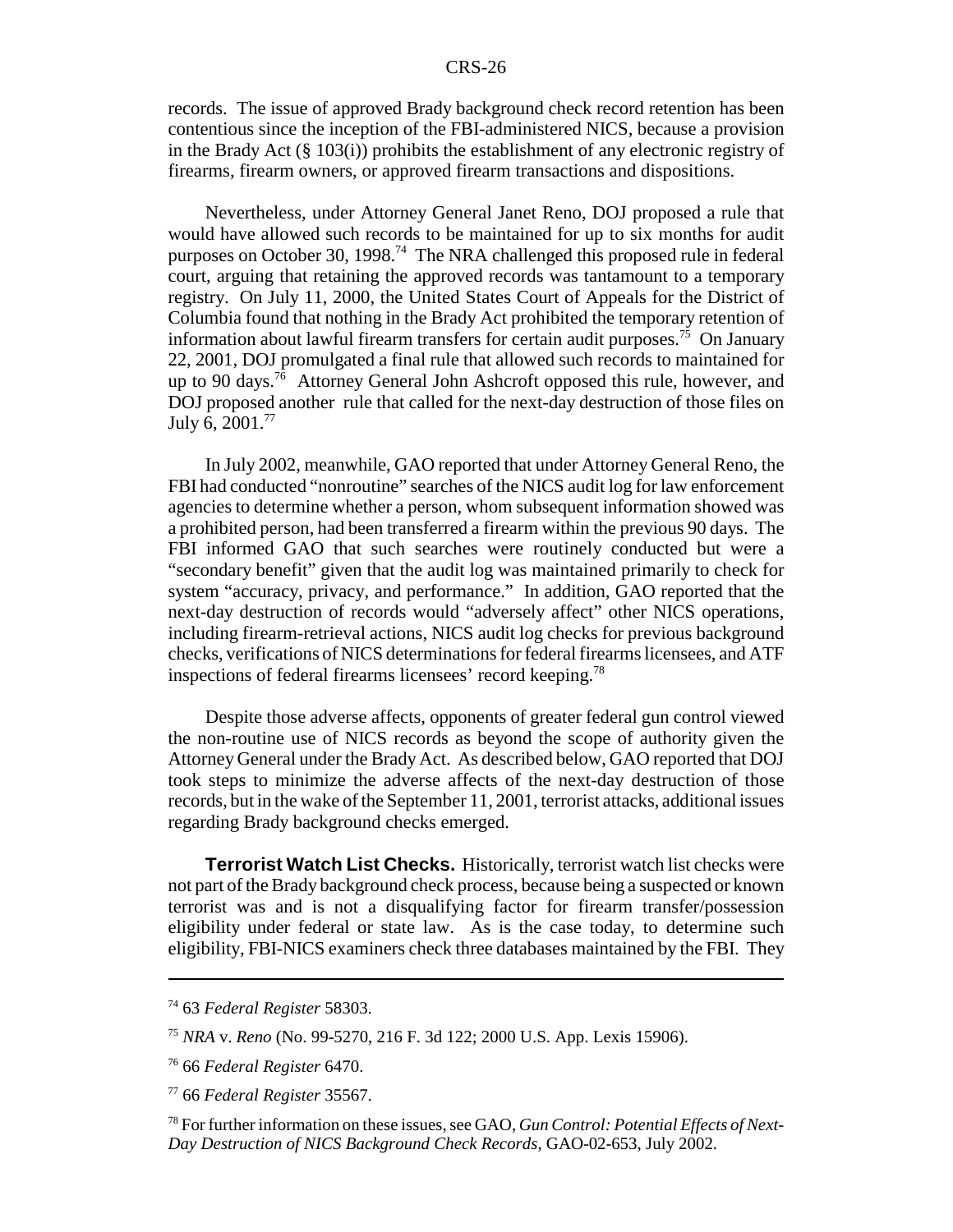include the National Crime Information Center (NCIC), the Interstate Identification Index (III), and the NICS index. The NICS index includes disqualifying records on persons (1) dishonorably discharged from the armed forces, (2) adjudicated mentally defective, or (3) convicted of certain serious immigration violations. The III includes criminal history records for persons arrested and convicted of felonies and misdemeanors. The NCIC includes law enforcement hot files on fugitives and persons subject to restraining orders, among other persons. NCIC also includes a "hot file" known as the Violent Gang and Terrorist Offender File (VGTOF). Prior to the 9/11 attacks, this file included *limited* information on known or suspected terrorists and gang members. NICS examiners were not informed of VGTOF hits, as such information was not considered relevant to determining firearms transfer/possession eligibility.

Following the 9/11 attacks, FBI officials reportedly searched approved firearm transaction records in the then NICS 90-day audit log for 186 illegal alien detainees. Two were found to have been improperly cleared to be transferred firearms.<sup>79</sup> Upon learning of this practice, however, then Attorney General Ashcroft barred the FBI from searching the NICS audit log, maintaining that the Brady Act prohibited the use of NICS as an electronic registry of firearms, dispositions, or owners.<sup>80</sup> Advocates of greater gun control opposed this shift in policy, arguing that law enforcement and counterterrorism officials ought to have access to NICS records to further ongoing terrorist and criminal investigations. As described above, however, gun rights advocates successfully amended the FY2004 Justice appropriations to require the destruction of those records within 24 hours. A similar requirement was enacted for FY2005 and FY2006 as well. It was also been included in the House-passed and Senate-reported versions of the FY2007 DOJ appropriations bill (H.R. 5672).

 In February 2002, DOJ initiated a NICS transaction audit to determine whether prohibited aliens (non-citizens) were being improperly transferred firearms. As part of this audit, NICS procedures were changed, so that NICS examiners were informed of VGTOF hits. Under Homeland Security Presidential Directive 6, moreover, the Administration initiated a broad-based review of the use of watch lists, among other terrorist identification and screening mechanisms.<sup>81</sup> In September 2003, the FBIadministered Terrorist Screening Center (TSC) was established and work was begun to improve and merge several watch lists maintained by U.S. government into a consolidated Terrorist Screening Database (TSDB). One of these "watch lists" was VGTOF. As part of those efforts, TSDB lookout records from other agency watch lists were downloaded into VGTOF, growing that file from 10,000 to more than 140,000 records. Effective February 2004, the FBI officially changed its NICS

 $79$  Fox Butterfield, "Justice Dept. Bars Use of Gun Checks in Terror Inquiry: FBI Wants to See Files," *New York Times*, December 6, 2001, p. A1.

<sup>80</sup> Subparagraph 103(i) of P.L. 103-159 (107 Stat. 1542).

<sup>81</sup> For further information, see CRS Report RL32366, *Terrorist Identification, Screening, and Tracking Under Homeland Security Presidential Directive 6*, by William J. Krouse.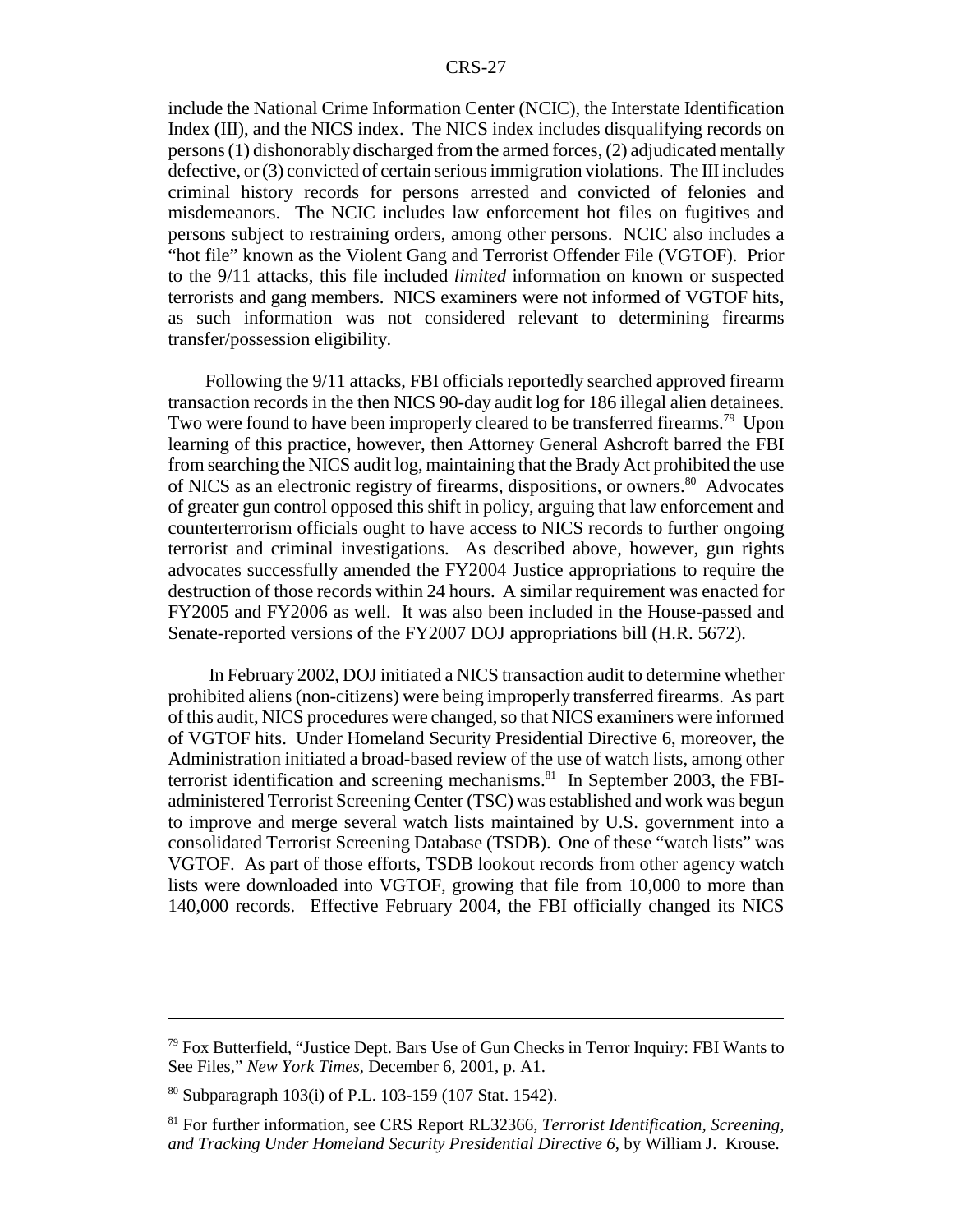operating procedures to inform NICS examiners of VGTOF hits for known and suspected terrorists.<sup>82</sup>

Under the new procedures in non-Point of Contact (non-POC) states, NICS staff validate terrorism-related VGTOF hits by contacting TSC staff. The latter have greater access to identifiers in terrorist files, with which known and suspected terrorists can be more positively identified. In full and partial POC states, the law enforcement officials that conduct firearms-related background checks under the Brady Act contact TSC staff directly. In the case of valid hits, NICS staff delay the transactions for up to three business days and contact the FBI Counterterrorism Division to allow field agents to check for prohibiting factors. If no prohibiting factors are uncovered within this three-day period, NICS staff *anonymize* the transaction record by deleting the subject's identifying information. The firearms dealers may proceed with the transaction at their discretion, but FBI counterterrorism officials continue to work the case for up to 90 days. If they learn of a prohibiting factor within that 90-day period, they are able to contact the NICS unit and deanonymize the transaction record by filling in the subject's identifying fields. At the end of 90 days, if no prohibiting factor has been found, all records related to the NICS transaction are destroyed.

Senators Joseph Biden and Frank Lautenberg requested that GAO report on these new NICS operating procedures.<sup>83</sup> In January 2005, GAO reported that in a five-month period — February 3, 2004 through June 30, 2004 — NICS checks resulted in an estimated 650 terrorist-related record hits in VGTOF. Of these, 44 were found to be valid. As noted above, however, being identified as a known or suspected terrorist is not grounds to prohibit a person from being transferred a firearm under current law. As a consequence, 35 of these transactions were allowed to proceed, 6 were denied, one was unresolved, and 2 were of an unknown status.<sup>84</sup> GAO recommended that the Attorney General should (1) clarify what information generated by the Brady background check process could be shared with counterterrorism officials and (2) either more frequently monitor background checks conducted by full and partial POC States that result in terrorism-related VGTOF hits, or allow the FBI to handle such cases.<sup>85</sup>

Several related pieces of legislation were introduced that are related to NICS operations and terrorist watch lists. The Terrorist Apprehension and Record Retention Act of 2005 (S. 578/H.R. 1225), introduced by Senator Frank Lautenberg and Representative John Conyers, would have required that the FBI, along with appropriate federal and state counterterrorism officials, be notified immediately when the NICS indicated that a person seeking to obtain a firearm was a known or

<sup>82</sup> Dan Eggen, "FBI Gets More Time on Gun Buys," *Washington Post*, November 22, 2003, p. A05.

<sup>83</sup> For further information, see GAO, *Gun Control and Terrorism: FBI Could Better Manage Firearm-Related Background Checks Involving Terrorist Watch List Records*, GAO-05-127, January 2005, 38 pp.

<sup>84</sup> Ibid., p. 9.

<sup>85</sup> Ibid., p. 26.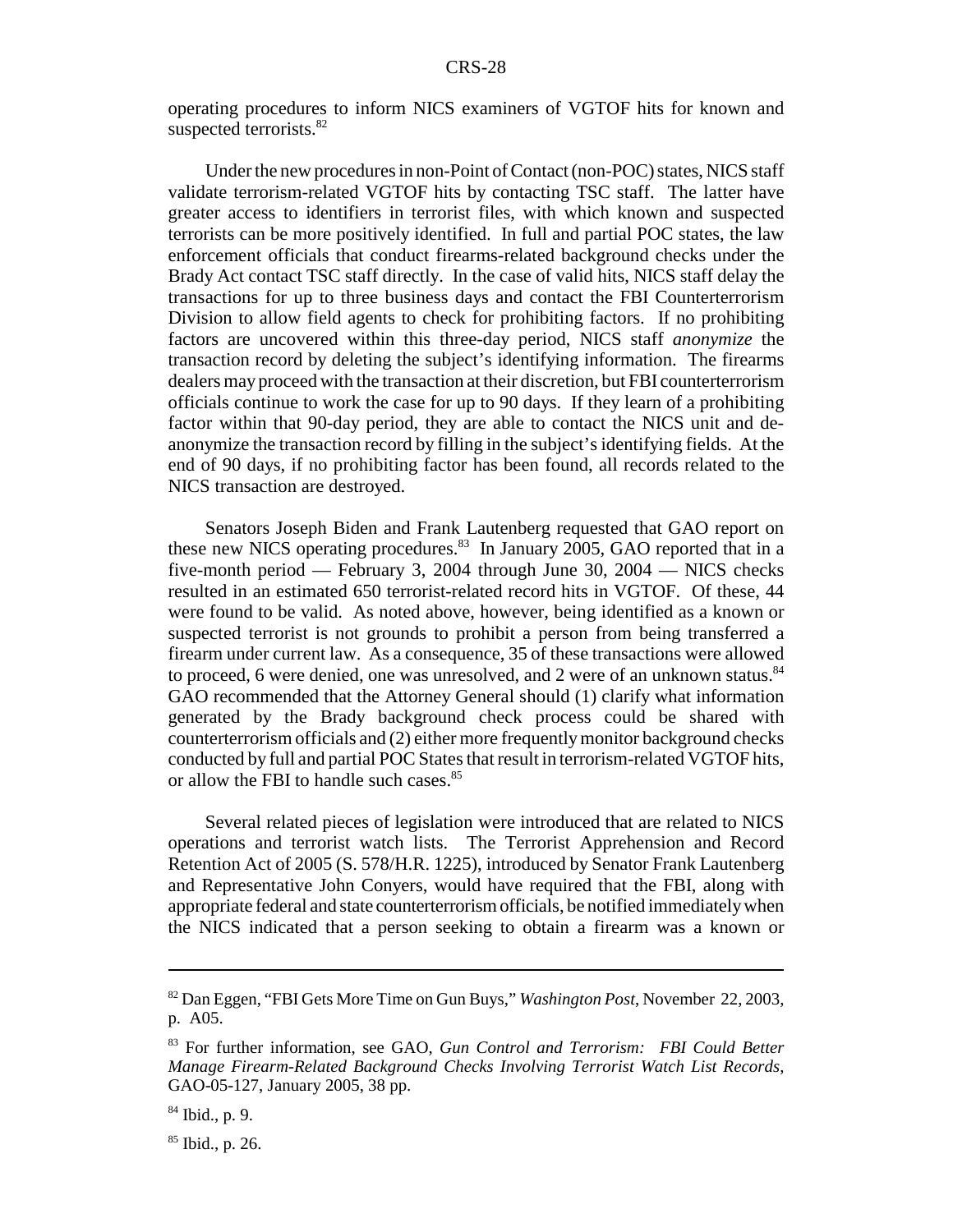suspected terrorist. Furthermore, the proposal would have (1) required that the FBI coordinate the response to such occurrences, (2) authorized the retention of all related records for at least 10 years, and (3) allowed federal and state officials access to such records.

In addition, Representative Peter King introduced H.R. 1168, a bill that would have required the Attorney General to promulgate regulations to preserve records of terrorist- and gang-related record hits during such background checks until they were provided to the FBI. Representative Carolyn McCarthy introduced H.R. 1195, a bill that would have made it unlawful for anyone to transfer a firearm to a person who was on the "No Fly" lists maintained by the Transportation Security Administration. In the  $110^{th}$  Congress, Representative McCarthy has reintroduced this measure (H.R. 1167). Also, Senator Frank Lautenberg has introduced a bill (S. 1237) that would authorize the Attorney General to deny the transfer of firearms or the issuance of firearms and explosives licenses to known or suspect terrorists. The language of S. 1237 reportedly reflects a legislative proposal made by the Department of Justice.<sup>86</sup> Representative King has introduced an identical measure (H.R. 2074).

## **Long-Range .50 Caliber Rifles**<sup>87</sup>

In the  $109<sup>th</sup> Congress$ , legislation was introduced to regulate more strictly certain .50 caliber rifles. Some of these rifles are chambered to fire a relatively large round originally designed for the Browning Machine Gun (BMG) and have been adopted by the U.S. military as long-range "sniper" rifles. Gun control advocates argue that these firearms have little sporting, hunting, or recreational purpose. They maintain that these rifles could be used to shoot down aircraft, rupture pressurized chemical tanks, or penetrate armored personnel carriers. Gun control opponents counter that these rifles are expensive, cumbersome, and rarely, if ever, used in crime. Furthermore, they maintain that these rifles were first developed for long-range marksmanship competitions and then adopted by the military as sniper rifles.

The Fifty Caliber Sniper Weapons Regulation Act of 2005 (S. 935), introduced by Senator Dianne Feinstein, would have amended the National Firearms Act  $(NFA)^{88}$  to regulate ".50 caliber sniper weapons" in the same fashion as shortbarreled shotguns and silencers, by levying taxes on the manufacture and transfer of such firearms and by requiring owner and firearm registration. In the  $110<sup>th</sup> Congress$ , Senator Feinstein has introduced a similar measure (S. 1331).

The other proposal introduced by Representative James Moran, the 50 Caliber Sniper Rifle Reduction Act (H.R. 654), would have also amended the NFA to include

<sup>86</sup> Michael Luo, "U.S. Proposal Could Block Gun Buyers Tied to Terror," *New York Times*, April 27, 2007.

<sup>87</sup> For further information, see CRS Report RS22151, *Long-Range Fifty Caliber Rifles: Should They Be More Strictly Regulated?* by William J. Krouse.

<sup>88 26</sup> USC, Chapter 53, §5801 et seq.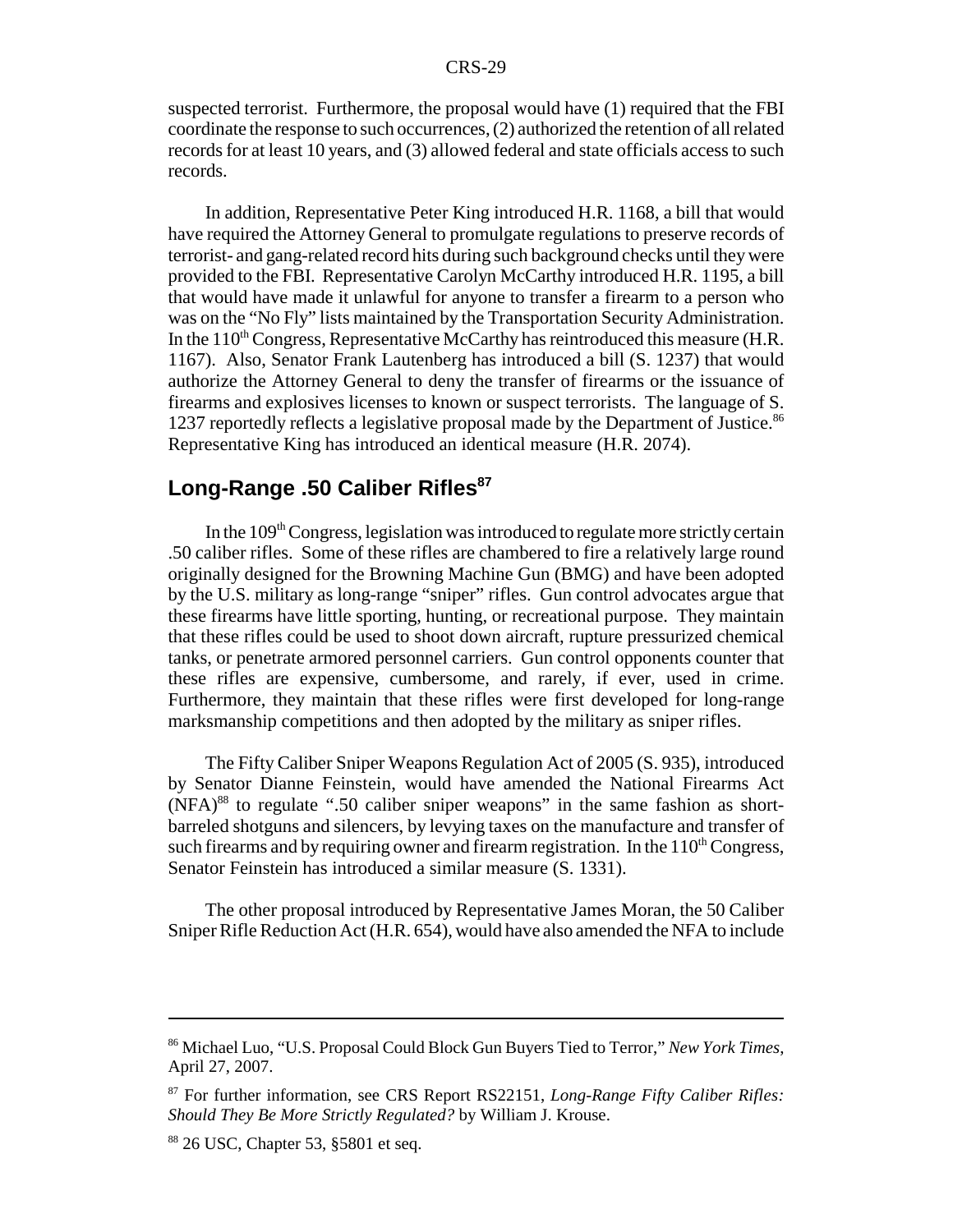those weapons but would have also amended the Gun Control Act<sup>89</sup> to effectively freeze the population of those weapons legally available to private persons and to prohibit any further transfer of those firearms. In other words, H.R. 654 would have grandfathered in existing rifles but would have banned their further transfer. Consequently, the proposal would have eventually eliminated those rifles all together from the civilian gun stock. It would have been likely that covered .50 caliber rifles would have had to be destroyed or handed over to the ATF as contraband when the legal firearm owner died or wanted to give up the firearm. H.R. 654 included no compensation provision for rifles destroyed or handed over to the federal government.

Furthermore, both proposals (S. 935 and H.R. 654) would have defined ".50 caliber sniper weapon" to mean "a rifle capable of firing center-fire cartridge in .50 caliber, .50 BMG caliber, any other variant of .50 caliber or any metric equivalent of such calibers." Many rifles, and even some handguns, are chambered to fire .50 caliber ammunition, meaning the projectile is about one-half inch in diameter. Opponents of this legislation note that this definition was very broad and would have likely covered .50 caliber rifles that would not be considered "long-range" or "sniper" rifles. The .50 BMG caliber round, on the other hand, is an exceptionally large cartridge (projectile and casing), which was once used almost exclusively as a heavy machine gun round. Representative Moran also offered an amendment to the FY2006 Department of Commerce appropriations bill (H.R. 2862) that would have prohibited the use of funding provided under that bill to process licenses to export .50 caliber rifles, but that amendment was not adopted by the House.

#### **Expired Semiautomatic Assault Weapons Ban**

In 1994, Congress banned for 10 years the possession, transfer, or further domestic manufacture of semiautomatic assault weapons (SAWs) and large capacity ammunition feeding devices (LCAFDs) that hold more than 10 rounds that were not legally owned or available prior to the date of enactment (September 13, 1994). The SAW-LCAFD ban expired on September 13, 2004. Assault rifles were originally developed to provide a lighter infantry weapon that could fire more rounds, more rapidly (increased capacity and rate of fire). To increase capacity of fire, detachable, self-feeding magazines were developed. These rifles were usually designed to be fired in fully automatic mode, meaning that once the trigger is pulled, the weapon continues to fire rapidly until all the rounds in the magazine are expended, or the trigger is released. Often these rifles were also designed with a "select fire" feature that allowed them to be fired in short bursts (e.g., three rounds per pull of the trigger), or in semiautomatic mode (i.e., one round per pull of the trigger), as well as in fully automatic mode. Semiautomatic firearms by comparison, including semiautomatic assault weapons, fire one round per pull of the trigger.

Under current law, any firearm, including "assault weapons," that can be fired in fully automatic mode or in multi-round bursts is classified as a "machine gun" and must be registered with the federal government under the National Firearms Act of 1934. Furthermore, it is illegal to assemble a machine gun with legally or illegally

 $89$  18 USC, Chapter 44,  $\S$ 921 et seq.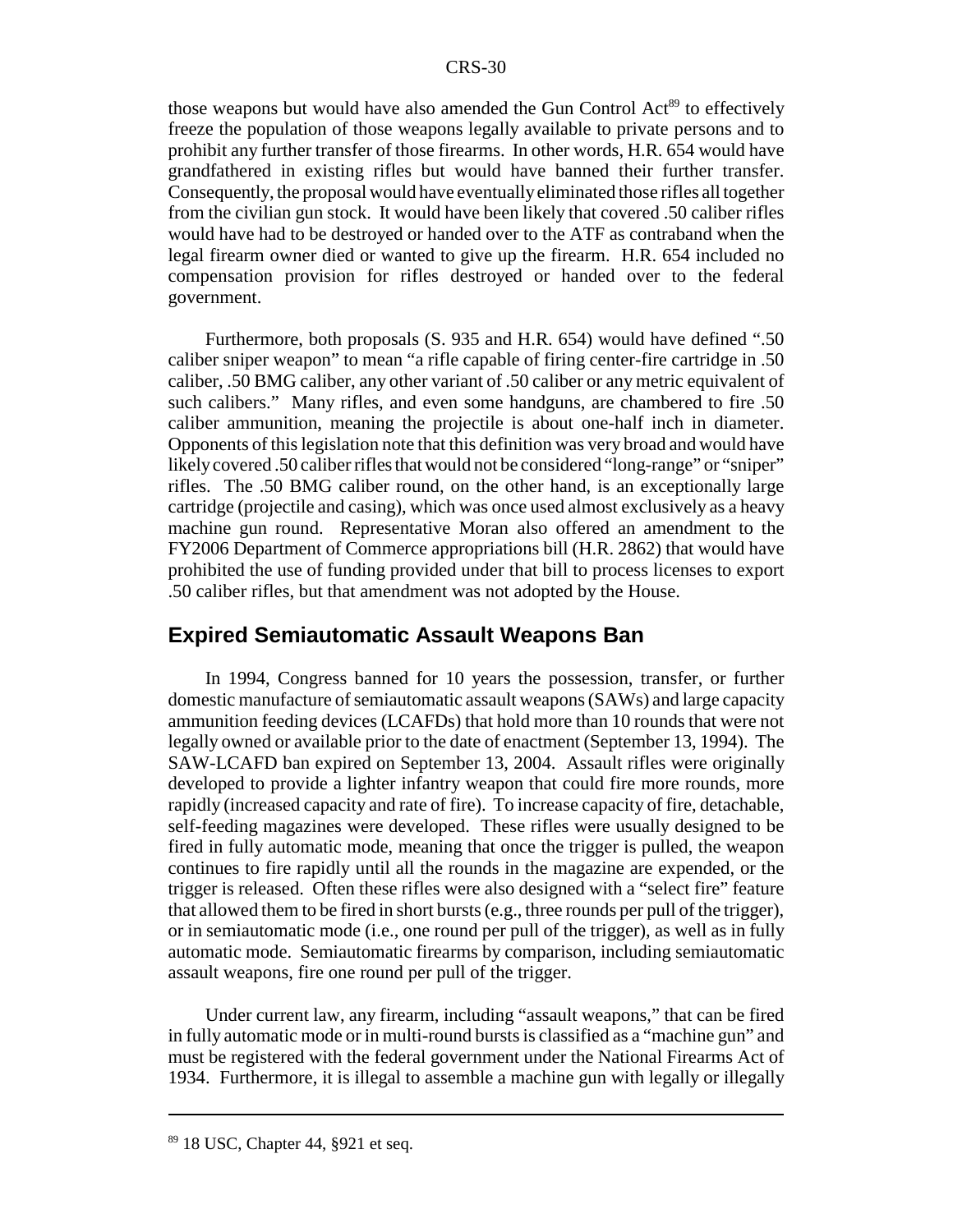obtained parts. The population of legally owned machine guns has been frozen since 1986, and they were not covered by the semiautomatic assault weapons ban. According to a 1997 survey of 203,300 state and federal prisoners who had been armed during the commission of the crimes for which they were incarcerated, fewer than 1 in 50, or less than 2%, used, carried, or possessed a fully automatic or semiautomatic assault weapon.<sup>90</sup>

The statute classified a rifle as a semiautomatic assault weapon if it was able to accept a detachable magazine and included two or more of the following five characteristics: (1) a folding or telescoping stock, (2) a pistol grip, (3) a bayonet mount, (4) a muzzle flash suppressor or threaded barrel capable of accepting such a suppressor, or  $(5)$  a grenade launcher.<sup>91</sup> There were similar definitions for pistols and shotguns that were classified as semiautomatic assault weapons.<sup>92</sup> Semiautomatic assault weapons that were legally owned prior to the ban were not restricted and remained available for transfer under applicable federal and state laws.

Opponents of the ban argue that the statutorily defined characteristics of a semiautomatic assault weapon were largely cosmetic, and that these weapons were potentially no more lethal than other semiautomatic firearms that were designed to accept a detachable magazine and were equal or superior in terms of ballistics and other performance characteristics. Proponents of the ban argue that semiautomatic military-style firearms, particularly those capable of accepting large capacity ammunition feeding devices, had and have no place in the civilian gun stock.

In the  $108<sup>th</sup> Congress$ , proposals were introduced to extend or make permanent the ban, whereas other proposals were made to modify the definition of "semiautomatic assault weapon" to cover a greater number of firearms by reducing the number of features that would constitute such firearms, and expand the list of certain makes and models of firearms that are statutorily enumerated as banned. A proposal (S. 1034) introduced by Senator Dianne Feinstein would have made the ban permanent, as would have a proposal (H.R. 2038/S. 1431) introduced by Representative Carolyn McCarthy and Senator Frank Lautenberg. The latter measure, however, would have modified the definition and expanded the list of banned weapons. Senator Feinstein also introduced measures that would have extended the ban for 10 years (S. 2109/S. 2498). In addition, on March 2, 2004, the Senate passed an amendment to the gun industry liability bill (S. 1805) that would have extended the ban for 10 years, but the Senate did not pass this bill.<sup>93</sup> In the 109<sup>th</sup> Congress, Senator Dianne Feinstein introduced a bill that would have reinstated previous law for 10 years (S. 620). Representative McCarthy and Senator Lautenberg reintroduced their bills to make the ban permanent (H.R. 1312/S. 645).

<sup>90</sup> For further information, see *Firearm Use by Offenders*, by Caroline Wolf Harlow, at [http://www.ojp.usdoj.gov/bjs/pub/pdf/fuo.pdf].

<sup>91 18</sup> U.S.C. § 921(a)(30)(B).

 $92$  18 U.S.C. § 921(a)(30)(C) and (D).

<sup>93</sup> For further information, see CRS Report RL32077, *The Assault Weapons Ban: Legal Challenges and Legislative Issues*, by T.J. Halstead, and CRS Report RL32585, *Semiautomatic Assault Weapons Ban*, by William J. Krouse.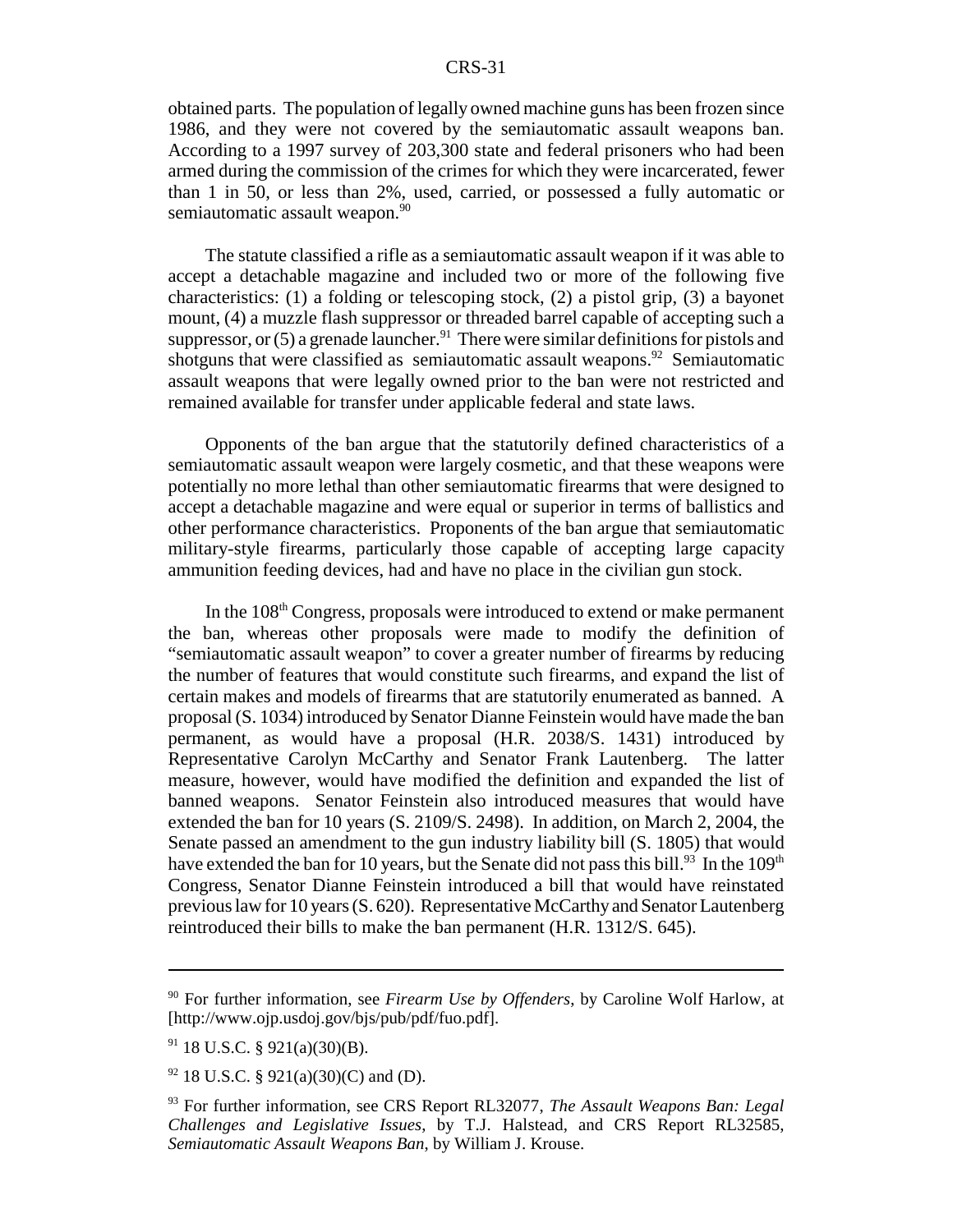In the  $110<sup>th</sup>$  Congress, Representative McCarthy has reintroduced a similar proposal (H.R. 1022) and another measure (H.R. 1859) that would prohibit the transfer of a semiautomatic assault weapon with a large capacity ammunition feeding device, among other things.

#### **Gun Shows and Private Firearm Transfers**

Federal law does not regulate gun shows specifically. Federal law regulating firearm transfers, however, is applicable to such transfers at gun shows. Federal firearms licensees — those licensed by the federal government to manufacture, import, or deal in firearms — are required to conduct background checks on nonlicensed persons seeking to obtain firearms from them, by purchase or exchange. Conversely, nonlicensed persons — those persons who transfer firearms, but who do not meet the statutory test of being "engaged in the business" — are not required to conduct such checks.

To some, this may appear to be an incongruity in the law. Why, they ask, should licensees be required to conduct background checks at gun shows, and not nonlicensees? To others, opposed to further federal regulation of firearms, it may appear to be a continuance of the status quo (i.e., non-interference by the federal government into private firearm transfers within state lines). On the other hand, those seeking to increase federal regulation of firearms may view the absence of background checks for firearm transfers between nonlicensed/private persons as a "loophole" in the law that needs to be closed. A possible issue for Congress is whether federal regulation of firearms should be expanded to include private firearm transfers at gun shows and other similar venues.

Among gun show-related proposals, there are two basic models. The first model is based on a bill  $(S. 443)$  that was introduced in the  $106<sup>th</sup>$  Congress by Senator Lautenberg, who successfully offered this proposal as an amendment to the Senatepassed Violent and Repeat Juvenile Offender Act (S. 254). Several members introduced variations of the Lautenberg bill in the  $107<sup>th</sup>$  Congress. In the  $108<sup>th</sup>$ Congress, Representative Conyers — ranking minority member of the Judiciary Committee — introduced H.R. 260, which was very similar to the Lautenberg bill. In addition, former Senator Daschle introduced the Justice Enhancement and Domestic Security Act of 2003 (S. 22), which included gun show language that was similar to the Lautenberg bill.

The second model is based on a bill  $(S. 890)$  introduced in the  $107<sup>th</sup>$  Congress by Senators McCain and Lieberman. In the 108<sup>th</sup> Congress, Senators McCain and Reed introduced a bill  $(S. 1807)$ , which was similar to S. 890. In the  $108<sup>th</sup>$  Congress, on March 2, 2004, the Senate passed an amendment offered by Senator McCain to the gun industry liability bill (S. 1805) that would have required background checks for private firearm transfers at gun shows, but the Senate did not pass this bill.<sup>94</sup> In the 109<sup>th</sup> and 110<sup>th</sup> Congresses, Representative Michael Castle reintroduced this bill as the Gun Show Loophole Closing Act of 2005 (H.R. 3540 and H.R. 96).

<sup>94</sup> For further information, see CRS Report RL32249, *Gun Control: Proposals to Regulate Gun Shows*, by William J. Krouse and T.J. Halstead.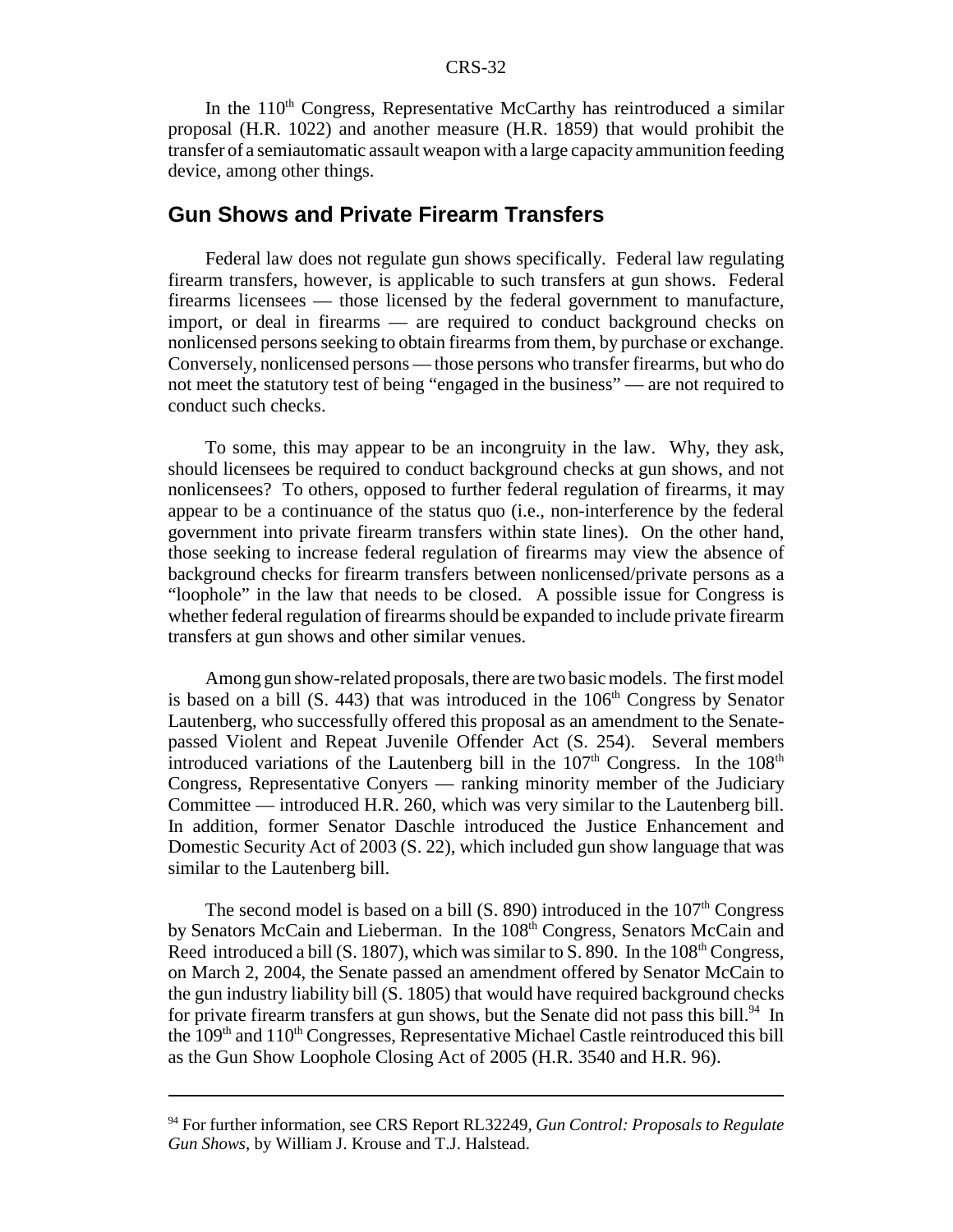# **Appendix. Major Federal Firearm and Related Statutes**

The following principal changes have been enacted to the Gun Control Act since 1968.

- The Firearms Owners Protection Act, McClure-Volkmer Amendments (P.L. 99-308, 1986), eases certain interstate transfer and shipment requirements for long guns, defines the term "engaged in the business," eliminates some record-keeping requirements, and bans the private possession of machine guns not legally owned prior to 1986.
- The Armor Piercing Ammunition Ban (P.L. 99-408, 1986, amended in P.L. 103-322, 1994) prohibits the manufacture, importation and delivery of handgun ammunition composed of certain metal substances and certain full-jacketed ammunition.
- The Federal Energy Management Improvement Act of 1988 (P.L. 100-615) requires that all toys or firearm look-a-likes have a blazed orange plug in the barrel, denoting that it is a non-lethal imitation.
- The Undetectable Firearms Act (P.L. 100-649, 1988, amended by P.L. 108-174, 2003), also known as the "plastic gun" legislation, bans the manufacture, import, possession, and transfer of firearms not detectable by security devices.
- The Gun-Free School Zone Act of 1990 (P.L. 101-647), as originally enacted, was ruled unconstitutional by the U.S. Supreme Court (*United States* v. *Lopez*, 514 U.S. 549 [1995], April 26, 1995). The Act prohibited possession of a firearm in a school zone (on the campus of a public or private school or within 1,000 feet of the grounds). In response to the Court's finding that the Act exceeded Congress's authority to regulate commerce, the  $104<sup>th</sup>$  Congress included a provision in P.L. 104-208 that amended the Act to require federal prosecutors to include evidence that the firearms "moved in" or affected interstate commerce.
- The Brady Handgun Violence Prevention Act, 1993 (P.L. 103-159), requires that background checks be completed on all nonlicensed person seeking to obtain firearms from federal firearms licensees.
- The Violent Crime Control and Law Enforcement Act of 1994 (P.L. 103-322) prohibited the manufacture or importation of semiautomatic assault weapons and large capacity ammunition feeding devices for 10 years. The Act also bans the sale or transfer of handguns and handgun ammunition to, or possession of handguns and handgun ammunition, by juveniles (younger than 18 years old) without prior written consent from the juvenile's parent or legal